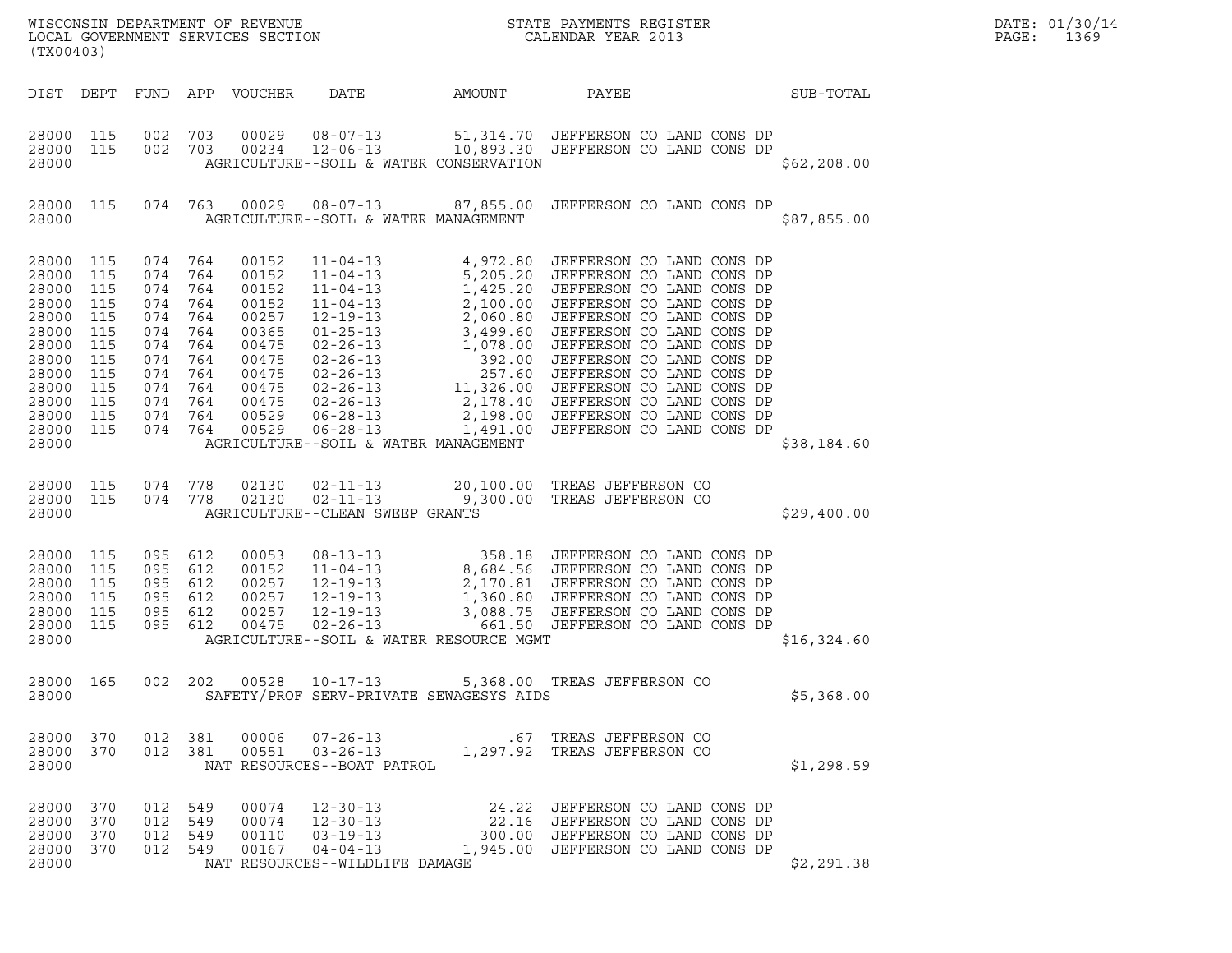|       | DATE: 01/30/14 |
|-------|----------------|
| PAGE: | 1370           |

| $\tt WISCONSIM DEPARTMENT OF REVENUE$ $\tt WISCONSIMENTS REGISTER$<br>LOCAL GOVERNMENT SERVICES SECTION $\tt CALENDAR YEAR$<br>2013<br>(TX00403) |                                 |                                                                           | DATE: 01/30/14<br>PAGE:<br>1370 |                                  |                                                    |                                         |                                                                                                                                                                                                                                            |                |  |
|--------------------------------------------------------------------------------------------------------------------------------------------------|---------------------------------|---------------------------------------------------------------------------|---------------------------------|----------------------------------|----------------------------------------------------|-----------------------------------------|--------------------------------------------------------------------------------------------------------------------------------------------------------------------------------------------------------------------------------------------|----------------|--|
|                                                                                                                                                  |                                 |                                                                           |                                 | DIST DEPT FUND APP VOUCHER       | DATE                                               | AMOUNT                                  | PAYEE<br>SUB-TOTAL                                                                                                                                                                                                                         |                |  |
| 28000 370 012 550<br>28000 370<br>28000                                                                                                          |                                 | 012 550                                                                   |                                 |                                  |                                                    | NAT RESOURCES--BOATING ENFORCEMENT AIDS | 00006  07-26-13  2.32 TREAS JEFFERSON CO<br>00551  03-26-13  4,497.29 TREAS JEFFERSON CO                                                                                                                                                   | \$4,499.61     |  |
| 28000 370<br>28000<br>28000<br>28000<br>28000<br>28000<br>28000 370<br>28000                                                                     | 370<br>370<br>370<br>370<br>370 | 012 553<br>012 553<br>012 553<br>012 553<br>012 553<br>012 553<br>012 553 |                                 |                                  |                                                    | NAT RESOURCES--WILDLIFE DAMAGE CLAIMS   | 00074   12-30-13   400.33   JEFFERSON CO LAND CONS DP<br>00074   12-30-13   2,023.01   JEFFERSON CO LAND CONS DP<br>00074   12-30-13   198.22   JEFFERSON CO LAND CONS DP<br>00074   12-30-13   2,023.02   JEFFERSON CO LAND CONS DP<br>00 | \$8,776.32     |  |
| 28000 370<br>28000                                                                                                                               |                                 | 012 563                                                                   |                                 |                                  |                                                    | NAT RESOURCES--COUNTY CONSERVATION AIDS | 03656  07-15-13  3,120.00 TREAS JEFFERSON CO                                                                                                                                                                                               | \$3,120.00     |  |
| 28000 370<br>28000                                                                                                                               |                                 |                                                                           | 012 574                         |                                  |                                                    | NAT RESOURCES--SNOWMOBILE TRAIL AIDS    | 00277  08-19-13  22,837.50  TREAS JEFFERSON CO                                                                                                                                                                                             | \$22,837.50    |  |
| 28000 370<br>28000                                                                                                                               |                                 | 012 575                                                                   |                                 |                                  |                                                    | NAT RESOURCES--SNOWMOBILE TRAIL AIDS    | 00132  08-05-13  22,837.50  TREAS JEFFERSON CO                                                                                                                                                                                             | \$22,837.50    |  |
| 28000 370<br>28000                                                                                                                               |                                 | 012 663                                                                   |                                 |                                  |                                                    | NAT RESOURCES--LAKES MANAGEMENT GRANTS  | 01709   01-08-13   1,737.14 JEFFERSON CO LAND CONS DP                                                                                                                                                                                      | \$1,737.14     |  |
| 28000 395<br>28000                                                                                                                               |                                 | 011 168                                                                   |                                 |                                  |                                                    | TRANSPORTATION--ELDERLY & DISABLED      |                                                                                                                                                                                                                                            | \$181,046.00   |  |
| 28000 395<br>28000 395<br>28000<br>28000 395<br>28000                                                                                            | 395                             | 011 185<br>011 185<br>011 185<br>011 185                                  |                                 | 76993<br>87388<br>89640<br>92789 |                                                    | TRANSPORTATION--HIGHWAY SAFETY-FEDERAL  | 06-10-13 1,523.58 TREAS JEFFERSON CO<br>09-16-13 1,265.18 TREAS JEFFERSON CO<br>10-07-13 1,265.18 TREAS JEFFERSON CO<br>11-04-13 1,743.24 TREAS JEFFERSON CO                                                                               | \$5,000.00     |  |
| 28000 395<br>28000 395<br>28000 395<br>28000                                                                                                     |                                 | 011 190<br>011 190<br>011 190                                             |                                 | 68028<br>82028<br>94028          | $01 - 07 - 13$<br>$07 - 01 - 13$<br>$10 - 07 - 13$ | TRANSPORTATION--GENERAL TRANSP AIDS-GTA | 390,001.89 COUNTY OF JEFFERSON<br>780,003.78 COUNTY OF JEFFERSON<br>390,001.90 COUNTY OF JEFFERSON                                                                                                                                         | \$1,560,007.57 |  |
| 28000 395<br>28000 395<br>28000                                                                                                                  |                                 | 011 278<br>011 278                                                        |                                 | 79946<br>97178                   | $07 - 03 - 13$<br>12-12-13                         | TRANSPORTATION--LRIP/TRIP/MSIP GRANTS   | 125,000.00 TREAS JEFFERSON CO<br>188,674.61 TREAS JEFFERSON CO                                                                                                                                                                             | \$313,674.61   |  |
| 28000 410                                                                                                                                        |                                 | 002 116                                                                   |                                 | 11357                            | $11 - 05 - 13$                                     |                                         | 77,664.30 TREAS JEFFERSON CO                                                                                                                                                                                                               |                |  |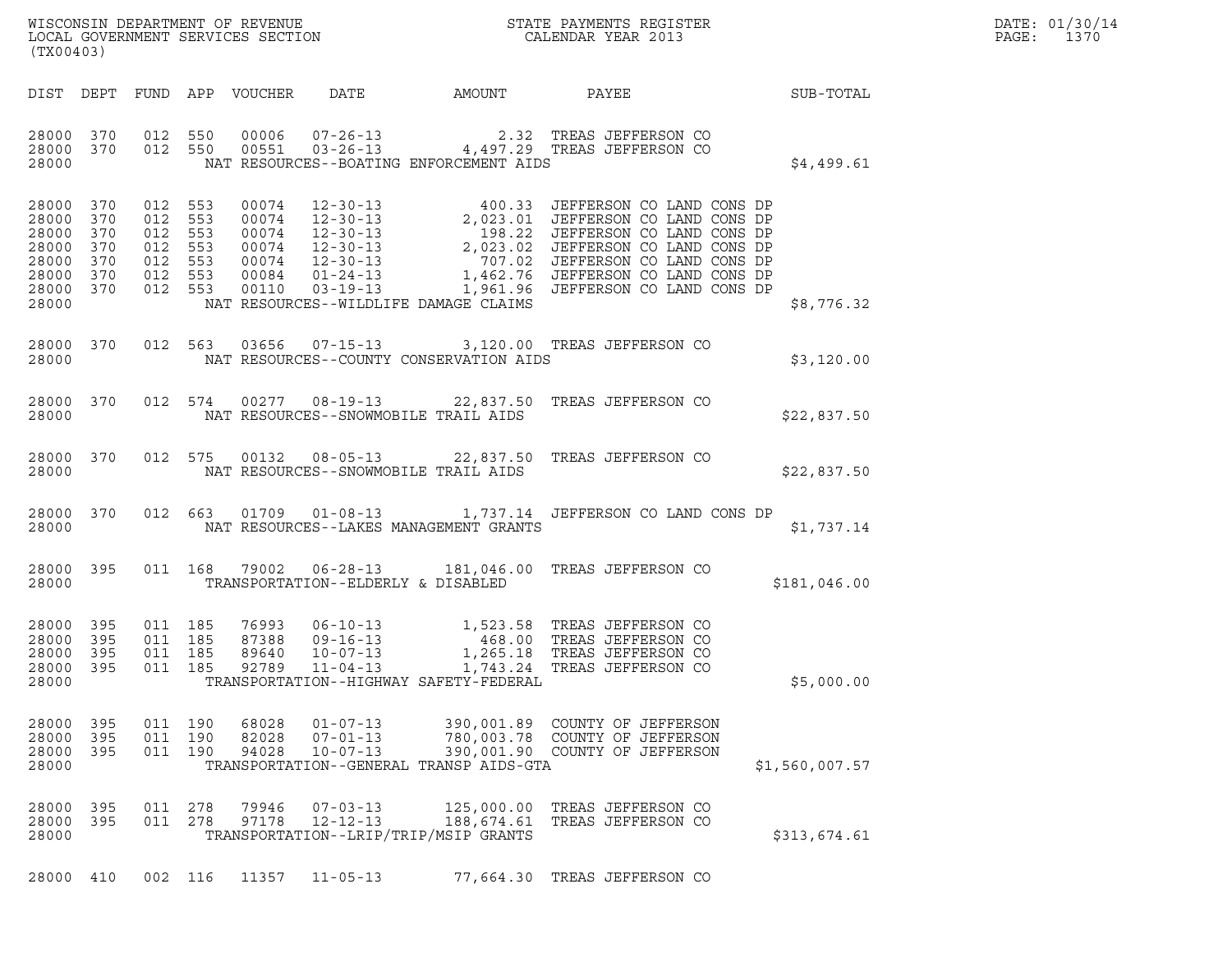| ON<br>WISCONSIN DEPARTMENT OF REVENUE<br>LOCAL GOVERNMENT SERVICES SECTION<br>(TX00403) |                                                                                                                                                                                                    |                                                                                                                                                                           |                                                                                                                                                 |                                                                                                                                                                       |                                                                                                                                                                                                             |                                                                                                                                                                                                                                                                                                                                                                                                                      |                                                                                                                                                                                                                                                                                                                                                | STATE PAYMENTS REGISTER<br>CALENDAR YEAR 2013                                                                                                                                                                                                                                                                                 |                | DATE: 01/30/14<br>PAGE:<br>1371 |
|-----------------------------------------------------------------------------------------|----------------------------------------------------------------------------------------------------------------------------------------------------------------------------------------------------|---------------------------------------------------------------------------------------------------------------------------------------------------------------------------|-------------------------------------------------------------------------------------------------------------------------------------------------|-----------------------------------------------------------------------------------------------------------------------------------------------------------------------|-------------------------------------------------------------------------------------------------------------------------------------------------------------------------------------------------------------|----------------------------------------------------------------------------------------------------------------------------------------------------------------------------------------------------------------------------------------------------------------------------------------------------------------------------------------------------------------------------------------------------------------------|------------------------------------------------------------------------------------------------------------------------------------------------------------------------------------------------------------------------------------------------------------------------------------------------------------------------------------------------|-------------------------------------------------------------------------------------------------------------------------------------------------------------------------------------------------------------------------------------------------------------------------------------------------------------------------------|----------------|---------------------------------|
|                                                                                         |                                                                                                                                                                                                    | DIST DEPT                                                                                                                                                                 |                                                                                                                                                 |                                                                                                                                                                       | FUND APP VOUCHER                                                                                                                                                                                            | DATE                                                                                                                                                                                                                                                                                                                                                                                                                 | AMOUNT                                                                                                                                                                                                                                                                                                                                         | PAYEE                                                                                                                                                                                                                                                                                                                         | SUB-TOTAL      |                                 |
|                                                                                         | 28000                                                                                                                                                                                              |                                                                                                                                                                           |                                                                                                                                                 |                                                                                                                                                                       |                                                                                                                                                                                                             | CORRECTIONS--LOCAL AID                                                                                                                                                                                                                                                                                                                                                                                               |                                                                                                                                                                                                                                                                                                                                                |                                                                                                                                                                                                                                                                                                                               | \$77,664.30    |                                 |
|                                                                                         | 28000<br>28000<br>28000<br>28000<br>28000<br>28000<br>28000<br>28000<br>28000<br>28000<br>28000<br>28000<br>28000                                                                                  | 435<br>435<br>435<br>435<br>435<br>435<br>435<br>435<br>435<br>435<br>435<br>435                                                                                          | 005<br>005<br>005<br>005<br>005<br>005<br>005<br>005<br>005<br>005                                                                              | 000<br>005 000<br>000<br>000<br>000<br>000<br>000<br>000<br>000<br>000<br>000<br>005 000                                                                              | 90310<br>90314<br>90318<br>90321<br>90323<br>90325<br>90400<br>90402<br>90403<br>90406<br>90408<br>90411                                                                                                    | $01 - 01 - 13$<br>$02 - 01 - 13$<br>$03 - 01 - 13$<br>$04 - 01 - 13$<br>$05 - 01 - 13$<br>$06 - 01 - 13$<br>$07 - 01 - 13$<br>$08 - 01 - 13$<br>$09 - 01 - 13$<br>$10 - 01 - 13$<br>$11 - 01 - 13$<br>$12 - 01 - 13$<br>HEALTH SERVICES--STATE/FED AIDS                                                                                                                                                              | 157,054.00 JEFFERSON CO<br>232,585.00 JEFFERSON CO<br>232,585.00 JEFFERSON CO<br>407,497.00 JEFFERSON CO<br>100,937.00 JEFFERSON CO<br>102,724.00 JEFFERSON CO<br>1,798,746.00 JEFFERSON CO<br>33,998.00 JEFFERSON CO<br>215,463.00 JEFFERSON CO<br>103,3                                                                                      | 157,016.00 JEFFERSON CO<br>157,054.00 JEFFERSON CO<br>125,150.00 JEFFERSON CO                                                                                                                                                                                                                                                 | \$3,506,277.00 |                                 |
|                                                                                         | 28000<br>28000<br>28000<br>28000<br>28000<br>28000<br>28000<br>28000<br>28000<br>28000<br>28000<br>28000<br>28000<br>28000<br>28000<br>28000<br>28000<br>28000<br>28000<br>28000<br>28000<br>28000 | 437<br>437<br>437<br>437<br>437<br>437<br>437<br>437<br>437<br>437<br>437<br>437<br>437<br>437<br>437<br>437<br>437<br>437<br>437<br>437<br>437<br>28000 437<br>28000 437 | 005<br>005<br>005<br>005<br>005<br>005<br>005<br>005<br>005<br>005<br>005<br>005<br>005<br>005<br>005<br>005<br>005<br>005<br>005<br>005<br>005 | 000<br>000<br>000<br>000<br>000<br>000<br>000<br>000<br>000<br>000<br>000<br>000<br>000<br>000<br>000<br>000<br>000<br>000<br>000<br>000<br>000<br>005 000<br>005 000 | 00000<br>00000<br>00000<br>00000<br>00000<br>00000<br>00000<br>00000<br>00000<br>00000<br>00000<br>00000<br>00000<br>00000<br>00000<br>00000<br>00000<br>00000<br>00000<br>00000<br>00000<br>00000<br>00000 | $01 - 11 - 13$<br>$01 - 22 - 13$<br>$03 - 04 - 13$<br>$03 - 05 - 13$<br>$03 - 12 - 13$<br>$04 - 30 - 13$<br>$04 - 30 - 13$<br>$05 - 06 - 13$<br>$05 - 20 - 13$<br>$06 - 22 - 13$<br>$06 - 22 - 13$<br>$07 - 31 - 13$<br>$07 - 05 - 13$<br>$07 - 10 - 13$<br>$08 - 28 - 13$<br>$08 - 05 - 13$<br>$09 - 10 - 13$<br>$09 - 11 - 13$<br>$10 - 19 - 13$<br>$10 - 30 - 13$<br>$10 - 31 - 13$<br>$11 - 05 - 13$<br>12-06-13 | 20,704.14 JEFFERSON<br>13,453.92 JEFFERSON<br>128,032.79 JEFFERSON<br>234,065.33 JEFFERSON<br>57,961.70 JEFFERSON<br>847.21 JEFFERSON<br>33,401.90 JEFFERSON<br>46,027.88 JEFFERSON<br>22,079.96 JEFFERSON<br>202,049.00 JEFFERSON<br>202,049.00 JEFFERSON<br>202,049.00 JEFFERSON<br><br>52,689.46<br>CHILDREN & FAMILIES--STATE/FEDERAL AIDS | 218,174.89 JEFFERSON CHILD SUPPORT<br>235,948.77 JEFFERSON<br>788.28 JEFFERSON<br>13,453.92 JEFFERSON CHILD SUPPORT<br>234,065.33 JEFFERSON CHILD SUPPORT<br>JEFFERSON CHILD SUPPORT<br>JEFFERSON CHILD SUPPORT<br>249,717.04 JEFFERSON CHILD SUPPORT<br>JEFFERSON CHILD SUPPORT<br>2,928.88 JEFFERSON<br>23,447.48 JEFFERSON | \$2,272,759.63 |                                 |
|                                                                                         | 28000                                                                                                                                                                                              | 28000 455                                                                                                                                                                 |                                                                                                                                                 |                                                                                                                                                                       | 002 221 04836                                                                                                                                                                                               | $07 - 30 - 13$                                                                                                                                                                                                                                                                                                                                                                                                       | JUSTICE--LAW ENFORCEMENT SERVICES AID                                                                                                                                                                                                                                                                                                          | 1,080.00 TREAS JEFFERSON CO                                                                                                                                                                                                                                                                                                   | \$1,080.00     |                                 |
|                                                                                         | 28000                                                                                                                                                                                              | 28000 455<br>28000 455                                                                                                                                                    |                                                                                                                                                 | 002 231<br>002 231                                                                                                                                                    | 00121<br>00335                                                                                                                                                                                              | $01 - 25 - 13$<br>$02 - 08 - 13$<br>JUSTICE--LAW ENFORCEMENT TRAINING                                                                                                                                                                                                                                                                                                                                                | 15,680.00                                                                                                                                                                                                                                                                                                                                      | 160.00 TREAS JEFFERSON CO<br>TREAS JEFFERSON CO                                                                                                                                                                                                                                                                               | \$15,840.00    |                                 |
|                                                                                         |                                                                                                                                                                                                    | 28000 455                                                                                                                                                                 |                                                                                                                                                 | 002 503                                                                                                                                                               | 00028                                                                                                                                                                                                       | $03 - 12 - 13$                                                                                                                                                                                                                                                                                                                                                                                                       |                                                                                                                                                                                                                                                                                                                                                | 24, 224.35 TREAS JEFFERSON CO                                                                                                                                                                                                                                                                                                 |                |                                 |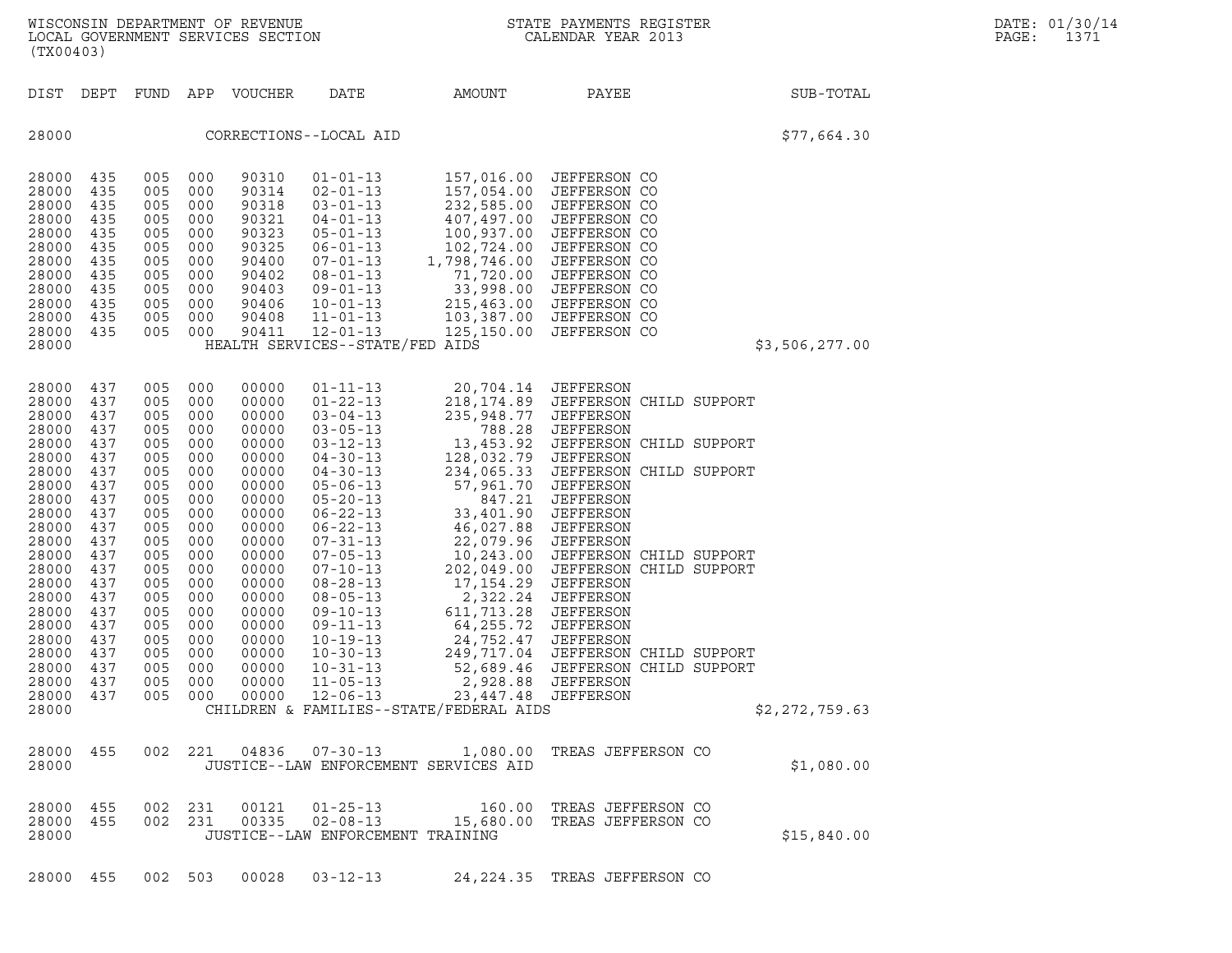| DATE: | 01/30/14 |
|-------|----------|
| PAGE: | 1372     |

| (TX00403) |                                                               |         |                                          |                            |                                                                |                                          |                                                                                                                                                                                      |                  | DATE: 01/30/14<br>PAGE:<br>1372 |
|-----------|---------------------------------------------------------------|---------|------------------------------------------|----------------------------|----------------------------------------------------------------|------------------------------------------|--------------------------------------------------------------------------------------------------------------------------------------------------------------------------------------|------------------|---------------------------------|
|           |                                                               |         |                                          | DIST DEPT FUND APP VOUCHER | DATE                                                           | <b>AMOUNT</b>                            | PAYEE                                                                                                                                                                                | <b>SUB-TOTAL</b> |                                 |
|           |                                                               |         |                                          |                            | JUSTICE--VICTIM/WITNESS SERVICES AID                           |                                          |                                                                                                                                                                                      | \$24, 224.35     |                                 |
| 28000     | 28000 455                                                     |         |                                          |                            |                                                                | JUSTICE--VICTIM/WITNESS ASSISTANCE SERV  | 002 532 04761 07-30-13 24,411.74 TREAS JEFFERSON CO                                                                                                                                  | \$24,411.74      |                                 |
| 28000     | 28000 465<br>28000 465                                        | 002 305 |                                          |                            |                                                                | MILITARY AFFAIRS-EMER MGMT-DISASTER RECO | 00528  02-08-13  7,566.47  TREAS JEFFERSON CO<br>002 305 00802 09-06-13 30,703.21 TREAS JEFFERSON CO                                                                                 | \$38, 269.68     |                                 |
| 28000     | 28000 465                                                     |         |                                          |                            |                                                                | MILITARY AFFAIRS-EMER MGMT-RESPONSE EOMT | 002 308 00853 12-03-13 9,327.00 TREAS JEFFERSON CO                                                                                                                                   | \$9,327.00       |                                 |
| 28000     | 28000 465                                                     |         |                                          |                            |                                                                | MILITARY AFFAIRS-EMERGENCY MGMT PLANNING | 002 337 00678 06-28-13 17,717.00 TREAS JEFFERSON CO                                                                                                                                  | \$17,717.00      |                                 |
| 28000     | 28000 465<br>28000 465<br>28000 465<br>28000 465<br>28000 465 | 002 342 | 002 342<br>002 342<br>002 342<br>002 342 |                            | 00802  09-06-13                                                | MILITARY AFFAIRS-EMERGENCY MGMT-FED FUND | 00372  01-30-13  39,619.05  TREAS JEFFERSON CO<br>00528  02-08-13  45,398.79  TREAS JEFFERSON CO<br>00749  08-14-13  26,943.47  TREAS JEFFERSON CO<br>184, 219.29 TREAS JEFFERSON CO | \$297,330.60     |                                 |
| 28000     | 28000 465                                                     |         |                                          |                            | 072 364 00415 01-31-13                                         | MILITARY AFFAIRS-EMER MGMT-PLANNING AID  | 17,833.00 TREAS JEFFERSON CO                                                                                                                                                         | \$17,833.00      |                                 |
| 28000     | 28000 485                                                     |         |                                          |                            | VETERANS AFFAIRS GRANTS                                        |                                          | 002 127 05219 06-06-13 1,300.00 TREAS JEFFERSON CO                                                                                                                                   | \$1,300.00       |                                 |
| 28000     | 28000 485                                                     |         |                                          |                            | 082 267 05219 06-06-13<br>VETERANS AFFAIRS--GRANTS TO COUNTIES |                                          | 5,850.00 TREAS JEFFERSON CO                                                                                                                                                          | \$5,850.00       |                                 |
| 28000     | 28000 485                                                     |         |                                          |                            | VETERANS AFFAIRS--GRANTS                                       |                                          | 082  280  02487  01-02-13   1,369.32  TREAS JEFFERSON CO                                                                                                                             | \$1,369.32       |                                 |
| 28000     | 28000 485                                                     |         |                                          |                            | VETERANS AFFAIRS--GRANTS TO COUNTIES                           |                                          | 083 370 05219 06-06-13 5,850.00 TREAS JEFFERSON CO                                                                                                                                   | \$5,850.00       |                                 |
| 28000     | 28000 505                                                     |         |                                          | 002 116 01358              | 09-10-13<br>DOA--LAND INFORMATION BOARD GRANTS                 |                                          | 300.00 TREAS JEFFERSON CO                                                                                                                                                            | \$300.00         |                                 |
|           | 28000 505                                                     |         |                                          |                            | 002 142 06230 01-18-13                                         |                                          | 2,225.14 TREAS JEFFERSON CO                                                                                                                                                          |                  |                                 |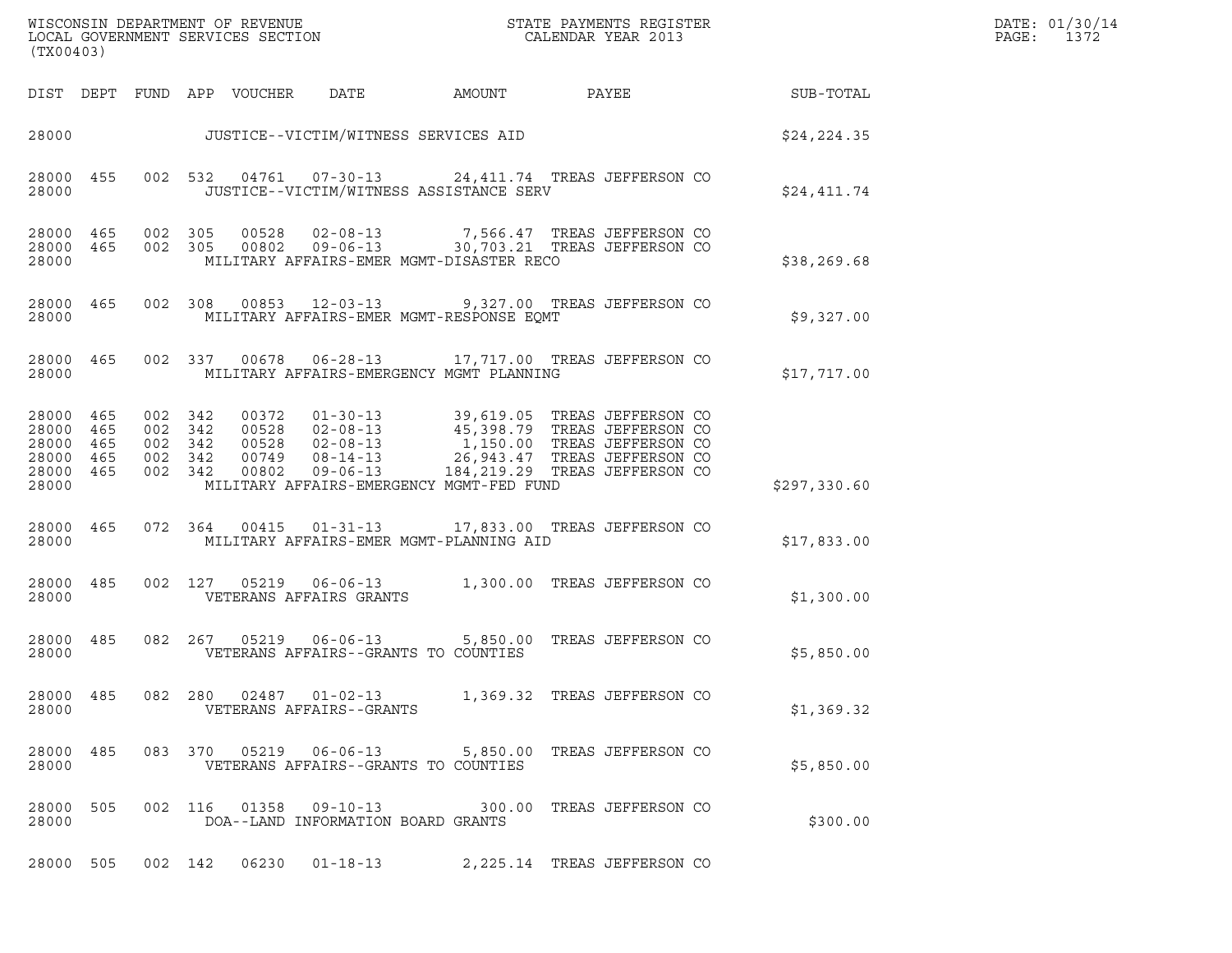| WISCONSIN DEPARTMENT OF REVENUE<br>LOCAL GOVERNMENT SERVICES SECTION<br>(TX00403) | STATE PAYMENTS REGISTER<br>CALENDAR YEAR 2013 | DATE: 01/30/14<br>PAGE:<br>1373 |
|-----------------------------------------------------------------------------------|-----------------------------------------------|---------------------------------|

| (TX00403)                                                                                                                                                                                                                     |                                                                                                                                                                      |                                                                                                                                                               |                                                                                                                                                                          |                                                                                                                                                                |                                                                                                                                                                                  |                                                                                                                              |                                                                                                                                                                                                                                                                                                                                                                                                                                                                                  |             |
|-------------------------------------------------------------------------------------------------------------------------------------------------------------------------------------------------------------------------------|----------------------------------------------------------------------------------------------------------------------------------------------------------------------|---------------------------------------------------------------------------------------------------------------------------------------------------------------|--------------------------------------------------------------------------------------------------------------------------------------------------------------------------|----------------------------------------------------------------------------------------------------------------------------------------------------------------|----------------------------------------------------------------------------------------------------------------------------------------------------------------------------------|------------------------------------------------------------------------------------------------------------------------------|----------------------------------------------------------------------------------------------------------------------------------------------------------------------------------------------------------------------------------------------------------------------------------------------------------------------------------------------------------------------------------------------------------------------------------------------------------------------------------|-------------|
| DIST                                                                                                                                                                                                                          | DEPT                                                                                                                                                                 | FUND                                                                                                                                                          | APP                                                                                                                                                                      | VOUCHER                                                                                                                                                        | AMOUNT<br>DATE                                                                                                                                                                   |                                                                                                                              | PAYEE                                                                                                                                                                                                                                                                                                                                                                                                                                                                            | SUB-TOTAL   |
| 28000<br>28000                                                                                                                                                                                                                | 505                                                                                                                                                                  | 002 142                                                                                                                                                       |                                                                                                                                                                          | 12212                                                                                                                                                          | $07 - 19 - 13$<br>DOA--FEDERAL ENERGY GRANTS                                                                                                                                     |                                                                                                                              | 18,437.50 TREAS JEFFERSON CO                                                                                                                                                                                                                                                                                                                                                                                                                                                     | \$20,662.64 |
| 28000<br>28000<br>28000<br>28000<br>28000<br>28000<br>28000<br>28000<br>28000<br>28000<br>28000<br>28000<br>28000<br>28000<br>28000<br>28000<br>28000<br>28000<br>28000<br>28000<br>28000<br>28000<br>28000<br>28000<br>28000 | 505<br>505<br>505<br>505<br>505<br>505<br>505<br>505<br>505<br>505<br>505<br>505<br>505<br>505<br>505<br>505<br>505<br>505<br>505<br>505<br>505<br>505<br>505<br>505 | 002<br>002<br>002<br>002<br>002<br>002<br>002<br>002<br>002<br>002<br>002<br>002<br>002<br>002<br>002<br>002<br>002<br>002<br>002<br>002<br>002<br>002<br>002 | 155<br>155<br>155<br>155<br>155<br>155<br>155<br>155<br>155<br>155<br>155<br>155<br>155<br>155<br>155<br>155<br>155<br>155<br>155<br>155<br>155<br>155<br>155<br>002 155 |                                                                                                                                                                | DOA-HOUSING ASSISTANCE-FEDERAL FUNDS                                                                                                                                             |                                                                                                                              |                                                                                                                                                                                                                                                                                                                                                                                                                                                                                  | \$68,030.84 |
| 28000<br>28000                                                                                                                                                                                                                | 505                                                                                                                                                                  | 002 645                                                                                                                                                       |                                                                                                                                                                          |                                                                                                                                                                | DOA-JUSTICE ASSISTANCE-AID TO NON-PROFIT                                                                                                                                         |                                                                                                                              | 11693  07-11-13  2,104.00  TREAS JEFFERSON CO                                                                                                                                                                                                                                                                                                                                                                                                                                    | \$2,104.00  |
| 28000<br>28000<br>28000<br>28000<br>28000<br>28000<br>28000<br>28000<br>28000<br>28000<br>28000<br>28000<br>28000<br>28000<br>28000<br>28000<br>28000<br>28000                                                                | 505<br>505<br>505<br>505<br>505<br>505<br>505<br>505<br>505<br>505<br>505<br>505<br>505<br>505<br>505<br>505<br>505<br>505                                           | 002<br>002<br>002<br>002<br>002<br>002<br>002<br>002<br>002<br>002<br>002<br>002<br>002<br>002<br>002<br>002<br>002<br>002                                    | 745<br>745<br>745<br>745<br>745<br>745<br>745<br>745<br>745<br>745<br>745<br>745<br>745<br>745<br>745<br>745<br>745<br>745                                               | 03511<br>03511<br>03511<br>03511<br>03511<br>03511<br>03511<br>03511<br>07123<br>07123<br>07123<br>07123<br>07123<br>08006<br>08006<br>08006<br>08006<br>08006 | $02 - 15 - 13$<br>$02 - 15 - 13$<br>$02 - 15 - 13$<br>$02 - 15 - 13$<br>$02 - 15 - 13$<br>$03 - 11 - 13$<br>$03 - 11 - 13$<br>$03 - 11 - 13$<br>$03 - 11 - 13$<br>$03 - 11 - 13$ | 15,394.00<br>112,500.00<br>251.00<br>401,354.00<br>28,973.00<br>7,310.00<br>129,862.00<br>48,807.00<br>4,872.00<br>34,375.00 | 11-21-13<br>23,554.00 TREAS JEFFERSON CO<br>11-21-13<br>24,985.00 TREAS JEFFERSON CO<br>11-21-13<br>558,387.00 TREAS JEFFERSON CO<br>11-21-13<br>4,878.00 TREAS JEFFERSON CO<br>11-21-13<br>4,878.00 TREAS JEFFERSON CO<br>11-21-13<br>1,100.00 TREA<br>TREAS JEFFERSON CO<br>TREAS JEFFERSON CO<br>TREAS JEFFERSON CO<br>TREAS JEFFERSON CO<br>TREAS JEFFERSON CO<br>TREAS JEFFERSON CO<br>TREAS JEFFERSON CO<br>TREAS JEFFERSON CO<br>TREAS JEFFERSON CO<br>TREAS JEFFERSON CO |             |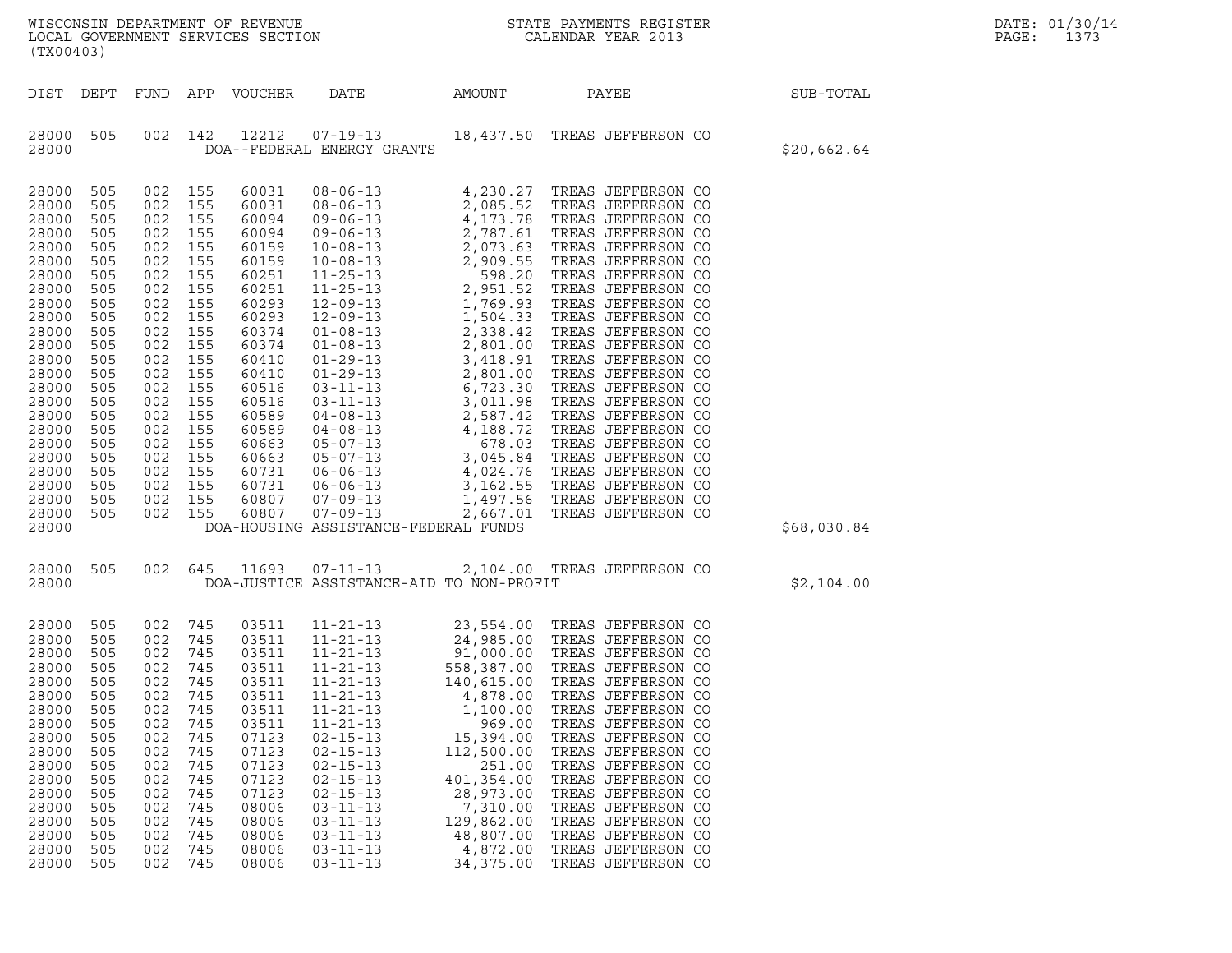| (TX00403)                                                                                                                                                                                                                                                                                                                        |                                                                                                                                                                                                                                            |                                                                                                                                                                                                                                                       |                                                                                                                                                                                                                                                   |             |                                |        |                                                                                                                                                                                                                                               |                |
|----------------------------------------------------------------------------------------------------------------------------------------------------------------------------------------------------------------------------------------------------------------------------------------------------------------------------------|--------------------------------------------------------------------------------------------------------------------------------------------------------------------------------------------------------------------------------------------|-------------------------------------------------------------------------------------------------------------------------------------------------------------------------------------------------------------------------------------------------------|---------------------------------------------------------------------------------------------------------------------------------------------------------------------------------------------------------------------------------------------------|-------------|--------------------------------|--------|-----------------------------------------------------------------------------------------------------------------------------------------------------------------------------------------------------------------------------------------------|----------------|
| DIST                                                                                                                                                                                                                                                                                                                             | DEPT                                                                                                                                                                                                                                       | FUND                                                                                                                                                                                                                                                  |                                                                                                                                                                                                                                                   | APP VOUCHER | DATE                           | AMOUNT | PAYEE                                                                                                                                                                                                                                         | SUB-TOTAL      |
| 28000<br>28000<br>28000<br>28000<br>28000<br>28000<br>28000<br>28000                                                                                                                                                                                                                                                             | 505<br>505<br>505<br>505<br>505                                                                                                                                                                                                            | 002<br>002<br>002<br>002<br>002<br>505 002<br>505 002                                                                                                                                                                                                 | 745<br>745<br>745<br>745<br>745<br>745<br>745                                                                                                                                                                                                     |             | DOA--HOUSING ASSISTANCE GRANTS |        | 10300 05-22-13 235,789.00 TREAS JEFFERSON CO<br>10300 05-22-13 241,164.00 TREAS JEFFERSON CO<br>10300 05-22-13 78.00 TREAS JEFFERSON CO<br>10300 05-22-13 110,236.00 TREAS JEFFERSON CO<br>11231 06-19-13 414,524.00 TREAS JEFFERSON CO<br>11 | \$2,862,297.00 |
| 28000<br>28000<br>28000<br>28000<br>28000<br>28000<br>28000<br>28000<br>28000<br>28000<br>28000<br>28000<br>28000<br>28000<br>28000<br>28000<br>28000<br>28000<br>28000<br>28000<br>28000<br>28000<br>28000<br>28000<br>28000<br>28000<br>28000<br>28000<br>28000<br>28000<br>28000<br>28000<br>28000<br>28000<br>28000<br>28000 | 505<br>505<br>505<br>505<br>505<br>505<br>505<br>505<br>505<br>505<br>505<br>505<br>505<br>505<br>505<br>505<br>505<br>505<br>505<br>505<br>505<br>505<br>505<br>505<br>505<br>505<br>505<br>505<br>505<br>505<br>505<br>505<br>505<br>505 | 505 035<br>035<br>035<br>035<br>035<br>035<br>035<br>035<br>035<br>035<br>035<br>035<br>035<br>035<br>035<br>035<br>035<br>035<br>035<br>035<br>035<br>035<br>035<br>035<br>035<br>035<br>035<br>035<br>035<br>035<br>035<br>035<br>035<br>035<br>035 | 371<br>371<br>371<br>371<br>371<br>371<br>371<br>371<br>371<br>371<br>371<br>371<br>371<br>371<br>371<br>371<br>371<br>371<br>371<br>371<br>371<br>371<br>371<br>371<br>371<br>371<br>371<br>371<br>371<br>371<br>371<br>371<br>371<br>371<br>371 |             | DOA--PUBLIC BENEFITS FUND      |        |                                                                                                                                                                                                                                               | \$45,272.46    |
| 28000<br>28000<br>28000                                                                                                                                                                                                                                                                                                          |                                                                                                                                                                                                                                            | 835 002 105<br>835 002 105                                                                                                                                                                                                                            |                                                                                                                                                                                                                                                   |             | REVENUE--STATE SHARED REVENUES |        | 43663  07-22-13  312,444.27  TREAS JEFFERSON CO<br>80765  11-18-13  1,772,213.03  TREAS JEFFERSON CO                                                                                                                                          | \$2,084,657.30 |

28000 835 002 109 01028 07-22-13 51,455.00 TREAS JEFFERSON CO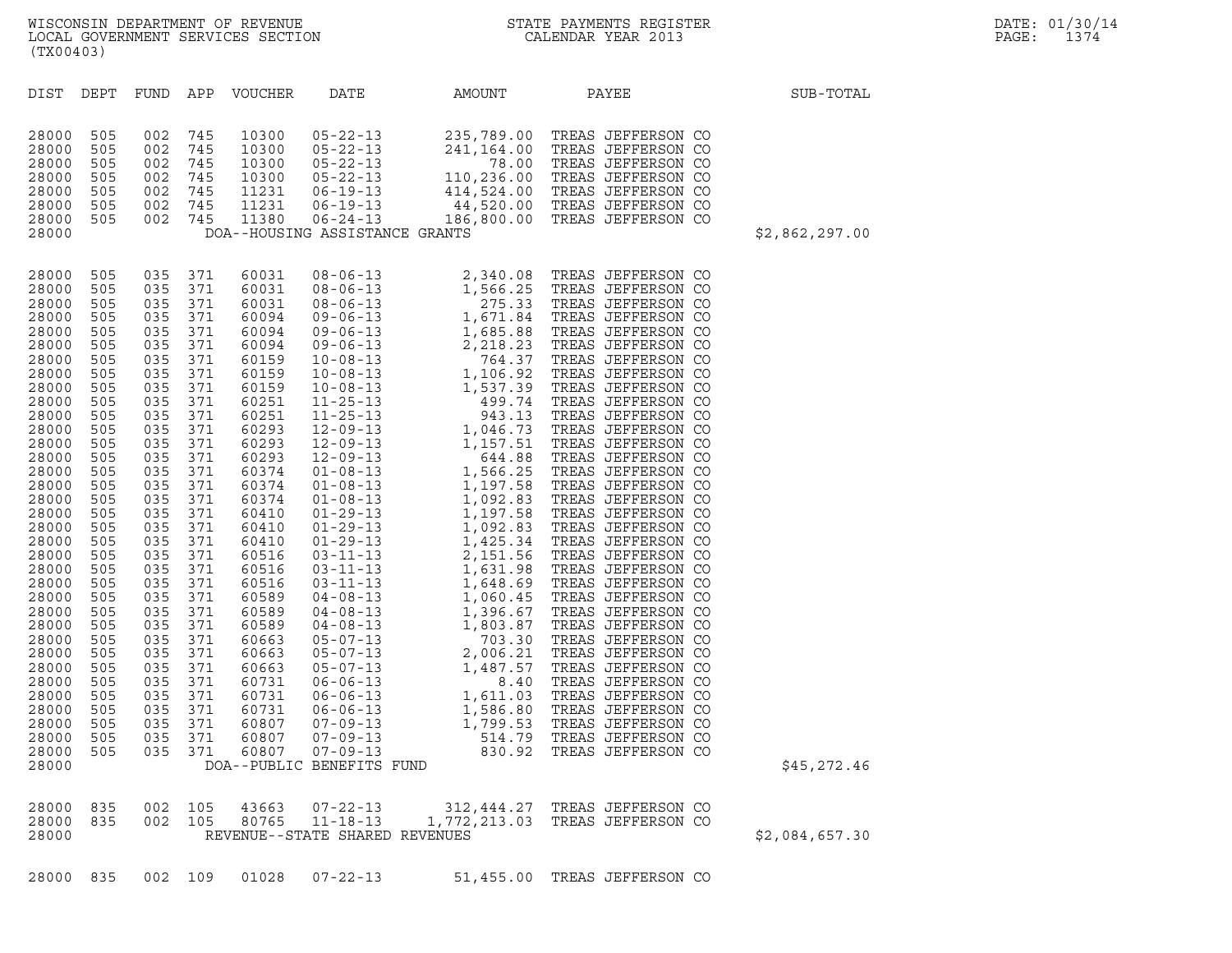| (TX00403)               |            |            |            | WISCONSIN DEPARTMENT OF REVENUE<br>LOCAL GOVERNMENT SERVICES SECTION |                                             |                                          | DATE: 01/30/14<br>PAGE:<br>1375                                             |                 |  |
|-------------------------|------------|------------|------------|----------------------------------------------------------------------|---------------------------------------------|------------------------------------------|-----------------------------------------------------------------------------|-----------------|--|
| DIST                    | DEPT       | FUND       | APP        | <b>VOUCHER</b>                                                       | DATE                                        | AMOUNT                                   | PAYEE                                                                       | SUB-TOTAL       |  |
| 28000                   |            |            |            |                                                                      | REVENUE--EXEMPT COMPUTER AID                |                                          |                                                                             | \$51,455.00     |  |
| 28000<br>28000<br>28000 | 835<br>835 | 002<br>002 | 302<br>302 | 10040<br>11040                                                       | 07-22-13                                    | REVENUE-FIRST DOLLAR/SCHOOL LEVY CREDITS | 07-22-13 9,022,571.26 TREAS JEFFERSON CO<br>1,830,959.13 TREAS JEFFERSON CO | \$10,853,530.39 |  |
| 28000<br>28000          | 835        | 021        | 363        | 37179                                                                | $03 - 25 - 13$<br>REVENUE--LOTTERY CREDIT - |                                          | 1,797,013.32 TREAS JEFFERSON CO                                             | \$1,797,013.32  |  |
| 28000                   |            |            |            |                                                                      | DISTRICT TOTAL APPROPRIATIONS               |                                          |                                                                             | \$26,468,892.99 |  |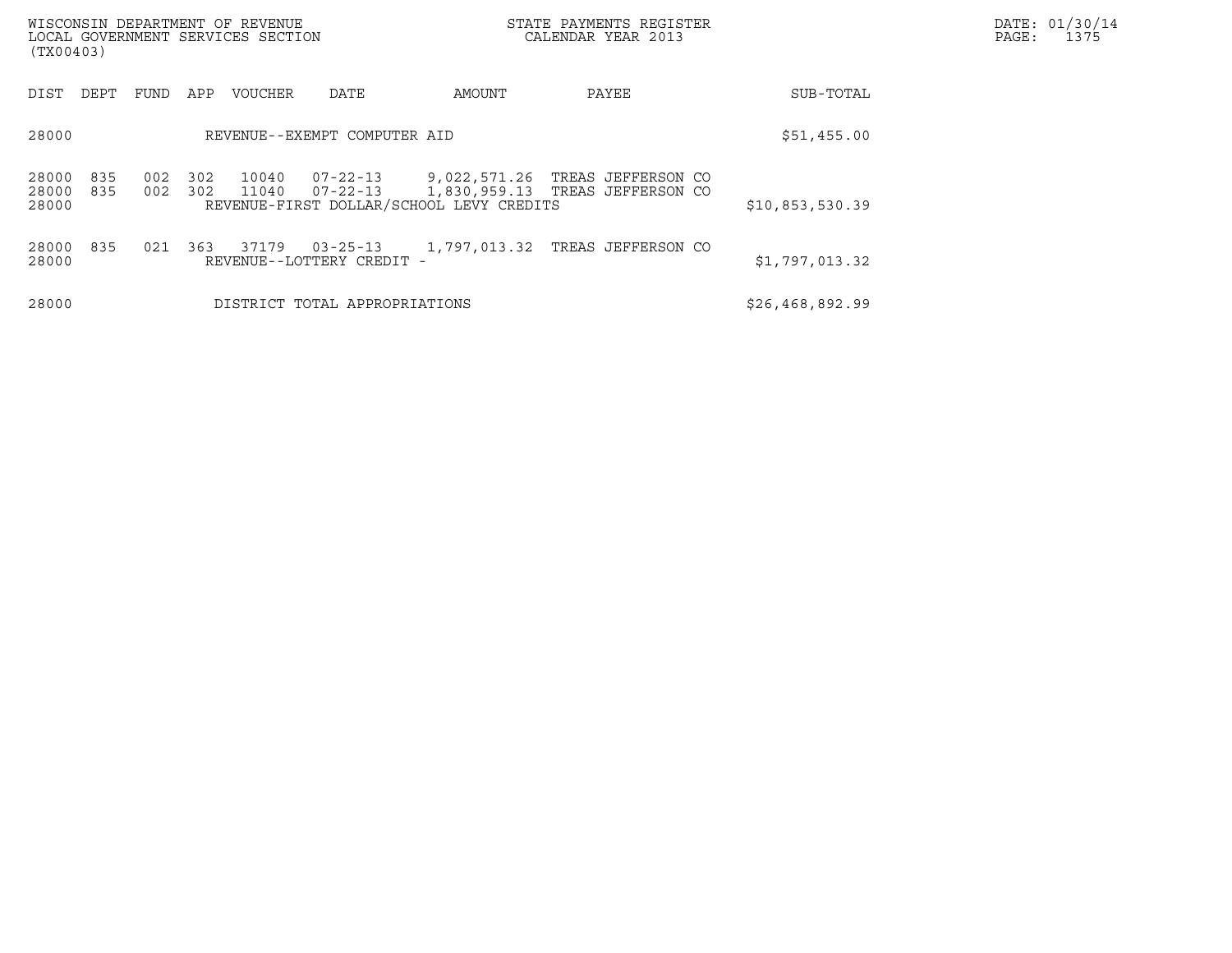| (TX00403)                                         |            |                                          | $\tt WISCONSIM DEPARTMENT OF REVENUE$ $\tt WISCONSIN DEPARTMENT SERVICES SECTION$ $\tt SERVICES SECTION$ $\tt CALENDAR YEAR$ $2013$ |                                   |                                          | DATE: 01/30/14<br>PAGE:<br>1376                                                                                                                                              |              |  |
|---------------------------------------------------|------------|------------------------------------------|-------------------------------------------------------------------------------------------------------------------------------------|-----------------------------------|------------------------------------------|------------------------------------------------------------------------------------------------------------------------------------------------------------------------------|--------------|--|
|                                                   |            |                                          | DIST DEPT FUND APP VOUCHER                                                                                                          | DATE                              | AMOUNT PAYEE                             |                                                                                                                                                                              | SUB-TOTAL    |  |
| 28002 165<br>28002                                |            |                                          |                                                                                                                                     |                                   | SAFETY/PROF SERV--FIRE INSURANCE DUES    | 002 225 00715 07-03-13 4,130.34 TREAS TN AZTALAN                                                                                                                             | \$4,130.34   |  |
| 28002 370<br>28002                                |            |                                          |                                                                                                                                     |                                   | NAT RESOURCES--FOREST CROP/MFL/CO FOREST | 012 571 36303 06-10-13 38.00 TREAS TN AZTALAN                                                                                                                                | \$38.00      |  |
| 28002 370 012 579<br>28002 370<br>28002           |            | 012 579                                  | 18498<br>18498                                                                                                                      |                                   | NAT RESOURCES--AIDS IN LIEU OF TAXES     | 04-15-13 109.97 TREAS TN AZTALAN<br>04-15-13 177.83 TREAS TOWN AZTALAN                                                                                                       | \$287.80     |  |
| 28002 370<br>28002                                |            |                                          |                                                                                                                                     | NAT RESOURCES--RU RECYCLING GRANT |                                          | 074 670 40608 05-20-13 5,082.43 TREAS TN AZTALAN                                                                                                                             | \$5,082.43   |  |
| 28002 395<br>28002<br>28002<br>28002 395<br>28002 | 395<br>395 | 011 191<br>011 191<br>011 191<br>011 191 | 96715                                                                                                                               | $10 - 07 - 13$                    | TRANSPORTATION--GENERAL TRANSP AIDS-GTA  | 70715  01-07-13   18,296.17   TOWN OF AZTALAN<br>76715  04-01-13   18,296.17   TOWN OF AZTALAN<br>84715  07-01-13   18,296.17   TOWN OF AZTALAN<br>18,296.18 TOWN OF AZTALAN | \$73,184.69  |  |
| 28002 835<br>28002 835<br>28002                   |            | 002 105                                  |                                                                                                                                     | REVENUE--STATE SHARED REVENUES    |                                          | $\begin{array}{cccc} 002 & 105 & 43639 & 07-22-13 & 4,521.96 & \text{TREAS TN AZTALAN} \\ 002 & 105 & 80741 & 11-18-13 & 25,625.23 & \text{TREAS TN AZTALAN} \end{array}$    | \$30,147.19  |  |
| 28002 835<br>28002                                |            |                                          |                                                                                                                                     | REVENUE--EXEMPT COMPUTER AID      |                                          | 002 109 02640 07-22-13 61.00 TREAS TN AZTALAN                                                                                                                                | \$61.00      |  |
| 28002 835<br>28002                                |            |                                          | 002 501 00002                                                                                                                       | $02 - 01 - 13$                    | DOA-PAYMENT FOR MUNICIPAL SERVICES AID   | 140.86 TREAS TN AZTALAN                                                                                                                                                      | \$140.86     |  |
| 28002                                             |            |                                          | DISTRICT TOTAL APPROPRIATIONS                                                                                                       |                                   |                                          |                                                                                                                                                                              | \$113,072.31 |  |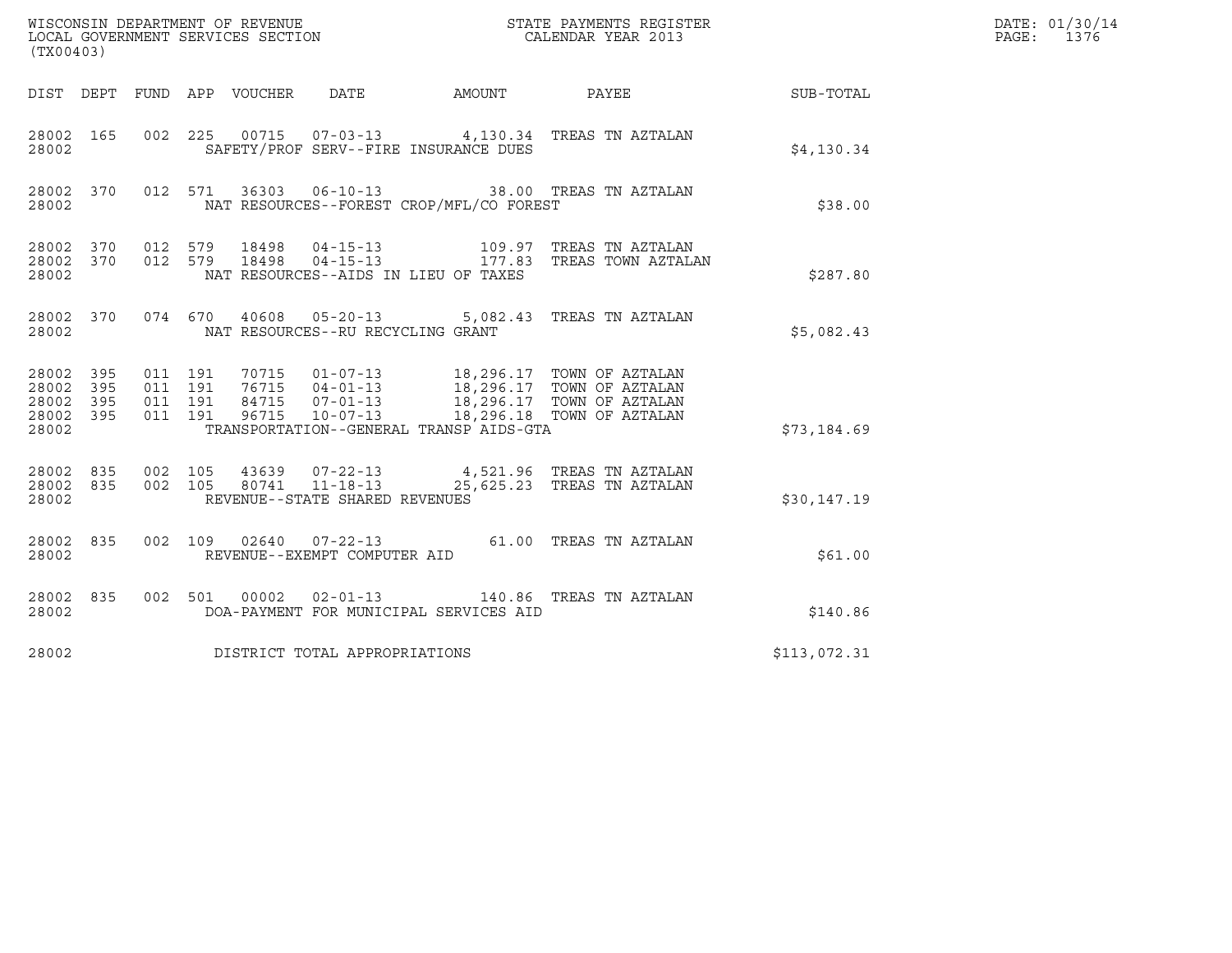| (TX00403)                                                                                                           | WISCONSIN DEPARTMENT OF REVENUE<br>LOCAL GOVERNMENT SERVICES SECTION                                    | STATE PAYMENTS REGISTER<br>CALENDAR YEAR 2013                                  |              | DATE: 01/30/14<br>PAGE:<br>1377 |
|---------------------------------------------------------------------------------------------------------------------|---------------------------------------------------------------------------------------------------------|--------------------------------------------------------------------------------|--------------|---------------------------------|
|                                                                                                                     | DIST DEPT FUND APP VOUCHER DATE<br>AMOUNT                                                               | <b>PAYEE</b>                                                                   | SUB-TOTAL    |                                 |
| 28004 165<br>28004                                                                                                  | 002 225 00716 07-03-13 2,160.70 TREAS TN COLD SPRING<br>SAFETY/PROF SERV--FIRE INSURANCE DUES           |                                                                                | \$2,160.70   |                                 |
| 28004 370<br>002 503<br>28004                                                                                       | 15787<br>NAT RESOURCES--AIDS IN LIEU OF TAXES                                                           | 02-06-13 1,899.72 TREAS TN COLD SPRING<br>TOWN SHARE 169.69                    | \$1,899.72   |                                 |
| 28004                                                                                                               | 28004 370 012 571 36304 06-10-13 10.00 TREAS TN COLD SPRING<br>NAT RESOURCES--FOREST CROP/MFL/CO FOREST |                                                                                | \$10.00      |                                 |
| 28004 370<br>012 579<br>012 579<br>28004<br>370<br>28004                                                            | 18499<br>18499<br>NAT RESOURCES--AIDS IN LIEU OF TAXES                                                  | 04-15-13 296.62 TREAS TN COLD SPRING<br>04-15-13 16.00 TREAS TOWN COLD SPRINGS | \$312.62     |                                 |
| 28004 370<br>074 670<br>28004                                                                                       | 40609  05-20-13  2,645.37  TREAS TN COLD SPRING<br>NAT RESOURCES--RU RECYCLING GRANT                    |                                                                                | \$2,645.37   |                                 |
| 28004<br>- 395<br>011 191<br>011 191<br>395<br>28004<br>011 191<br>395<br>28004<br>395<br>011 191<br>28004<br>28004 | TRANSPORTATION--GENERAL TRANSP AIDS-GTA                                                                 |                                                                                | \$51,802.99  |                                 |
| 28004 835<br>002 105<br>835<br>002 105<br>28004<br>28004                                                            | 43640<br>$11 - 18 - 13$<br>80742<br>REVENUE--STATE SHARED REVENUES                                      | 8,882.72 TREAS TN COLD SPRING                                                  | \$10,450.26  |                                 |
| 28004 835<br>28004                                                                                                  | 002  109  02641  07-22-13  18.00  TREAS TN COLD SPRING<br>REVENUE--EXEMPT COMPUTER AID                  |                                                                                | \$18.00      |                                 |
| 28004                                                                                                               | DISTRICT TOTAL APPROPRIATIONS                                                                           |                                                                                | \$69, 299.66 |                                 |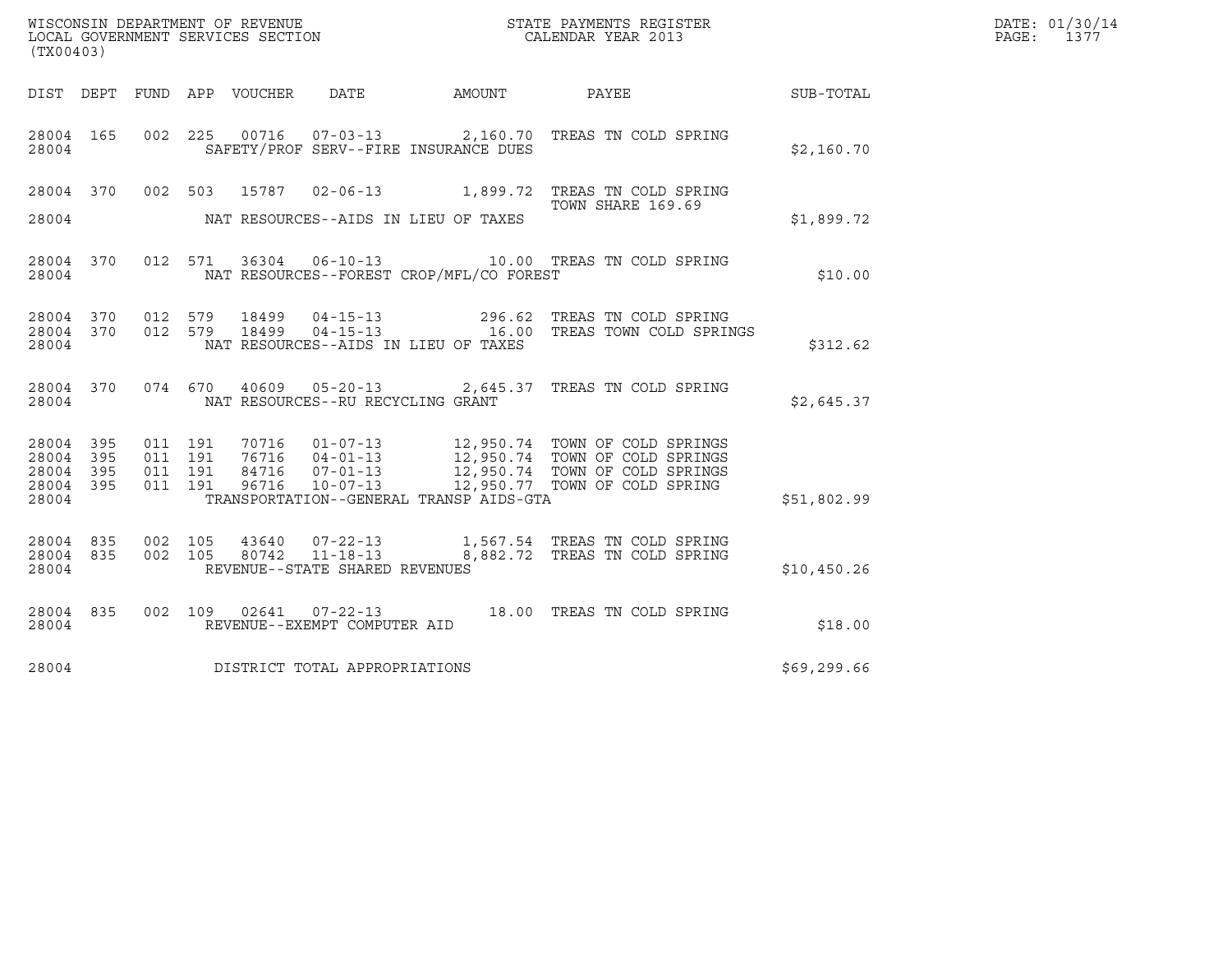| (TX00403)                                 |                          |                                          |         |                                  | WISCONSIN DEPARTMENT OF REVENUE<br>LOCAL GOVERNMENT SERVICES SECTION |                                                                                                                                                                                                                                         | STATE PAYMENTS REGISTER<br>CALENDAR YEAR 2013                                                                                                                          |              | DATE: 01/30/14<br>PAGE: 1378 |
|-------------------------------------------|--------------------------|------------------------------------------|---------|----------------------------------|----------------------------------------------------------------------|-----------------------------------------------------------------------------------------------------------------------------------------------------------------------------------------------------------------------------------------|------------------------------------------------------------------------------------------------------------------------------------------------------------------------|--------------|------------------------------|
|                                           |                          |                                          |         | DIST DEPT FUND APP VOUCHER DATE  |                                                                      |                                                                                                                                                                                                                                         | AMOUNT PAYEE SUB-TOTAL                                                                                                                                                 |              |                              |
| 28006 165<br>28006                        |                          | 002 225                                  |         |                                  |                                                                      | SAFETY/PROF SERV--FIRE INSURANCE DUES                                                                                                                                                                                                   | 00717  07-03-13  5,548.41  TREAS TN CONCORD                                                                                                                            | \$5,548.41   |                              |
| 28006 370<br>28006                        |                          |                                          |         |                                  |                                                                      | NAT RESOURCES--FOREST CROP/MFL/CO FOREST                                                                                                                                                                                                | 012 571 36305 06-10-13 32.60 TREAS TN CONCORD                                                                                                                          | \$32.60      |                              |
| 28006<br>28006<br>28006<br>28006<br>28006 | 370<br>370<br>370<br>370 | 012<br>012 579<br>012 579<br>012 579     | 579     | 18500<br>18500<br>18500<br>18500 |                                                                      | $\begin{array}{cccc} 04\texttt{-}15\texttt{-}13 & & 2.68 \\ 04\texttt{-}15\texttt{-}13 & & 119.14 \\ 04\texttt{-}15\texttt{-}13 & & 26.80 \\ 04\texttt{-}15\texttt{-}13 & & 347.60 \end{array}$<br>NAT RESOURCES--AIDS IN LIEU OF TAXES | TREAS TN CONCORD<br>TREAS TN CONCORD<br>TREAS TOWN CONCORD<br>TREAS TOWN CONCORD                                                                                       | \$496.22     |                              |
| 28006<br>28006<br>28006<br>28006<br>28006 | 395<br>395<br>395<br>395 | 011 191<br>011 191<br>011 191<br>011 191 |         |                                  | 96717 10-07-13                                                       | TRANSPORTATION--GENERAL TRANSP AIDS-GTA                                                                                                                                                                                                 | 70717  01-07-13  26,822.39  TOWN OF CONCORD<br>76717  04-01-13  26,822.39  TOWN OF CONCORD<br>84717  07-01-13  26,822.39  TOWN OF CONCORD<br>26,822.39 TOWN OF CONCORD | \$107,289.56 |                              |
| 28006<br>28006<br>28006                   | 835<br>835               | 002 105<br>002 105                       |         |                                  | 80743 11-18-13<br>REVENUE--STATE SHARED REVENUES                     |                                                                                                                                                                                                                                         | 43641 07-22-13 5,088.88 TREAS TN CONCORD<br>28,836.97 TREAS TN CONCORD                                                                                                 | \$33,925.85  |                              |
| 28006 835<br>28006                        |                          |                                          |         |                                  | REVENUE--EXEMPT COMPUTER AID                                         |                                                                                                                                                                                                                                         | 002 109 02642 07-22-13 16.00 TREAS TN CONCORD                                                                                                                          | \$16.00      |                              |
| 28006<br>28006                            | 835                      |                                          | 021 363 |                                  | REVENUE--LOTTERY CREDIT -                                            |                                                                                                                                                                                                                                         | 35671  03-25-13  14,933.50  TREAS TN CONCORD                                                                                                                           | \$14,933.50  |                              |
| 28006                                     |                          |                                          |         |                                  | DISTRICT TOTAL APPROPRIATIONS                                        |                                                                                                                                                                                                                                         |                                                                                                                                                                        | \$162,242.14 |                              |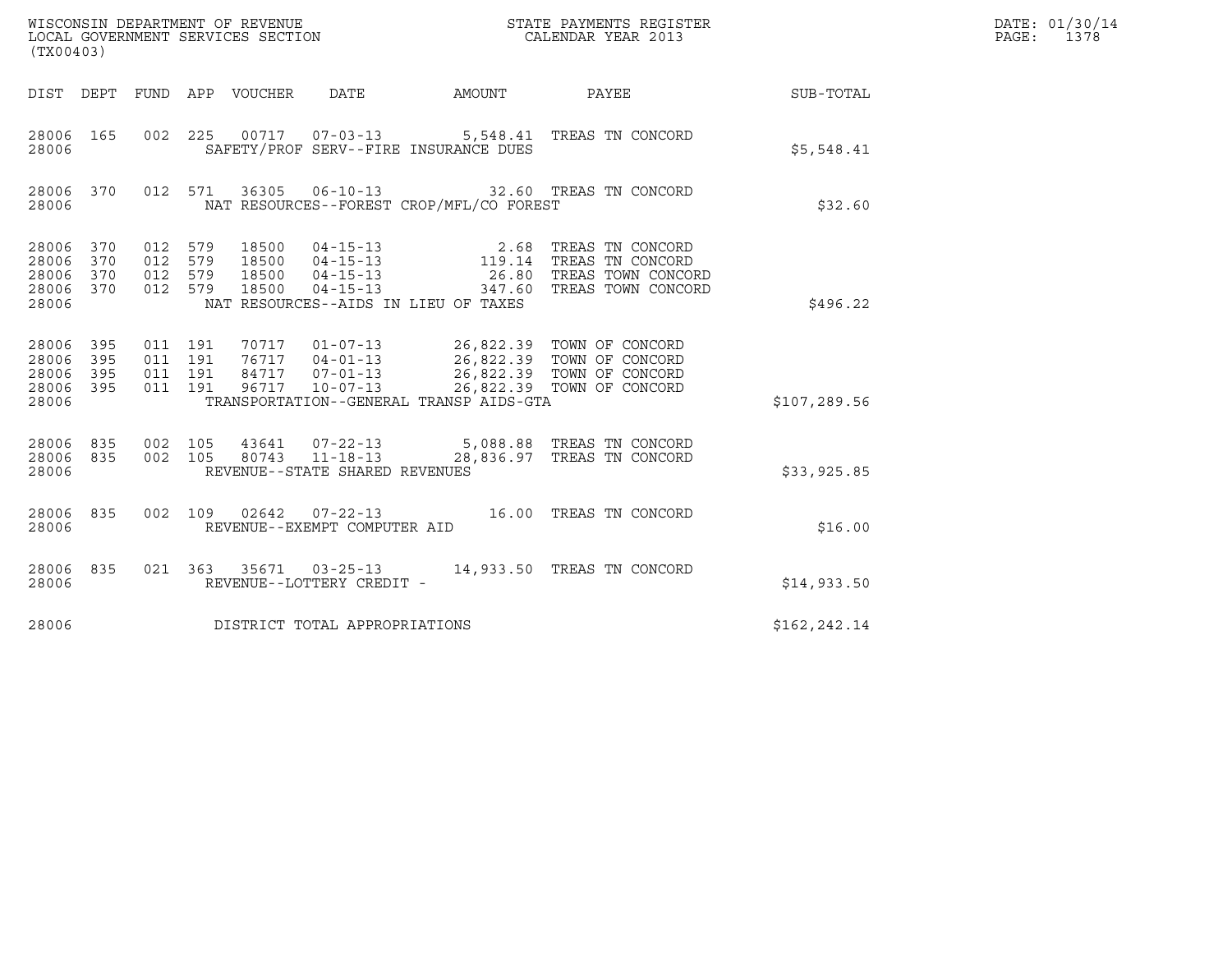| WISCONSIN DEPARTMENT OF REVENUE<br>LOCAL GOVERNMENT SERVICES SECTION<br>(TX00403) |                                                                                                                                                                                                 |                           | STATE PAYMENTS REGISTER<br>CALENDAR YEAR 2013                                                            |               | DATE: 01/30/14<br>PAGE:<br>1379 |
|-----------------------------------------------------------------------------------|-------------------------------------------------------------------------------------------------------------------------------------------------------------------------------------------------|---------------------------|----------------------------------------------------------------------------------------------------------|---------------|---------------------------------|
| DIST DEPT                                                                         | FUND APP VOUCHER<br>DATE                                                                                                                                                                        | AMOUNT                    | PAYEE                                                                                                    | SUB-TOTAL     |                                 |
| 28008<br>165<br>28008                                                             | 002 225<br>00718<br>SAFETY/PROF SERV--FIRE INSURANCE DUES                                                                                                                                       |                           | 07-03-13 4,377.65 TREAS TN FARMINGTON                                                                    | \$4,377.65    |                                 |
| 28008<br>370<br>002                                                               | 503<br>15788<br>$02 - 06 - 13$                                                                                                                                                                  | 373.90                    | TREAS TN FARMINGTON<br>TOWN SHARE 0.00                                                                   |               |                                 |
| 28008                                                                             | NAT RESOURCES--AIDS IN LIEU OF TAXES                                                                                                                                                            |                           |                                                                                                          | \$373.90      |                                 |
| 28008 370<br>28008                                                                | 012 571<br>36306<br>NAT RESOURCES--FOREST CROP/MFL/CO FOREST                                                                                                                                    |                           | 06-10-13 77.19 TREAS TN FARMINGTON                                                                       | \$77.19       |                                 |
| 28008<br>012<br>370<br>012<br>28008<br>370<br>370<br>28008<br>28008               | 579<br>18501<br>$04 - 15 - 13$<br>579<br>$04 - 15 - 13$<br>18501<br>012 579<br>$04 - 15 - 13$<br>18501<br>NAT RESOURCES--AIDS IN LIEU OF TAXES                                                  | 152.15<br>16.51<br>459.46 | TREAS TN FARMINGTON<br>TREAS TOWN FARMINGTON<br>TREAS TOWN FARMINGTON                                    | \$628.12      |                                 |
| 28008<br>395<br>395<br>28008<br>28008<br>395<br>395<br>28008<br>28008             | 011 191<br>$01 - 07 - 13$<br>70718<br>011 191<br>76718<br>$04 - 01 - 13$<br>011 191<br>84718<br>$07 - 01 - 13$<br>011 191<br>96718<br>$10 - 07 - 13$<br>TRANSPORTATION--GENERAL TRANSP AIDS-GTA | 28,844.12<br>28,844.14    | 28,844.12 TOWN OF FARMINGTON<br>28,844.12 TOWN OF FARMINGTON<br>TOWN OF FARMINGTON<br>TOWN OF FARMINGTON | \$115,376.50  |                                 |
| 28008<br>835<br>28008<br>835<br>28008                                             | 002 105<br>43642<br>07-22-13<br>002 105<br>80744<br>$11 - 18 - 13$<br>REVENUE--STATE SHARED REVENUES                                                                                            |                           | 3,362.66 TREAS TN FARMINGTON<br>19,055.05 TREAS TN FARMINGTON                                            | \$22,417.71   |                                 |
| 28008                                                                             | DISTRICT TOTAL APPROPRIATIONS                                                                                                                                                                   |                           |                                                                                                          | \$143, 251.07 |                                 |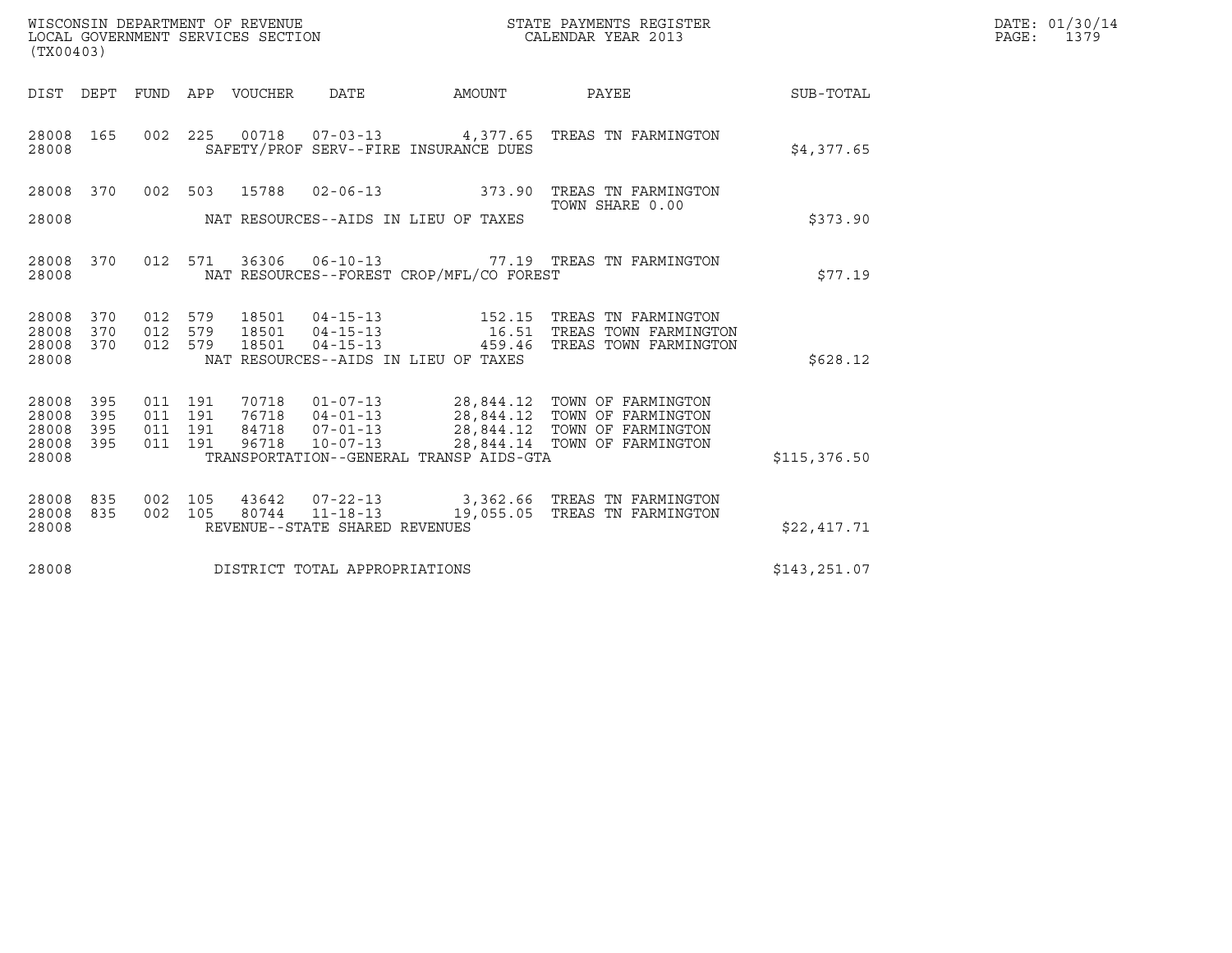| (TX00403)                                             |     |                               |         |                                   |                                          |                                                                                                                                                                                                             |              | DATE: 01/30/14<br>PAGE:<br>1380 |
|-------------------------------------------------------|-----|-------------------------------|---------|-----------------------------------|------------------------------------------|-------------------------------------------------------------------------------------------------------------------------------------------------------------------------------------------------------------|--------------|---------------------------------|
|                                                       |     |                               |         |                                   |                                          | DIST DEPT FUND APP VOUCHER DATE AMOUNT PAYEE THE SUB-TOTAL                                                                                                                                                  |              |                                 |
| 28010 165<br>28010                                    |     |                               |         |                                   | SAFETY/PROF SERV--FIRE INSURANCE DUES    | 002 225 00719 07-03-13 2,863.05 TREAS TN HEBRON                                                                                                                                                             | \$2,863.05   |                                 |
| 28010                                                 |     |                               |         |                                   | NAT RESOURCES-SEVERANCE/YIELD/WITHDRAWAL | 28010 370 000 001 01DNR 03-13-13 10,202.49 TREAS TOWN HEBRON                                                                                                                                                | \$10, 202.49 |                                 |
|                                                       |     |                               |         |                                   |                                          | 28010 370 002 503 15789 02-06-13 40,097.53 TREAS TN HEBRON<br>TOWN SHARE 5710.56                                                                                                                            |              |                                 |
| 28010                                                 |     |                               |         |                                   | NAT RESOURCES--AIDS IN LIEU OF TAXES     |                                                                                                                                                                                                             | \$40,097.53  |                                 |
| 28010                                                 |     |                               |         |                                   | NAT RESOURCES--FOREST CROP/MFL/CO FOREST | 28010 370 012 571 36307 06-10-13 142.50 TREAS TN HEBRON                                                                                                                                                     | \$142.50     |                                 |
| 28010                                                 |     |                               |         |                                   | NAT RESOURCES--AIDS IN LIEU OF TAXES     | $28010$ 370 012 579 18502 04-15-13 428.39 TREAS TN HEBRON 28010 370 012 579 18502 04-15-13 509.97 TREAS TOWN HEBRON                                                                                         | \$938.36     |                                 |
| 28010                                                 |     |                               |         | NAT RESOURCES--RU RECYCLING GRANT |                                          | 28010 370 074 670 40610 05-20-13 3,668.67 TREAS TN HEBRON                                                                                                                                                   | \$3,668.67   |                                 |
| 28010 395<br>28010<br>28010 395<br>28010 395<br>28010 | 395 | 011 191<br>011 191<br>011 191 | 011 191 |                                   | TRANSPORTATION--GENERAL TRANSP AIDS-GTA  | 70719  01-07-13  19,598.12  TOWN OF HEBRON<br>76719  04-01-13  19,598.12  TOWN OF HEBRON<br>84719  07-01-13  19,598.12  TOWN OF HEBRON<br>96719  10-07-13  19,598.15  TOWN OF HEBRON                        | \$78,392.51  |                                 |
| 28010                                                 |     |                               |         | REVENUE--STATE SHARED REVENUES    |                                          | $\begin{array}{cccccccc} 28010 & 835 & 002 & 105 & 43643 & 07-22-13 & & 2,304.64 & \text{TREAS TN HEBRON} \\ 28010 & 835 & 002 & 105 & 80745 & 11-18-13 & & 13,059.62 & \text{TREAS TN HEBRON} \end{array}$ | \$15,364.26  |                                 |
| 28010                                                 |     |                               |         | REVENUE--EXEMPT COMPUTER AID      |                                          | 28010 835 002 109 02643 07-22-13 9.00 TREAS TN HEBRON                                                                                                                                                       | \$9.00       |                                 |
| 28010 835<br>28010                                    |     | 002 501                       |         | 00002  02-01-13                   | DOA-PAYMENT FOR MUNICIPAL SERVICES AID   | 305.31 TREAS TN HEBRON                                                                                                                                                                                      | \$305.31     |                                 |
| 28010                                                 |     |                               |         | DISTRICT TOTAL APPROPRIATIONS     |                                          |                                                                                                                                                                                                             | \$151,983.68 |                                 |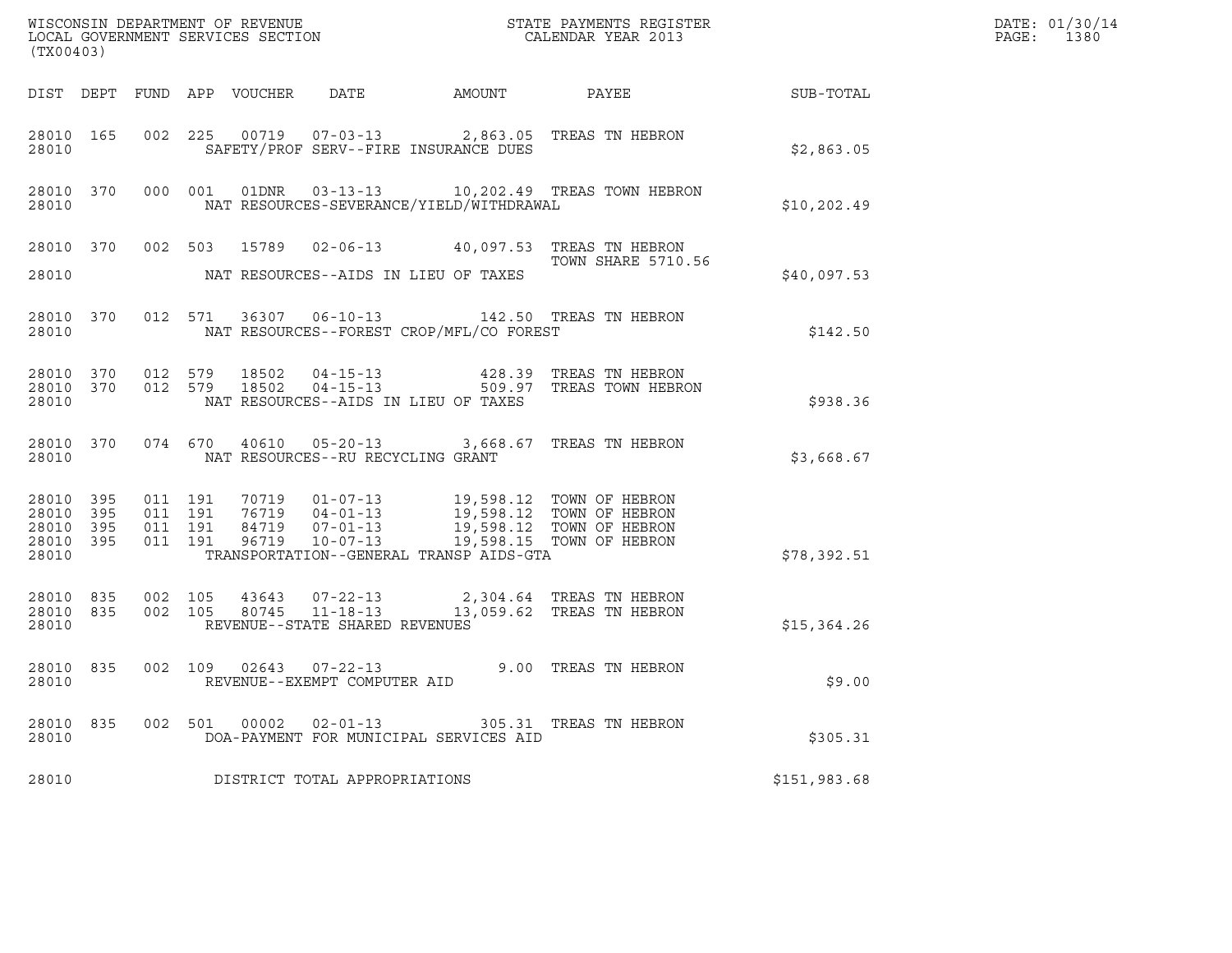| (TX00403)                       |                        |             |  |                                         |                                                                                                        |                                                                                                                                                                                                                                                                                                                                                         |              | DATE: 01/30/14<br>PAGE: 1381 |
|---------------------------------|------------------------|-------------|--|-----------------------------------------|--------------------------------------------------------------------------------------------------------|---------------------------------------------------------------------------------------------------------------------------------------------------------------------------------------------------------------------------------------------------------------------------------------------------------------------------------------------------------|--------------|------------------------------|
|                                 |                        |             |  |                                         |                                                                                                        | DIST DEPT FUND APP VOUCHER DATE AMOUNT PAYEE PAYER SUB-TOTAL                                                                                                                                                                                                                                                                                            |              |                              |
|                                 |                        | 28012 28012 |  |                                         | SAFETY/PROF SERV--FIRE INSURANCE DUES                                                                  | 28012 165 002 225 00720 07-03-13 13,719.54 TREAS TN IXONIA                                                                                                                                                                                                                                                                                              | \$13,719.54  |                              |
|                                 |                        |             |  |                                         | 28012 NAT RESOURCES-SEVERANCE/YIELD/WITHDRAWAL                                                         | 28012 370 000 001 01DNR 03-13-13 171.97 TREAS TOWN IXONIA                                                                                                                                                                                                                                                                                               | \$171.97     |                              |
| 28012                           | 28012 370              |             |  |                                         | NAT RESOURCES--FOREST CROP/MFL/CO FOREST                                                               | 012 571 36308 06-10-13 81.99 TREAS TN IXONIA                                                                                                                                                                                                                                                                                                            | \$81.99      |                              |
|                                 |                        |             |  | 28012 NAT RESOURCES--RU RECYCLING GRANT |                                                                                                        | 28012 370 074 670 41223 05-20-13 7,736.38 TREAS TN IXONIA                                                                                                                                                                                                                                                                                               | \$7,736.38   |                              |
|                                 |                        |             |  |                                         | 28012 NAT RESOURCES--RU CONSOLIDATED GRANT                                                             | 28012 370 074 673 41223 05-20-13 1,719.61 TREAS TN IXONIA                                                                                                                                                                                                                                                                                               | \$1,719.61   |                              |
| 28012 395<br>28012 395<br>28012 | 28012 395<br>28012 395 | 011 191     |  |                                         | TRANSPORTATION--GENERAL TRANSP AIDS-GTA                                                                | $\begin{array}{cccc} 011 & 191 & 70720 & 01\texttt{-}07\texttt{-}13 \\ 011 & 191 & 76720 & 04\texttt{-}01\texttt{-}13 \\ 011 & 191 & 84720 & 07\texttt{-}01\texttt{-}13 \\ 011 & 191 & 84720 & 07\texttt{-}01\texttt{-}13 \\ 011 & 191 & 96720 & 10\texttt{-}07\texttt{-}13 \\ \end{array} \qquad \begin{array}{c} 37,481.48 & \texttt{TOWN OF IXONIA}$ | \$149,925.94 |                              |
|                                 |                        |             |  |                                         | 28012 435 005 162 01HSD 09-03-13 4,714.41 TOWN IXONIA<br>28012 HS--AMBULANCE FUNDING ASSISTANCE GRANTS |                                                                                                                                                                                                                                                                                                                                                         | \$4,714.41   |                              |
|                                 |                        |             |  |                                         | 28012 THS--PREPAID MEDICAL TRANSPORT REIMBURSE                                                         | 28012 435 005 163 01LGS 11-18-13 2,000.00 TOWN OF IXONIA FIRE & EMS                                                                                                                                                                                                                                                                                     | \$2,000.00   |                              |
| 28012                           |                        |             |  | REVENUE--STATE SHARED REVENUES          |                                                                                                        | $\begin{array}{cccccccc} 28012 & 835 & 002 & 105 & 43644 & 07-22-13 & & & 8,502.06 & \text{TREAS TN IXONIA} \\ 28012 & 835 & 002 & 105 & 80746 & 11-18-13 & & & 56,992.69 & \text{TREAS TN IXONIA} \end{array}$                                                                                                                                         | \$65,494.75  |                              |
|                                 |                        |             |  | 28012 REVENUE--EXEMPT COMPUTER AID      |                                                                                                        | 28012 835 002 109 02644 07-22-13 1,203.00 TREAS TN IXONIA                                                                                                                                                                                                                                                                                               | \$1,203.00   |                              |
| 28012                           |                        |             |  | DISTRICT TOTAL APPROPRIATIONS           |                                                                                                        |                                                                                                                                                                                                                                                                                                                                                         | \$246,767.59 |                              |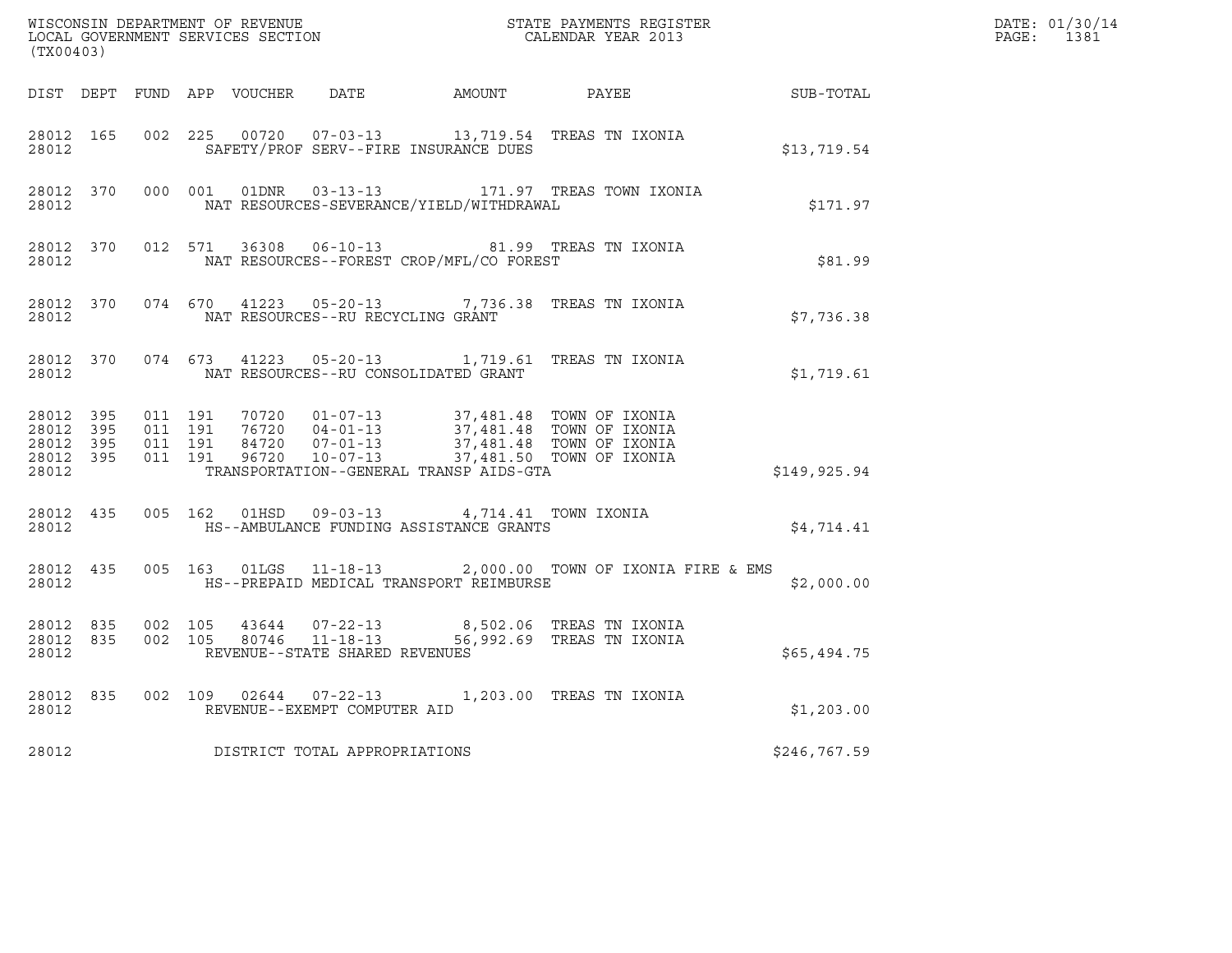| $\tt WISCONSIM DEPARTMENT OF REVENUE$ $\tt TOCAL EONDRNENTS REGISTER$<br>LOCAL GOVERNMENT SERVICES SECTION<br>$\tt CALENDAR YEAR$<br>2013<br>(TX00403) |  |                                          |         |  |                                         |                                          |                                                                                                                                                                                                  |              | DATE: 01/30/14<br>PAGE: 1382 |
|--------------------------------------------------------------------------------------------------------------------------------------------------------|--|------------------------------------------|---------|--|-----------------------------------------|------------------------------------------|--------------------------------------------------------------------------------------------------------------------------------------------------------------------------------------------------|--------------|------------------------------|
|                                                                                                                                                        |  |                                          |         |  |                                         |                                          | DIST DEPT FUND APP VOUCHER DATE AMOUNT PAYEE SUB-TOTAL                                                                                                                                           |              |                              |
| 28014 165<br>28014                                                                                                                                     |  | 002 225                                  |         |  |                                         | SAFETY/PROF SERV--FIRE INSURANCE DUES    | 00721  07-03-13  5,945.33  TREAS TN JEFFERSON                                                                                                                                                    | \$5,945.33   |                              |
| 28014                                                                                                                                                  |  |                                          |         |  |                                         | NAT RESOURCES-SEVERANCE/YIELD/WITHDRAWAL | 28014 370 000 001 01DNR 03-13-13 118.87 TREAS TOWN JEFFERSON                                                                                                                                     | \$118.87     |                              |
|                                                                                                                                                        |  |                                          |         |  |                                         |                                          | 28014 370 002 503 15790 02-06-13 53,878.48 TREAS TN JEFFERSON<br>TOWN SHARE 6048.52                                                                                                              | \$53,878.48  |                              |
| 28014                                                                                                                                                  |  |                                          |         |  |                                         | NAT RESOURCES--FOREST CROP/MFL/CO FOREST | 28014 370 012 571 36309 06-10-13 54.80 TREAS TN JEFFERSON                                                                                                                                        | \$54.80      |                              |
| 28014                                                                                                                                                  |  |                                          |         |  |                                         | NAT RESOURCES--AIDS IN LIEU OF TAXES     | 28014 370 012 579 18503 04-15-13 44.80 TREAS TN JEFFERSON<br>28014 370 012 579 18503 04-15-13 38.21 TREAS TOWN JEFFERSON<br>28014 370 012 579 18503 04-15-13 425.68 TREAS TOWN JEFFERSON         | \$508.69     |                              |
|                                                                                                                                                        |  |                                          |         |  | 28014 NAT RESOURCES--RU RECYCLING GRANT |                                          | 28014 370 074 670 40611 05-20-13 5,384.19 TREAS TN JEFFERSON                                                                                                                                     | \$5,384.19   |                              |
| 28014 395<br>28014 395<br>28014 395<br>28014 395<br>28014                                                                                              |  | 011 191<br>011 191<br>011 191<br>011 191 |         |  |                                         | TRANSPORTATION--GENERAL TRANSP AIDS-GTA  | 70721  01-07-13  25,176.42  TOWN OF JEFFERSON<br>76721  04-01-13  25,176.42  TOWN OF JEFFERSON<br>84721  07-01-13  25,176.42  TOWN OF JEFFERSON<br>96721  10-07-13  26,176.43  TOWN OF JEFFERSON | \$100,705.69 |                              |
| 28014 835<br>28014                                                                                                                                     |  | 28014 835 002 105                        | 002 105 |  | REVENUE--STATE SHARED REVENUES          |                                          |                                                                                                                                                                                                  | \$65,989.04  |                              |
| 28014                                                                                                                                                  |  |                                          |         |  | REVENUE--EXEMPT COMPUTER AID            |                                          | 28014 835 002 109 02645 07-22-13 87.00 TREAS TN JEFFERSON                                                                                                                                        | \$87.00      |                              |
| 28014                                                                                                                                                  |  |                                          |         |  | DISTRICT TOTAL APPROPRIATIONS           |                                          |                                                                                                                                                                                                  | \$232,672.09 |                              |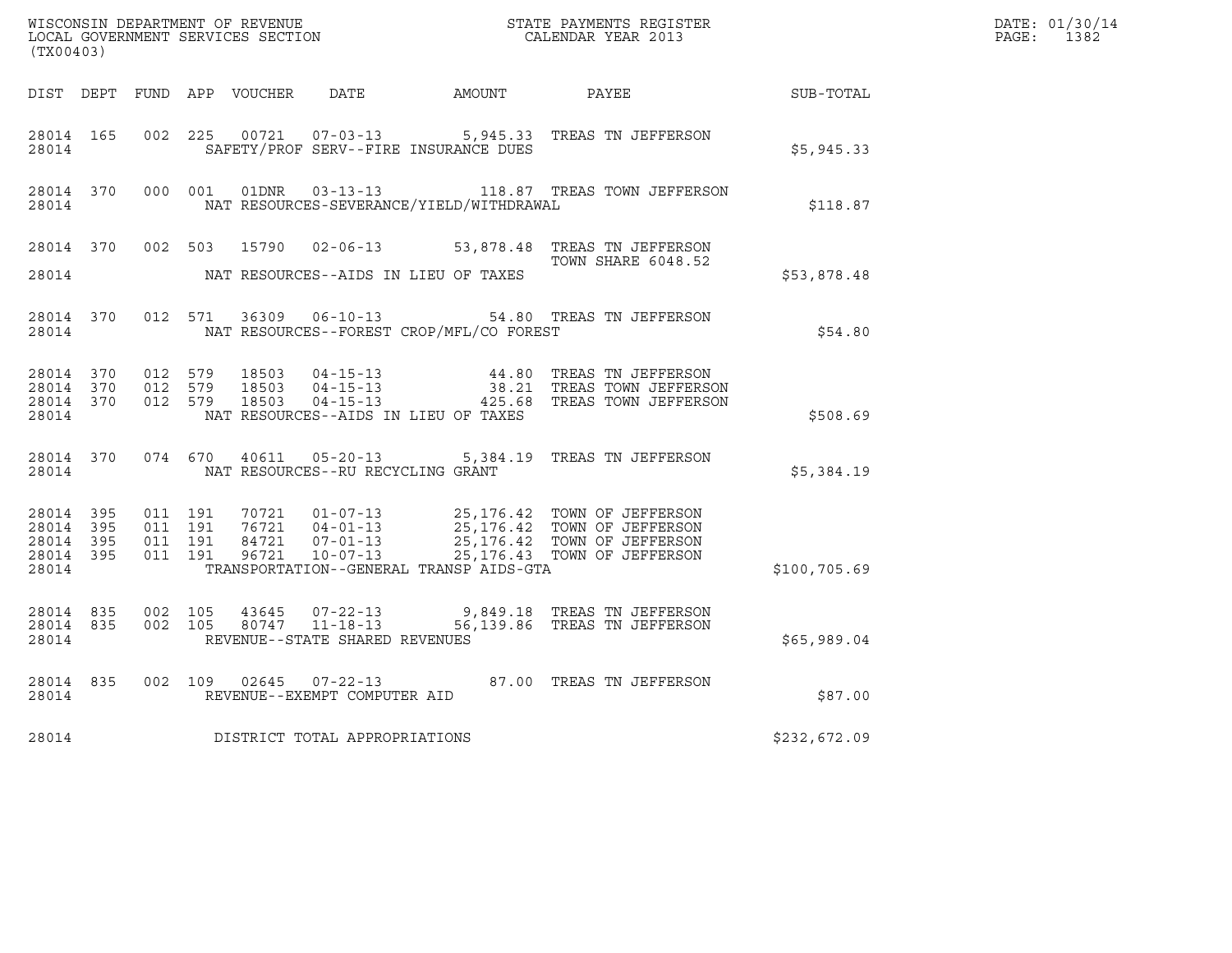| (TX00403)                                                 |                    |                                          |       |                                                                    |                                          |                                                                                                                                                                                                                                                                                                                                                                                                                          |              |  |  |  |  |  |
|-----------------------------------------------------------|--------------------|------------------------------------------|-------|--------------------------------------------------------------------|------------------------------------------|--------------------------------------------------------------------------------------------------------------------------------------------------------------------------------------------------------------------------------------------------------------------------------------------------------------------------------------------------------------------------------------------------------------------------|--------------|--|--|--|--|--|
|                                                           |                    |                                          |       |                                                                    |                                          | DIST DEPT FUND APP VOUCHER DATE AMOUNT PAYEE TO SUB-TOTAL                                                                                                                                                                                                                                                                                                                                                                |              |  |  |  |  |  |
| 28016                                                     |                    |                                          |       |                                                                    | SAFETY/PROF SERV--FIRE INSURANCE DUES    | 28016  165  002  225  00722  07-03-13  10,920.74  TREAS TN KOSHKONONG                                                                                                                                                                                                                                                                                                                                                    | \$10,920.74  |  |  |  |  |  |
|                                                           |                    |                                          |       |                                                                    |                                          | 28016 370 002 503 15791 02-06-13 1,092.40 TREAS TN KOSHKONONG<br>TOWN SHARE 66.66                                                                                                                                                                                                                                                                                                                                        |              |  |  |  |  |  |
| 28016                                                     |                    |                                          |       |                                                                    | NAT RESOURCES--AIDS IN LIEU OF TAXES     |                                                                                                                                                                                                                                                                                                                                                                                                                          | \$1,092.40   |  |  |  |  |  |
| 28016                                                     |                    |                                          |       |                                                                    | NAT RESOURCES--FOREST CROP/MFL/CO FOREST | 28016 370 012 571 36310 06-10-13 66.86 TREAS TN KOSHKONONG                                                                                                                                                                                                                                                                                                                                                               | \$66.86      |  |  |  |  |  |
| 28016                                                     |                    |                                          |       | NAT RESOURCES--BOATING PROJECTS                                    |                                          | 28016 370 012 573 03441 06-25-13 676.00 TREAS TN KOSHKONONG                                                                                                                                                                                                                                                                                                                                                              | \$676.00     |  |  |  |  |  |
| 28016 370<br>28016 370<br>28016 370<br>28016 370<br>28016 | 012 579<br>012 579 | 012 579<br>012 579                       |       |                                                                    | NAT RESOURCES--AIDS IN LIEU OF TAXES     | $\begin{tabular}{c c c c c c c c c c} \multicolumn{1}{c}{\textbf{18504}} & \multicolumn{1}{c}{\textbf{04-15-13}} & \multicolumn{1}{c}{\textbf{18504}} & \multicolumn{1}{c}{\textbf{04-15-13}} & \multicolumn{1}{c}{\textbf{18504}} & \multicolumn{1}{c}{\textbf{04-15-13}} & \multicolumn{1}{c}{\textbf{18504}} & \multicolumn{1}{c}{\textbf{04-15-13}} & \multicolumn{1}{c}{\textbf{11.72}} & \multicolumn{1}{c}{\text$ | \$899.87     |  |  |  |  |  |
| 28016                                                     |                    |                                          |       | NAT RESOURCES--RU RECYCLING GRANT                                  |                                          | 28016 370 074 670 40612 05-20-13 8,105.60 TREAS TN KOSHKONONG                                                                                                                                                                                                                                                                                                                                                            | \$8,105.60   |  |  |  |  |  |
| 28016                                                     |                    |                                          |       |                                                                    | NAT RESOURCES--RU CONSOLIDATED GRANT     | 28016 370 074 673 40612 05-20-13 965.07 TREAS TN KOSHKONONG                                                                                                                                                                                                                                                                                                                                                              | \$965.07     |  |  |  |  |  |
| 28016 395<br>28016 395<br>28016 395<br>28016 395<br>28016 |                    | 011 191<br>011 191<br>011 191<br>011 191 |       |                                                                    | TRANSPORTATION--GENERAL TRANSP AIDS-GTA  | 70722  01-07-13  36,830.50 TOWN OF KOSHKONONG<br>76722  04-01-13  36,830.50 TOWN OF KOSHKONONG<br>84722  07-01-13  36,830.50 TOWN OF KOSHKONONG<br>96722  10-07-13  36,830.53 TOWN OF KOSHKONONG                                                                                                                                                                                                                         | \$147,322.03 |  |  |  |  |  |
| 28016 395<br>28016                                        |                    |                                          |       |                                                                    | TRANSPORTATION--LRIP/TRIP/MSIP GRANTS    | 011  278  74463  05-09-13  26, 204.01  TREAS TN KOSHKONONG                                                                                                                                                                                                                                                                                                                                                               | \$26, 204.01 |  |  |  |  |  |
| 28016 835<br>28016 835<br>28016                           | 002 105            | 002 105                                  | 43646 | $07 - 22 - 13$<br>80748 11-18-13<br>REVENUE--STATE SHARED REVENUES |                                          | 6,323.47 TREAS TN KOSHKONONG<br>37,247.00 TREAS TN KOSHKONONG                                                                                                                                                                                                                                                                                                                                                            | \$43,570.47  |  |  |  |  |  |
| 28016 835<br>28016                                        |                    |                                          |       | 002 109 02646 07-22-13<br>REVENUE--EXEMPT COMPUTER AID             |                                          | 148.00 TREAS TN KOSHKONONG                                                                                                                                                                                                                                                                                                                                                                                               | \$148.00     |  |  |  |  |  |
| 28016 835                                                 |                    | 021 363                                  | 35672 | $03 - 25 - 13$                                                     |                                          | 475.76 TREAS TN KOSHKONONG                                                                                                                                                                                                                                                                                                                                                                                               |              |  |  |  |  |  |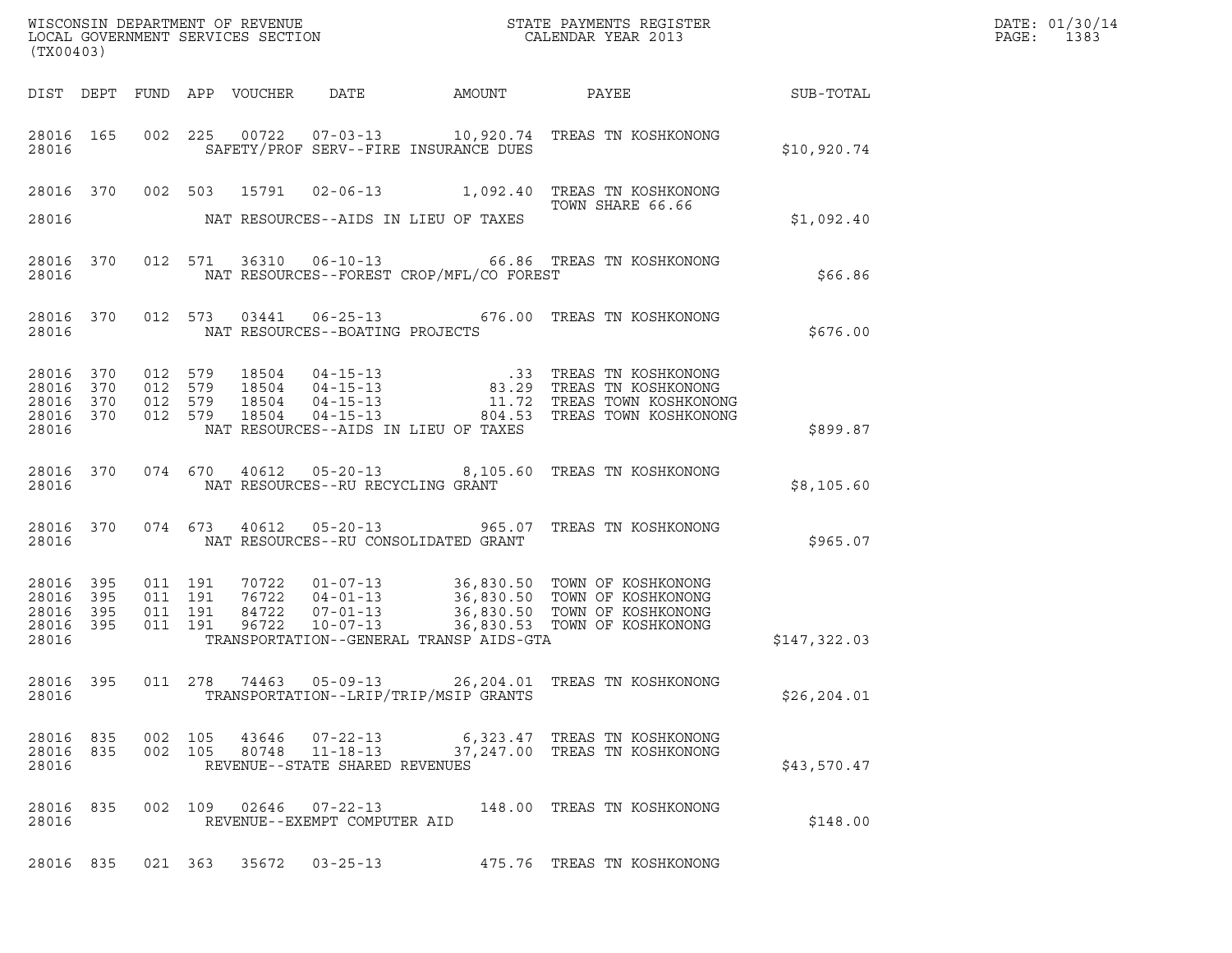| (TX00403) |                                               |  |  | WISCONSIN DEPARTMENT OF REVENUE<br>LOCAL GOVERNMENT SERVICES SECTION |                               |        | STATE PAYMENTS REGISTER<br>CALENDAR YEAR 2013 |              | PAGE: | DATE: 01/30/14<br>1384 |
|-----------|-----------------------------------------------|--|--|----------------------------------------------------------------------|-------------------------------|--------|-----------------------------------------------|--------------|-------|------------------------|
| DIST      | FUND<br><b>VOUCHER</b><br>DEPT<br>APP<br>DATE |  |  |                                                                      |                               | AMOUNT | PAYEE                                         | SUB-TOTAL    |       |                        |
| 28016     |                                               |  |  |                                                                      | REVENUE--LOTTERY CREDIT -     |        |                                               | \$475.76     |       |                        |
| 28016     |                                               |  |  |                                                                      | DISTRICT TOTAL APPROPRIATIONS |        |                                               | \$240,446.81 |       |                        |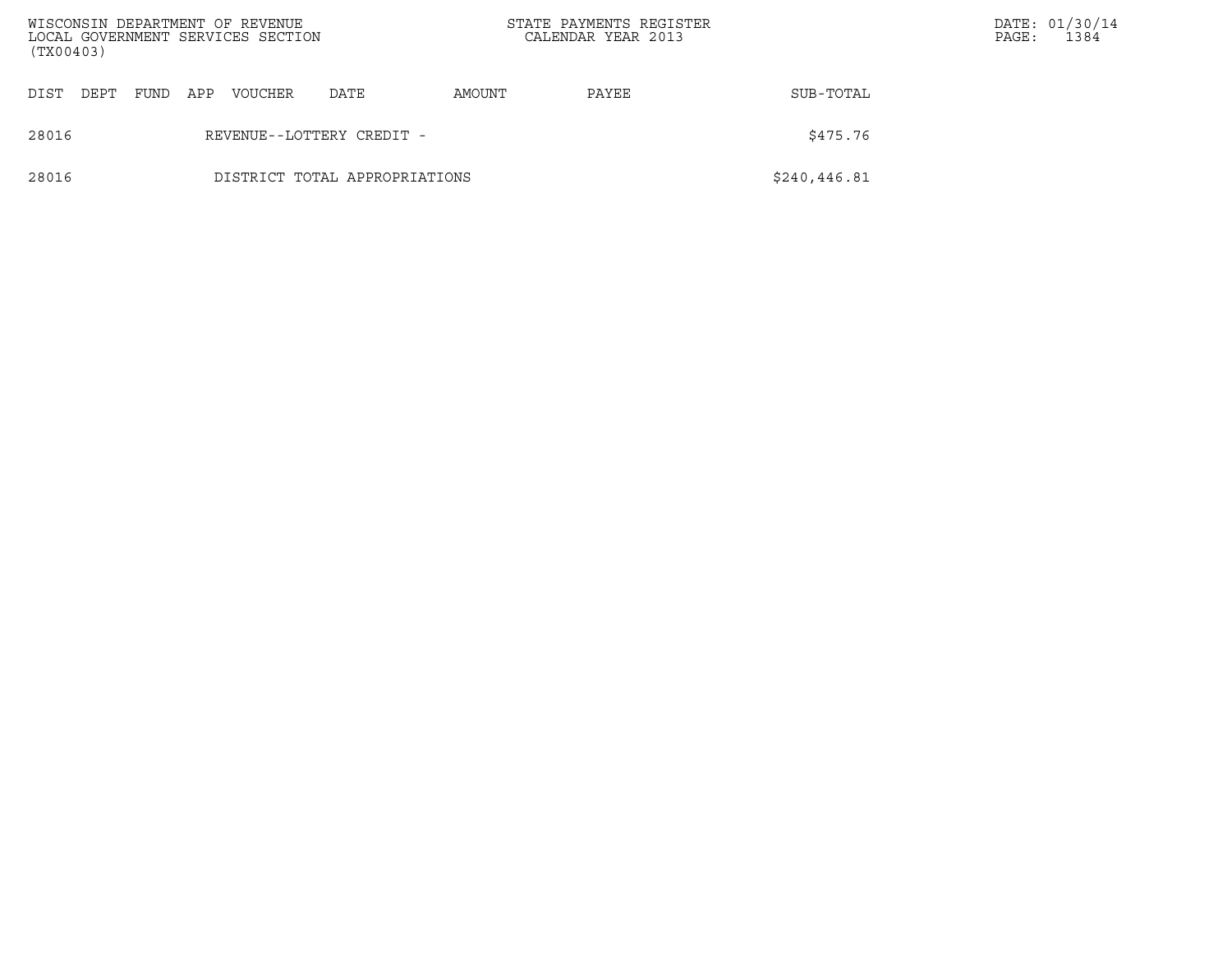| DATE: | 01/30/14 |
|-------|----------|
| PAGE: | 1385     |

| (TX00403)                                                 |  |                                          |                                   |                                            |                                                                                                                                                                                             | $R = \frac{1}{2}$ | DATE: 01/30/14<br>PAGE:<br>1385 |
|-----------------------------------------------------------|--|------------------------------------------|-----------------------------------|--------------------------------------------|---------------------------------------------------------------------------------------------------------------------------------------------------------------------------------------------|-------------------|---------------------------------|
|                                                           |  |                                          |                                   | DIST DEPT FUND APP VOUCHER DATE AMOUNT     | PAYEE SUB-TOTAL                                                                                                                                                                             |                   |                                 |
| 28018 165<br>28018                                        |  |                                          |                                   | SAFETY/PROF SERV--FIRE INSURANCE DUES      | 002 225 00723 07-03-13 7,366.01 TREAS TN LAKE MILLS                                                                                                                                         | \$7,366.01        |                                 |
| 28018 370<br>28018 370                                    |  |                                          |                                   |                                            | 002 503 15792 02-06-13 73,156.16 TREAS TN LAKE MILLS<br>002 503 15792 02-06-13 2,043.70 TREAS TN LAKE MILLS<br>TOWN SHARE 4613.22                                                           |                   |                                 |
|                                                           |  |                                          |                                   | 28018 MAT RESOURCES--AIDS IN LIEU OF TAXES |                                                                                                                                                                                             | \$75,199.86       |                                 |
| 28018 370<br>28018 370<br>28018                           |  | 012 381<br>012 381                       |                                   |                                            |                                                                                                                                                                                             | \$2,381.92        |                                 |
| 28018 370<br>28018 370<br>28018                           |  |                                          |                                   | NAT RESOURCES--BOATING ENFORCEMENT AIDS    | 012 550 00006 07-26-13 4.25 TREAS TN LAKE MILLS<br>012 550 00553 03-26-13 8,249.09 TREAS TN LAKE MILLS                                                                                      | \$8,253.34        |                                 |
| 28018                                                     |  |                                          |                                   | NAT RESOURCES--FOREST CROP/MFL/CO FOREST   | 28018 370 012 571 36311 06-10-13 37.30 TREAS TN LAKE MILLS                                                                                                                                  | \$37.30           |                                 |
| 28018 370<br>28018 370<br>28018 370<br>28018              |  |                                          |                                   | NAT RESOURCES--AIDS IN LIEU OF TAXES       | 012 579 18505 04-15-13 390.32 TREAS TN LAKE MILLS<br>012 579 18505 04-15-13 205.80 TREAS TOWN LAKE MILLS<br>012 579 18505 04-15-13 958.14 TREAS TOWN LAKE MILLS                             | \$1,554.26        |                                 |
| 28018                                                     |  |                                          | NAT RESOURCES--RU RECYCLING GRANT |                                            | 28018 370 074 670 40613 05-20-13 2,300.84 TREAS TN LAKE MILLS                                                                                                                               | \$2,300.84        |                                 |
| 28018 395<br>28018 395<br>28018 395<br>28018 395<br>28018 |  | 011 191<br>011 191<br>011 191<br>011 191 |                                   | TRANSPORTATION--GENERAL TRANSP AIDS-GTA    | 70723  01-07-13  20,047.99  TOWN OF LAKE MILLS<br>76723 04-01-13 20,047.99 TOWN OF LAKE MILLS<br>84723 07-01-13 20,047.99 TOWN OF LAKE MILLS<br>96723 10-07-13 20,047.99 TOWN OF LAKE MILLS | \$80,191.96       |                                 |
| 28018                                                     |  |                                          |                                   | JUSTICE--LAW ENFORCEMENT TRAINING          | 28018 455 002 231 00413 02-12-13 480.00 TREAS TN LAKE MILLS                                                                                                                                 | \$480.00          |                                 |
| 28018 835<br>28018 835<br>28018                           |  | 002 105                                  | REVENUE--STATE SHARED REVENUES    |                                            | 43647  07-22-13  3,382.12  TREAS TN LAKE MILLS<br>002  105  80749  11-18-13  19,164.96  TREAS TN LAKE MILLS                                                                                 | \$22,547.08       |                                 |
| 28018 835<br>28018                                        |  |                                          | REVENUE--EXEMPT COMPUTER AID      |                                            | 002 109 02647 07-22-13 49.00 TREAS TN LAKE MILLS                                                                                                                                            | \$49.00           |                                 |

28018 835 021 363 35673 03-25-13 5,049.00 TREAS TN LAKE MILLS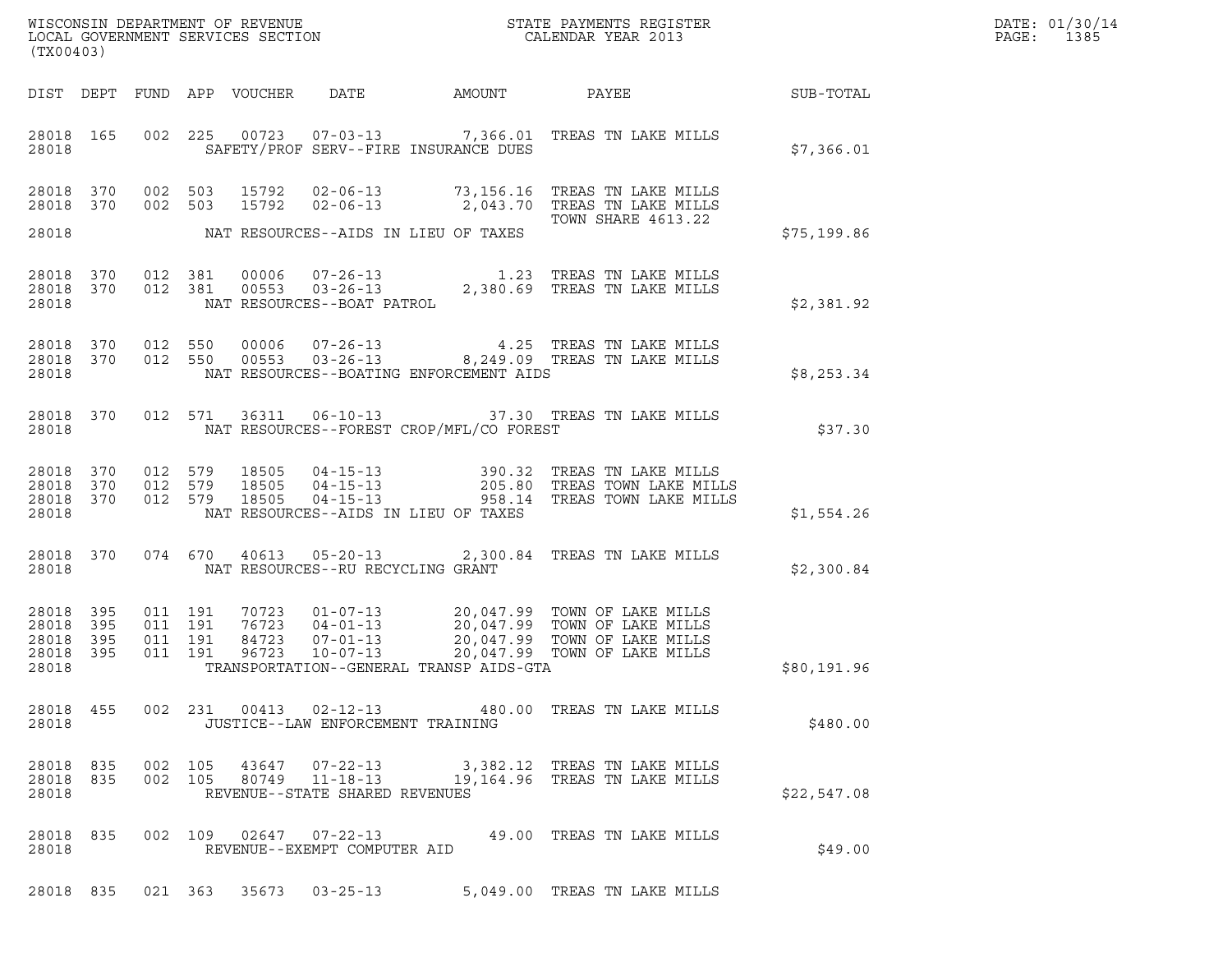| (TX00403) |      |      |     | WISCONSIN DEPARTMENT OF REVENUE<br>LOCAL GOVERNMENT SERVICES SECTION |                               | STATE PAYMENTS REGISTER<br>CALENDAR YEAR 2013 |       |               | PAGE: | DATE: 01/30/14<br>1386 |
|-----------|------|------|-----|----------------------------------------------------------------------|-------------------------------|-----------------------------------------------|-------|---------------|-------|------------------------|
| DIST      | DEPT | FUND | APP | <b>VOUCHER</b>                                                       | DATE                          | AMOUNT                                        | PAYEE | SUB-TOTAL     |       |                        |
| 28018     |      |      |     |                                                                      | REVENUE--LOTTERY CREDIT -     |                                               |       | \$5,049.00    |       |                        |
| 28018     |      |      |     |                                                                      | DISTRICT TOTAL APPROPRIATIONS |                                               |       | \$205, 410.57 |       |                        |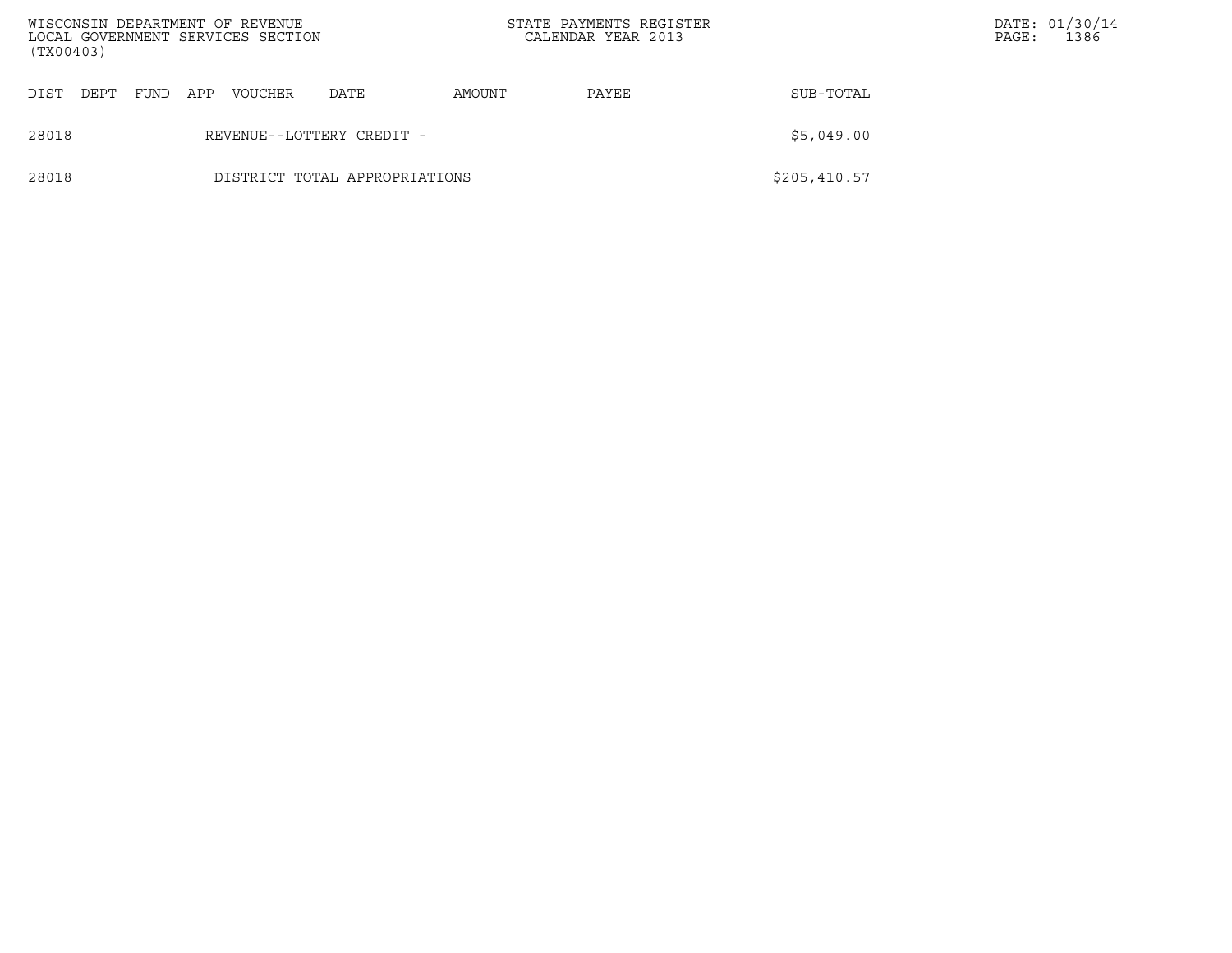| (TX00403)                                 |                          |                               |         | WISCONSIN DEPARTMENT OF REVENUE<br>LOCAL GOVERNMENT SERVICES SECTION |                                                  | $\frac{1}{2}$                            | STATE PAYMENTS REGISTER<br>CALENDAR YEAR 2013                                                                                                                                            |              | DATE: 01/30/14<br>$\mathtt{PAGE}$ :<br>1387 |
|-------------------------------------------|--------------------------|-------------------------------|---------|----------------------------------------------------------------------|--------------------------------------------------|------------------------------------------|------------------------------------------------------------------------------------------------------------------------------------------------------------------------------------------|--------------|---------------------------------------------|
|                                           | DIST DEPT                |                               |         | FUND APP VOUCHER DATE                                                |                                                  | AMOUNT                                   | PAYEE                                                                                                                                                                                    | SUB-TOTAL    |                                             |
| 28020 165<br>28020                        |                          |                               |         |                                                                      |                                                  | SAFETY/PROF SERV--FIRE INSURANCE DUES    | 002  225  00724  07-03-13  3,299.94  TREAS TN MILFORD                                                                                                                                    | \$3,299.94   |                                             |
| 28020 370<br>28020                        |                          |                               |         |                                                                      |                                                  | NAT RESOURCES--FOREST CROP/MFL/CO FOREST | 012 571 36312 06-10-13 43.34 TREAS TN MILFORD                                                                                                                                            | \$43.34      |                                             |
| 28020 370<br>28020                        |                          |                               |         |                                                                      | NAT RESOURCES--RU RECYCLING GRANT                |                                          | 074 670 40614 05-20-13 2,860.01 TREAS TN MILFORD                                                                                                                                         | \$2,860.01   |                                             |
| 28020<br>28020<br>28020<br>28020<br>28020 | 395<br>395<br>395<br>395 | 011 191<br>011 191<br>011 191 | 011 191 |                                                                      |                                                  | TRANSPORTATION--GENERAL TRANSP AIDS-GTA  | 70724  01-07-13  20,161.57  TOWN OF MILFORD<br>76724  04-01-13  20,161.57  TOWN OF MILFORD<br>84724  07-01-13  20,161.57  TOWN OF MILFORD<br>96724  10-07-13  20,161.59  TOWN OF MILFORD | \$80,646.30  |                                             |
| 28020 395<br>28020                        |                          |                               |         |                                                                      |                                                  | TRANSPORTATION--LRIP/TRIP/MSIP GRANTS    | 011  278  64567  02-07-13  25,059.12  TREAS TN MILFORD                                                                                                                                   | \$25,059.12  |                                             |
| 28020<br>28020<br>28020                   | 835<br>835               | 002 105<br>002 105            |         | 80750                                                                | $11 - 18 - 13$<br>REVENUE--STATE SHARED REVENUES |                                          | 43648  07-22-13  2,061.52  TREAS TN MILFORD<br>11,681.94 TREAS TN MILFORD                                                                                                                | \$13,743.46  |                                             |
| 28020 835<br>28020                        |                          |                               |         |                                                                      | REVENUE--EXEMPT COMPUTER AID                     |                                          | 002 109 02648 07-22-13 12.00 TREAS TN MILFORD                                                                                                                                            | \$12.00      |                                             |
| 28020                                     |                          |                               |         |                                                                      | DISTRICT TOTAL APPROPRIATIONS                    |                                          |                                                                                                                                                                                          | \$125,664.17 |                                             |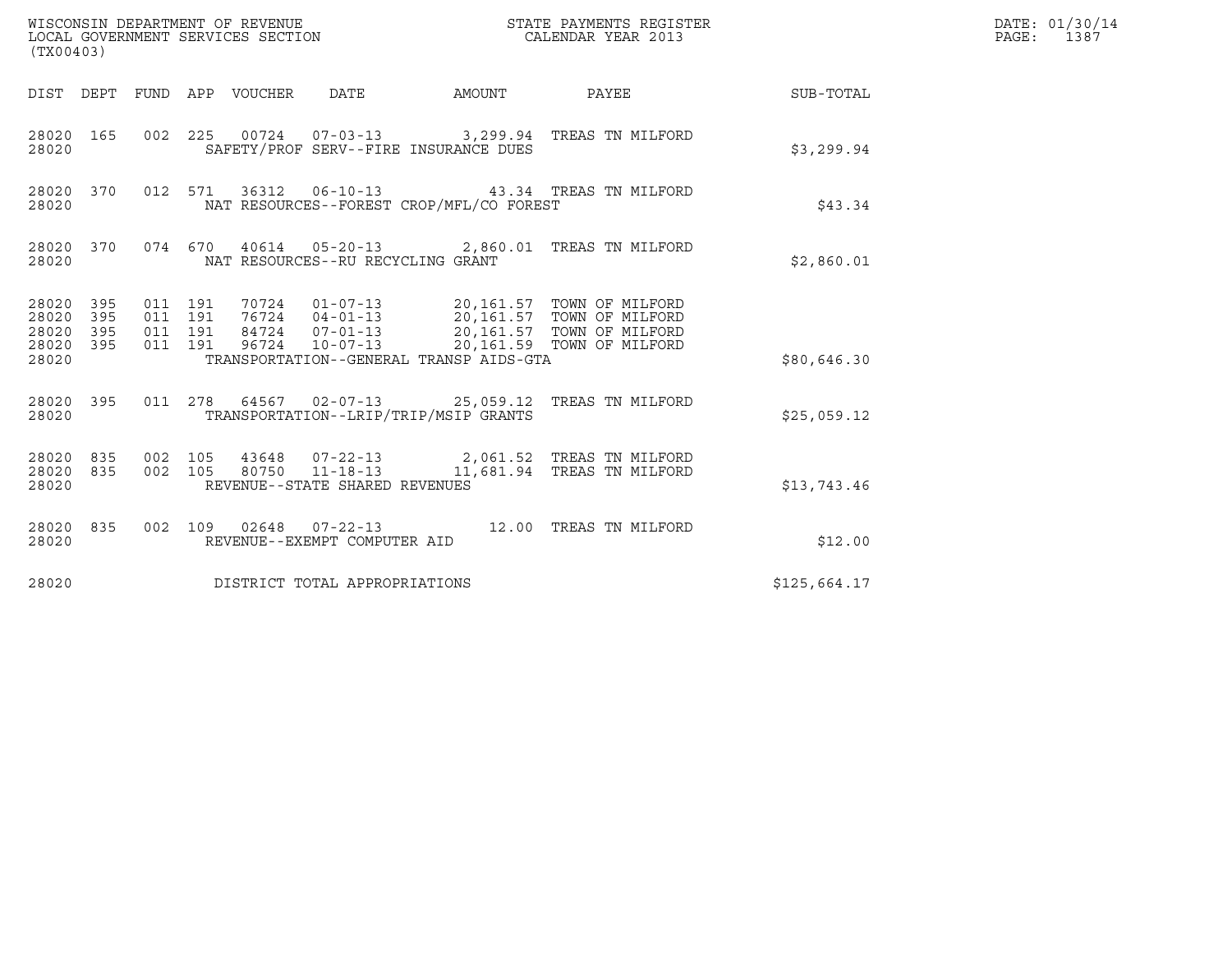| (TX00403)                                         |            |                   |                                          |                            |                                                              |                                          | ${\tt WISCOONSIM\ DEPARTMENT\ OF\ REVENUE}\qquad \qquad {\tt STATE\ PAYMENTS\ REGISTER\ LOCAL\ GOVERNMENT\ SERVICES\ SECTION\qquad \qquad {\tt CALENDAR\ YEAR\ 2013}$                                          |                 | DATE: 01/30/14<br>PAGE:<br>1388 |
|---------------------------------------------------|------------|-------------------|------------------------------------------|----------------------------|--------------------------------------------------------------|------------------------------------------|----------------------------------------------------------------------------------------------------------------------------------------------------------------------------------------------------------------|-----------------|---------------------------------|
|                                                   |            |                   |                                          | DIST DEPT FUND APP VOUCHER |                                                              | DATE AMOUNT                              |                                                                                                                                                                                                                | PAYEE SUB-TOTAL |                                 |
| 28022 165<br>28022                                |            |                   |                                          |                            |                                                              | SAFETY/PROF SERV--FIRE INSURANCE DUES    | 002  225  00725  07-03-13  10,467.56  TREAS TN OAKLAND                                                                                                                                                         | \$10,467.56     |                                 |
| 28022 370<br>28022                                |            | 28022 370 012 381 | 012 381                                  |                            |                                                              |                                          |                                                                                                                                                                                                                | \$2,056.78      |                                 |
| 28022                                             |            |                   |                                          |                            |                                                              | NAT RESOURCES--BOATING ENFORCEMENT AIDS  | $\begin{array}{cccccccc} 28022 & 370 & 012 & 550 & 00006 & 07-26-13 & & & & 3.68 & \text{TREAS TN OAKLAND} \\ 28022 & 370 & 012 & 550 & 00555 & 03-26-13 & & & 7,123.07 & \text{TREAS TN OAKLAND} \end{array}$ | \$7,126.75      |                                 |
| 28022 370<br>28022                                |            |                   |                                          |                            |                                                              | NAT RESOURCES--FOREST CROP/MFL/CO FOREST | 012 571 36313 06-10-13 82.67 TREAS TN OAKLAND                                                                                                                                                                  | \$82.67         |                                 |
| 28022 370<br>28022<br>28022 370<br>28022          | 370        |                   | 012 579<br>012 579<br>012 579            | 18506<br>18506<br>18506    |                                                              | NAT RESOURCES--AIDS IN LIEU OF TAXES     |                                                                                                                                                                                                                | \$179.06        |                                 |
| 28022 370<br>28022                                |            |                   |                                          |                            |                                                              | NAT RESOURCES--RU RECYCLING GRANT        | 074 670 40615 05-20-13 7,628.00 TREAS TN OAKLAND                                                                                                                                                               | \$7,628.00      |                                 |
| 28022 395<br>28022<br>28022<br>28022 395<br>28022 | 395<br>395 |                   | 011 191<br>011 191<br>011 191<br>011 191 |                            |                                                              | TRANSPORTATION--GENERAL TRANSP AIDS-GTA  | 70725  01-07-13  26,610.69  TOWN OF OAKLAND<br>76725  04-01-13  26,610.69  TOWN OF OAKLAND<br>84725  07-01-13  26,610.69  TOWN OF OAKLAND<br>96725  10-07-13  26,610.69  TOWN OF OAKLAND                       | \$106, 442.76   |                                 |
| 28022 455<br>28022                                |            |                   |                                          |                            |                                                              | JUSTICE--LAW ENFORCEMENT TRAINING        | 002 231 00120 11-19-13 480.00 TREAS TN OAKLAND                                                                                                                                                                 | \$480.00        |                                 |
| 28022 835<br>28022 835<br>28022                   |            | 002 105           | 002 105                                  | 43649<br>80751             | $07 - 22 - 13$<br>11-18-13<br>REVENUE--STATE SHARED REVENUES |                                          | 5,770.25 TREAS TN OAKLAND<br>32,698.13 TREAS TN OAKLAND                                                                                                                                                        | \$38,468.38     |                                 |
| 28022 835<br>28022                                |            |                   |                                          |                            | 002 109 02649 07-22-13<br>REVENUE--EXEMPT COMPUTER AID       |                                          | 107.00 TREAS TN OAKLAND                                                                                                                                                                                        | \$107.00        |                                 |
| 28022 835<br>28022                                |            |                   |                                          |                            | 021 363 35674 03-25-13<br>REVENUE--LOTTERY CREDIT -          |                                          | 22,118.78 TREAS TN OAKLAND                                                                                                                                                                                     | \$22,118.78     |                                 |
| 28022                                             |            |                   |                                          |                            | DISTRICT TOTAL APPROPRIATIONS                                |                                          |                                                                                                                                                                                                                | \$195,157.74    |                                 |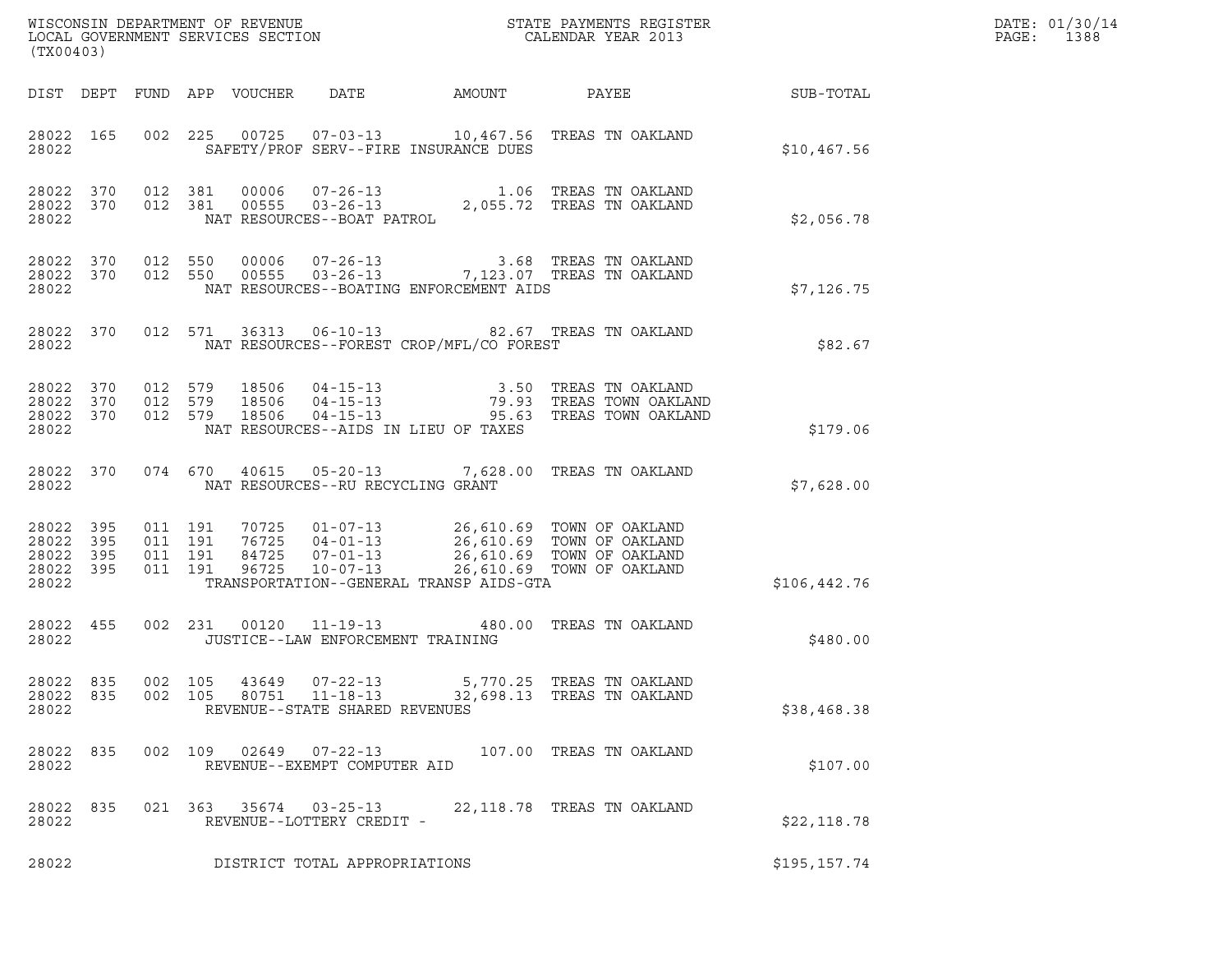| WISCONSIN DEPARTMENT OF REVENUE   | STATE PAYMENTS REGISTER | DATE: 01/30/14 |
|-----------------------------------|-------------------------|----------------|
| LOCAL GOVERNMENT SERVICES SECTION | CALENDAR YEAR 2013      | 1389<br>PAGE:  |

| (TX00403) |  |  |                                         |                                            | WISCONSIN DEPARTMENT OF REVENUE<br>LOCAL GOVERNMENT SERVICES SECTION CALENDAR YEAR 2013                                                                                                                                                                                                                                |              | DATE: 01/30/14<br>PAGE: 1389 |
|-----------|--|--|-----------------------------------------|--------------------------------------------|------------------------------------------------------------------------------------------------------------------------------------------------------------------------------------------------------------------------------------------------------------------------------------------------------------------------|--------------|------------------------------|
|           |  |  |                                         |                                            | DIST DEPT FUND APP VOUCHER DATE AMOUNT PAYEE PAYES SUB-TOTAL                                                                                                                                                                                                                                                           |              |                              |
| 28024     |  |  |                                         | SAFETY/PROF SERV--FIRE INSURANCE DUES      | 28024 165 002 225 00726 07-03-13 5,392.32 TREAS TN PALMYRA                                                                                                                                                                                                                                                             | \$5,392.32   |                              |
|           |  |  |                                         |                                            | $\begin{array}{cccccccc} 28024 & 370 & 002 & 503 & 15793 & 02-06-13 & & 15,228.63 & \text{TREAS TN PALMYRA} \\ 28024 & 370 & 002 & 503 & 15793 & 02-06-13 & & 4,516.62 & \text{TREAS TN PALMYRA} \end{array}$<br>TOWN SHARE 1642.69                                                                                    |              |                              |
|           |  |  |                                         | 28024 NAT RESOURCES--AIDS IN LIEU OF TAXES |                                                                                                                                                                                                                                                                                                                        | \$19,745.25  |                              |
| 28024     |  |  |                                         | NAT RESOURCES--FOREST CROP/MFL/CO FOREST   | 28024 370 012 571 36314 06-10-13 50.40 TREAS TN PALMYRA                                                                                                                                                                                                                                                                | \$50.40      |                              |
| 28024     |  |  |                                         | NAT RESOURCES--AIDS IN LIEU OF TAXES       | $\begin{array}{cccccccc} 28024 & 370 & 012 & 579 & 18507 & 04-15-13 & & 4,402.08 & \text{TREAS TN PALMYRA} \\ 28024 & 370 & 012 & 579 & 18507 & 04-15-13 & & 3.01 & \text{TREAS TN PALMYRA} \\ 28024 & 370 & 012 & 579 & 18507 & 04-15-13 & & 30.06 & \text{TREAS TOWN PALMYRA} \end{array}$                           | \$4,435.15   |                              |
|           |  |  | 28024 NAT RESOURCES--RU RECYCLING GRANT |                                            | 28024 370 074 670 40616 05-20-13 4,495.54 TREAS TN PALMYRA                                                                                                                                                                                                                                                             | \$4,495.54   |                              |
| 28024     |  |  |                                         | TRANSPORTATION--GENERAL TRANSP AIDS-GTA    | $\begin{array}{cccccccc} 28024 & 395 & 011 & 191 & 70726 & 01-07-13 & 20,137.96 & \text{TOWN OF PALMYRA} \\ 28024 & 395 & 011 & 191 & 76726 & 04-01-13 & 20,137.96 & \text{TOWN OF PALMYRA} \\ 28024 & 395 & 011 & 191 & 84726 & 07-01-13 & 20,137.96 & \text{TOWN OF PALMYRA} \\ 28024 & 395 & 011 & 191 & 96726 & 1$ | \$80,551.85  |                              |
|           |  |  | 28024 REVENUE--STATE SHARED REVENUES    |                                            | $\begin{array}{cccccccc} 28024 & 835 & 002 & 105 & 43650 & 07-22-13 & & 2,770.78 & \text{TREAS TN PALMYRA} \\ 28024 & 835 & 002 & 105 & 80752 & 11-18-13 & & 15,860.31 & \text{TREAS TN PALMYRA} \end{array}$                                                                                                          | \$18,631.09  |                              |
|           |  |  | 28024 REVENUE--EXEMPT COMPUTER AID      |                                            | 28024 835 002 109 02650 07-22-13 12.00 TREAS TN PALMYRA                                                                                                                                                                                                                                                                | \$12.00      |                              |
| 28024     |  |  |                                         | DOA-PAYMENT FOR MUNICIPAL SERVICES AID     | 28024 835 002 501 00002 02-01-13 163.33 TREAS TN PALMYRA                                                                                                                                                                                                                                                               | \$163.33     |                              |
| 28024     |  |  | DISTRICT TOTAL APPROPRIATIONS           |                                            |                                                                                                                                                                                                                                                                                                                        | \$133,476.93 |                              |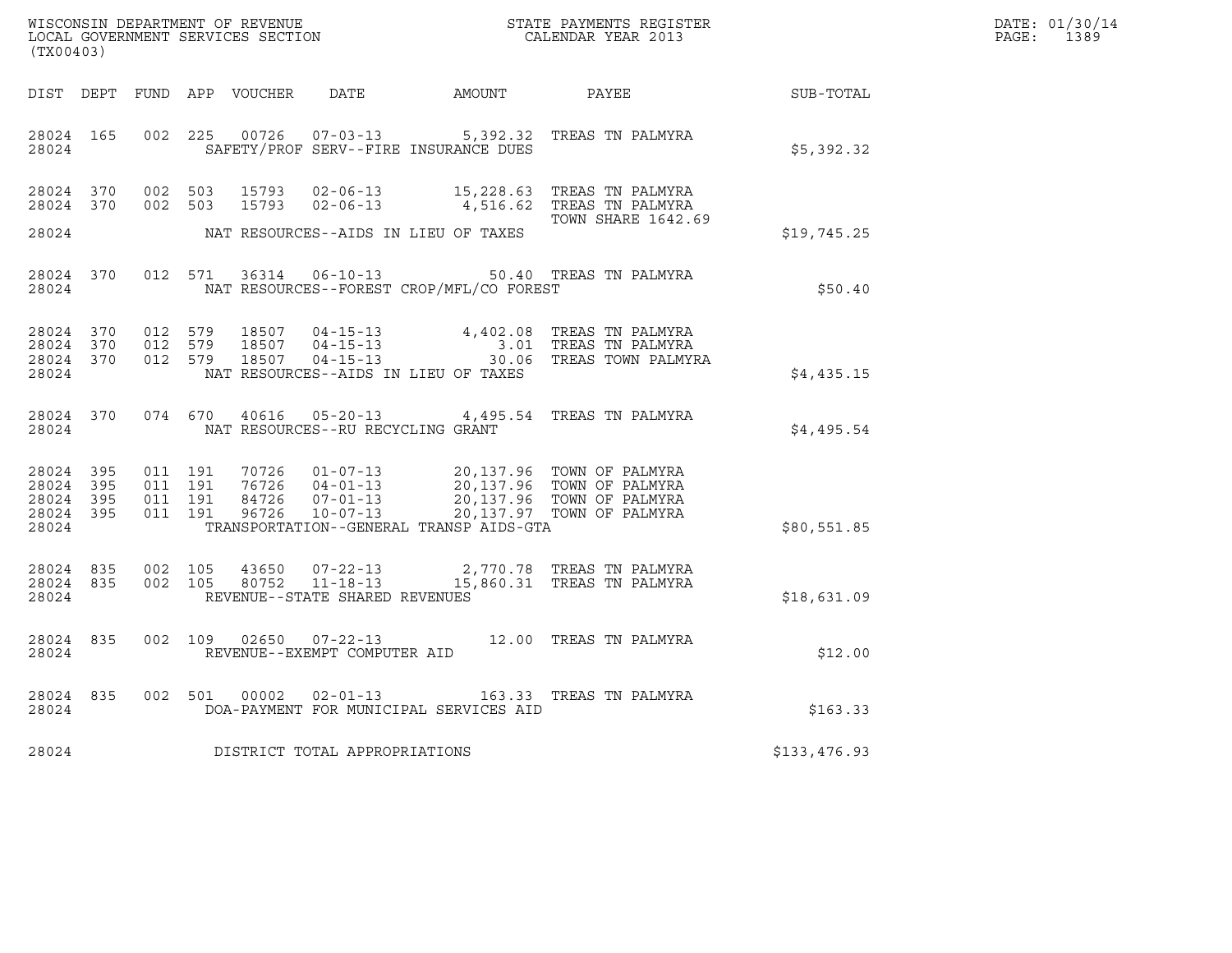|                                                   |              |                                          |         | LOCAL GOVERNMENT SERVICES SECTION |                                                                    |                                          | ${\tt WISCO} {\tt NSM} {\tt NEMR} {\tt NEMR} {\tt NEMR} {\tt NEMR} {\tt NEMR} {\tt NEMR} {\tt NEMR} {\tt NEMR} {\tt NEMR} {\tt NEMR} {\tt NEMR} {\tt NEMR} {\tt NEMR} {\tt NEMR} {\tt NEMR} {\tt NEMR} {\tt NEMR} {\tt NEMR} {\tt NEMR} {\tt NEMR} {\tt NEMR} {\tt NEMR} {\tt NEMR} {\tt NEMR} {\tt NEMR} {\tt NEMR} {\tt NEMR} {\tt NEMR} {\tt NEMR} {\tt NEMR} {\tt NEMR} {\tt NEMR} {\tt NEMR} {\tt NEMR} {\tt NEMR}$ |               | DATE: 01/30/14<br>PAGE:<br>1390 |
|---------------------------------------------------|--------------|------------------------------------------|---------|-----------------------------------|--------------------------------------------------------------------|------------------------------------------|--------------------------------------------------------------------------------------------------------------------------------------------------------------------------------------------------------------------------------------------------------------------------------------------------------------------------------------------------------------------------------------------------------------------------|---------------|---------------------------------|
| (TX00403)                                         |              |                                          |         |                                   |                                                                    |                                          |                                                                                                                                                                                                                                                                                                                                                                                                                          |               |                                 |
|                                                   |              |                                          |         | DIST DEPT FUND APP VOUCHER        | DATE                                                               | AMOUNT                                   | PAYEE                                                                                                                                                                                                                                                                                                                                                                                                                    | SUB-TOTAL     |                                 |
| 28026 165<br>28026                                |              | 002 225                                  |         |                                   | 00727 07-03-13                                                     | SAFETY/PROF SERV--FIRE INSURANCE DUES    | 5,913.53 TREAS TN SULLIVAN                                                                                                                                                                                                                                                                                                                                                                                               | \$5,913.53    |                                 |
| 28026 370<br>28026                                |              | 012 571                                  |         |                                   |                                                                    | NAT RESOURCES--FOREST CROP/MFL/CO FOREST |                                                                                                                                                                                                                                                                                                                                                                                                                          | \$126.17      |                                 |
| 28026<br>28026<br>28026 370<br>28026              | 370<br>370   | 012 579<br>012 579<br>012 579            |         | 18508<br>18508                    | 18508 04-15-13<br>$04 - 15 - 13$<br>$04 - 15 - 13$                 | NAT RESOURCES--AIDS IN LIEU OF TAXES     | 1,189.86 TREAS TN SULLIVAN<br>135.53 TREAS TOWN SULLIVAN<br>1,065.28 TREAS TOWN SULLIVAN                                                                                                                                                                                                                                                                                                                                 | \$2,390.67    |                                 |
| 28026 370<br>28026                                |              | 074 670                                  |         |                                   | NAT RESOURCES--RU RECYCLING GRANT                                  |                                          | 40617  05-20-13  7,414.95  TREAS TN SULLIVAN                                                                                                                                                                                                                                                                                                                                                                             | \$7,414.95    |                                 |
| 28026<br>28026 395<br>28026<br>28026 395<br>28026 | 395<br>- 395 | 011 191<br>011 191<br>011 191<br>011 191 |         | 96727                             | 76727 04-01-13<br>84727 07-01-13<br>$10 - 07 - 13$                 | TRANSPORTATION--GENERAL TRANSP AIDS-GTA  | 70727  01-07-13  21,170.00 TOWN OF SULLIVAN<br>76727  04-01-13  21,170.00 TOWN OF SULLIVAN<br>21,170.00 TOWN OF SULLIVAN<br>21,170.00 TOWN OF SULLIVAN                                                                                                                                                                                                                                                                   | \$84,680.00   |                                 |
| 28026 835<br>28026 835<br>28026                   |              | 002 105<br>002 105                       |         | 43651<br>80753                    | $07 - 22 - 13$<br>$11 - 18 - 13$<br>REVENUE--STATE SHARED REVENUES |                                          | 6,926.08 TREAS TN SULLIVAN<br>39,274.77 TREAS TN SULLIVAN                                                                                                                                                                                                                                                                                                                                                                | \$46, 200.85  |                                 |
| 28026 835<br>28026                                |              | 002 109                                  |         | 02651                             | 07-22-13<br>REVENUE--EXEMPT COMPUTER AID                           |                                          | 45.00 TREAS TN SULLIVAN                                                                                                                                                                                                                                                                                                                                                                                                  | \$45.00       |                                 |
| 28026 835<br>28026                                |              |                                          | 021 363 |                                   | 35675 03-25-13<br>REVENUE--LOTTERY CREDIT -                        |                                          | 17,457.36 TREAS TN SULLIVAN                                                                                                                                                                                                                                                                                                                                                                                              | \$17,457.36   |                                 |
| 28026                                             |              |                                          |         |                                   | DISTRICT TOTAL APPROPRIATIONS                                      |                                          |                                                                                                                                                                                                                                                                                                                                                                                                                          | \$164, 228.53 |                                 |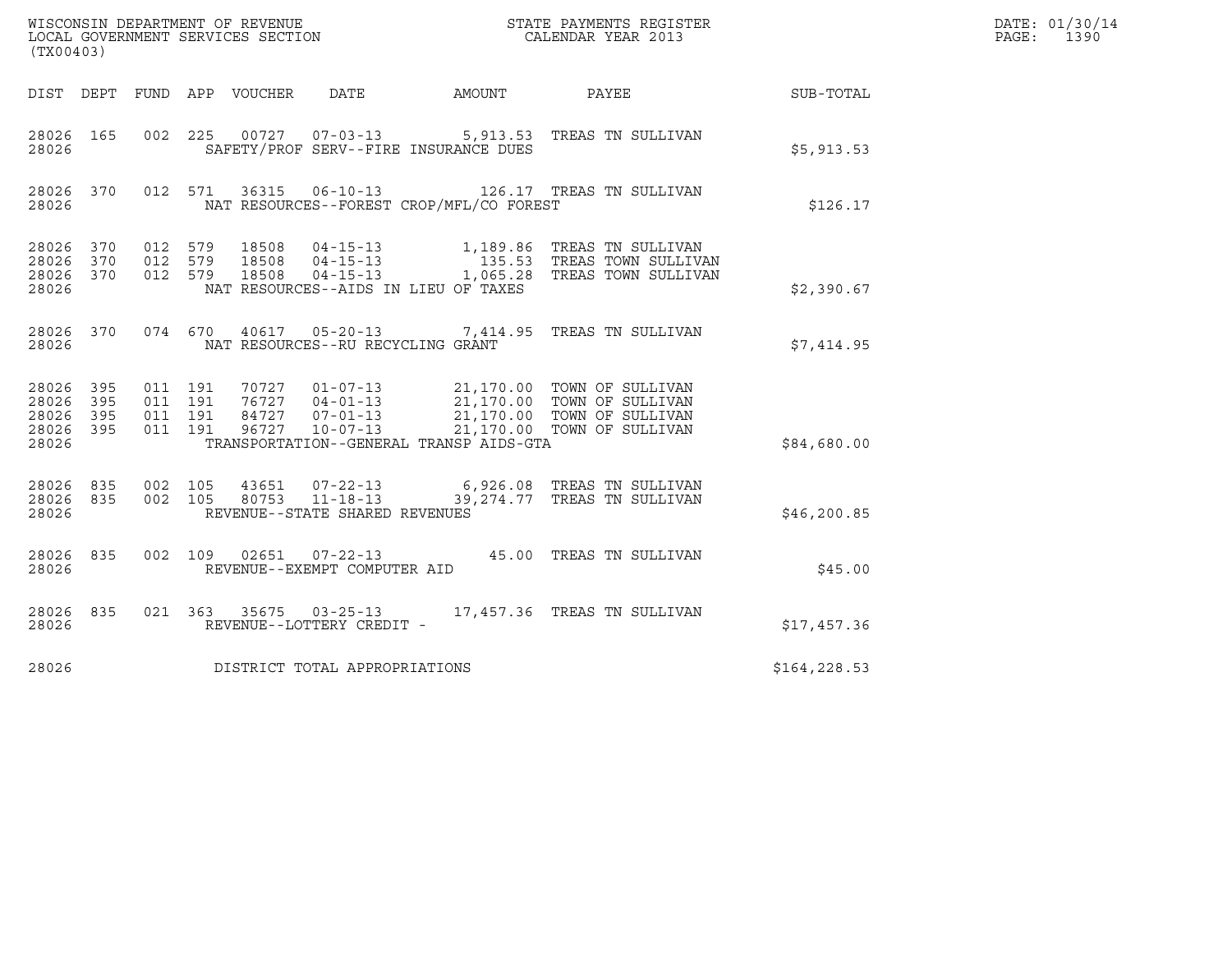| (TX00403)                           |                    |                                          |         |                                                                        |                                          |                                                                                                                                                                                      |                                                           | DATE: 01/30/14<br>PAGE: 1391 |
|-------------------------------------|--------------------|------------------------------------------|---------|------------------------------------------------------------------------|------------------------------------------|--------------------------------------------------------------------------------------------------------------------------------------------------------------------------------------|-----------------------------------------------------------|------------------------------|
|                                     |                    |                                          |         |                                                                        |                                          |                                                                                                                                                                                      | DIST DEPT FUND APP VOUCHER DATE AMOUNT PAYEE TO SUB-TOTAL |                              |
| 28028 165<br>28028                  |                    |                                          |         |                                                                        | SAFETY/PROF SERV--FIRE INSURANCE DUES    | 002 225 00728 07-03-13 2,947.22 TREAS TN SUMNER                                                                                                                                      | \$2,947.22                                                |                              |
| 28028                               | 28028 370          |                                          | 012 571 |                                                                        | NAT RESOURCES--FOREST CROP/MFL/CO FOREST | 36316  06-10-13   158.72   TREAS TN SUMNER                                                                                                                                           | \$158.72                                                  |                              |
| 28028                               | 28028 370          |                                          |         | NAT RESOURCES--BOATING PROJECTS                                        |                                          | 012 573 01858 01-22-13 472.00 TREAS TN SUMNER                                                                                                                                        | \$472.00                                                  |                              |
| 28028                               | 28028 370          |                                          |         | NAT RESOURCES--RU RECYCLING GRANT                                      |                                          | 074 670 40618 05-20-13 2,929.70 TREAS TN SUMNER                                                                                                                                      | \$2,929.70                                                |                              |
|                                     | 28028 370<br>28028 |                                          |         |                                                                        | NAT RESOURCES--RU CONSOLIDATED GRANT     | 074 673 40618 05-20-13 217.87 TREAS TN SUMNER                                                                                                                                        | \$217.87                                                  |                              |
| 28028 395<br>28028 395<br>28028 395 | 28028 395          | 011 191<br>011 191<br>011 191<br>011 191 |         |                                                                        |                                          | 70728  01-07-13  13,390.02  TOWN OF SUMNER<br>76728  04-01-13  13,390.02  TOWN OF SUMNER<br>84728  07-01-13  13,390.02  TOWN OF SUMNER<br>96728  10-07-13  13,390.04  TOWN OF SUMNER |                                                           |                              |
| 28028                               |                    |                                          |         |                                                                        | TRANSPORTATION--GENERAL TRANSP AIDS-GTA  |                                                                                                                                                                                      | \$53,560.10                                               |                              |
| 28028                               | 28028 465          |                                          |         |                                                                        | MILITARY AFFAIRS--EMERGENCY MANAGEMENT   | 072 365 00520 12-13-13 24,546.66 TREAS TN SUMNER                                                                                                                                     | \$24,546.66                                               |                              |
| 28028 835<br>28028 835<br>28028     |                    | 002 105<br>002 105                       |         | 43652 07-22-13<br>$80754$ $11-18-13$<br>REVENUE--STATE SHARED REVENUES |                                          | 941.74   TREAS TN SUMNER<br>9,019.87 TREAS TN SUMNER                                                                                                                                 | \$9,961.61                                                |                              |
| 28028 835<br>28028                  |                    |                                          |         |                                                                        |                                          | 002   109   02652   07-22-13   7.00 TREAS TN SUMNER   REVENUE--EXEMPT COMPUTER AID                                                                                                   | \$7.00                                                    |                              |
| 28028                               |                    |                                          |         | DISTRICT TOTAL APPROPRIATIONS                                          |                                          |                                                                                                                                                                                      | \$94,800.88                                               |                              |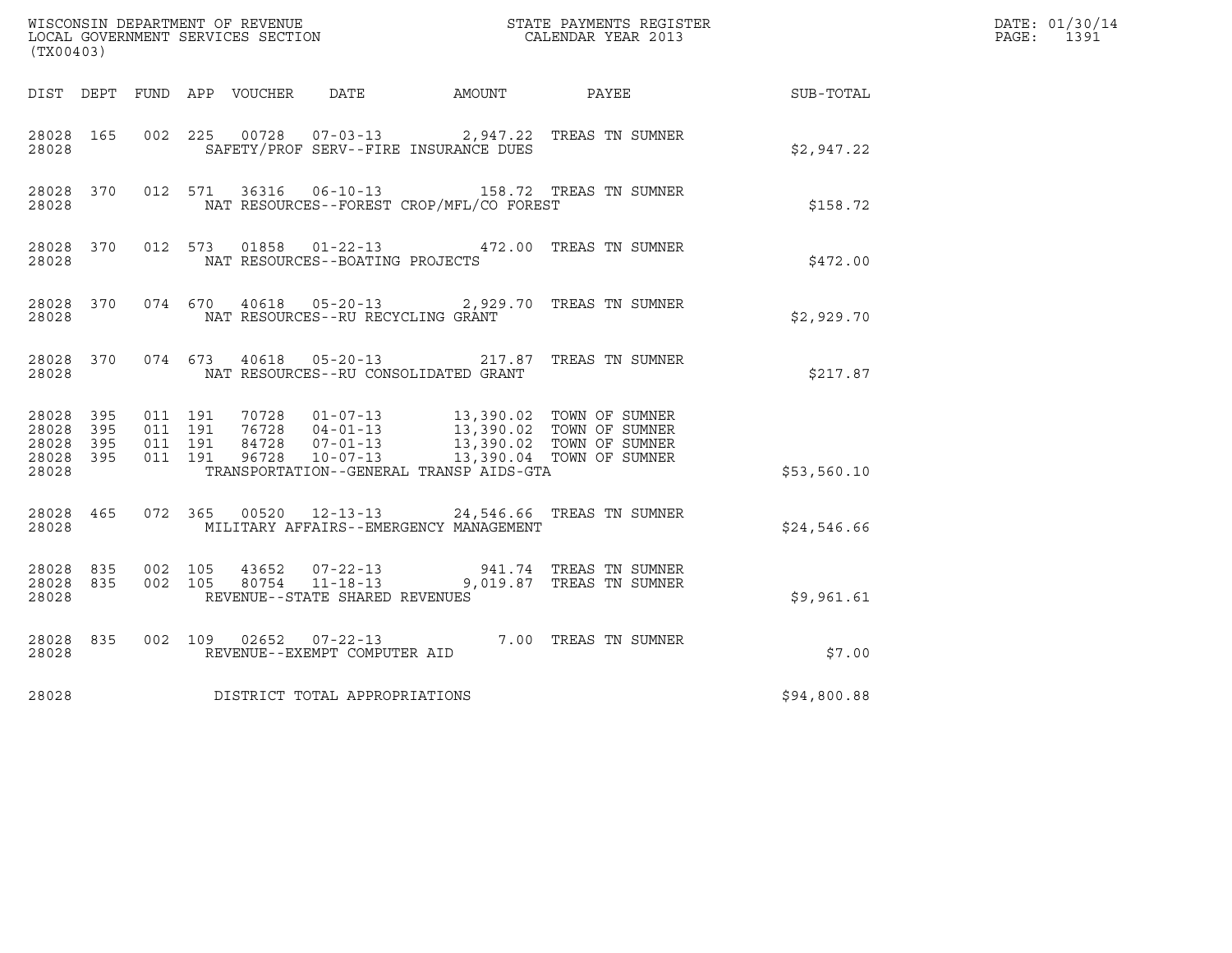| (TX00403)                                                 |                               |         |                                         |                                                                                                   | ${\tt WISCONSIM\ DEPARTMENT\ OF\ REVENUE}\qquad \qquad {\tt STATE\ PAYMENTS\ REGISTER} \\ {\tt LOCAL\ GOVERNMENT\ SERVICES\ SECTION}\qquad \qquad {\tt CALENDAR\ YEAR\ 2013}}$           | $\mathcal{L}(\mathcal{L}^{\mathcal{L}}_{\mathcal{L}})$ and $\mathcal{L}^{\mathcal{L}}_{\mathcal{L}}$ and $\mathcal{L}^{\mathcal{L}}_{\mathcal{L}}$ and $\mathcal{L}^{\mathcal{L}}_{\mathcal{L}}$ | DATE: 01/30/14<br>PAGE: 1392 |
|-----------------------------------------------------------|-------------------------------|---------|-----------------------------------------|---------------------------------------------------------------------------------------------------|------------------------------------------------------------------------------------------------------------------------------------------------------------------------------------------|--------------------------------------------------------------------------------------------------------------------------------------------------------------------------------------------------|------------------------------|
|                                                           |                               |         |                                         |                                                                                                   | DIST DEPT FUND APP VOUCHER DATE AMOUNT PAYEE PAYER SUB-TOTAL                                                                                                                             |                                                                                                                                                                                                  |                              |
| 28030 165<br>28030                                        |                               |         |                                         | SAFETY/PROF SERV--FIRE INSURANCE DUES                                                             | 002 225 00729 07-03-13 2,608.95 TREAS TN WATERLOO                                                                                                                                        | \$2,608.95                                                                                                                                                                                       |                              |
| 28030                                                     |                               |         |                                         | 28030 370 000 001 04DNR 10-23-13 335.54 TOWN WATERLOO<br>NAT RESOURCES-SEVERANCE/YIELD/WITHDRAWAL |                                                                                                                                                                                          | \$335.54                                                                                                                                                                                         |                              |
|                                                           |                               |         |                                         |                                                                                                   | 28030 370 002 503 15794 02-06-13 25,758.98 TREAS TN WATERLOO<br>28030 370 002 503 15794 02-06-13 6,774.24 TREAS TN WATERLOO<br><b>TOWN SHARE 4234.97</b>                                 |                                                                                                                                                                                                  |                              |
|                                                           |                               |         |                                         | 28030 NAT RESOURCES--AIDS IN LIEU OF TAXES                                                        |                                                                                                                                                                                          | \$32,533.22                                                                                                                                                                                      |                              |
|                                                           |                               |         |                                         | 28030 NAT RESOURCES--FOREST CROP/MFL/CO FOREST                                                    | 28030 370 012 571 36317 06-10-13 58.20 TREAS TN WATERLOO                                                                                                                                 | \$58.20                                                                                                                                                                                          |                              |
| 28030                                                     |                               |         |                                         | NAT RESOURCES--AIDS IN LIEU OF TAXES                                                              | 28030 370 012 579 18509 04-15-13 508.35 TREAS TN WATERLOO<br>28030 370 012 579 18509 04-15-13 1,067.60 TREAS TOWN WATERLOO                                                               | \$1,575.95                                                                                                                                                                                       |                              |
|                                                           |                               |         | 28030 NAT RESOURCES--RU RECYCLING GRANT |                                                                                                   | 28030 370 074 670 40619 05-20-13 890.24 TREAS TN WATERLOO                                                                                                                                | \$890.24                                                                                                                                                                                         |                              |
| 28030 395<br>28030 395<br>28030 395<br>28030 395<br>28030 | 011 191<br>011 191<br>011 191 | 011 191 |                                         | TRANSPORTATION--GENERAL TRANSP AIDS-GTA                                                           | 70729  01-07-13  20,762.47 TOWN OF WATERLOO<br>76729  04-01-13  20,762.47 TOWN OF WATERLOO<br>84729  07-01-13  20,762.47 TOWN OF WATERLOO<br>96729  10-07-13  20,762.50 TOWN OF WATERLOO | \$83,049.91                                                                                                                                                                                      |                              |
| 28030 835<br>28030                                        | 28030 835 002 105             | 002 105 | REVENUE--STATE SHARED REVENUES          |                                                                                                   |                                                                                                                                                                                          | \$12,944.89                                                                                                                                                                                      |                              |
| 28030                                                     |                               |         | REVENUE--EXEMPT COMPUTER AID            |                                                                                                   | 28030 835 002 109 02653 07-22-13 3.00 TREAS TN WATERLOO                                                                                                                                  | \$3.00                                                                                                                                                                                           |                              |
| 28030                                                     |                               |         | DISTRICT TOTAL APPROPRIATIONS           |                                                                                                   |                                                                                                                                                                                          | \$133,999.90                                                                                                                                                                                     |                              |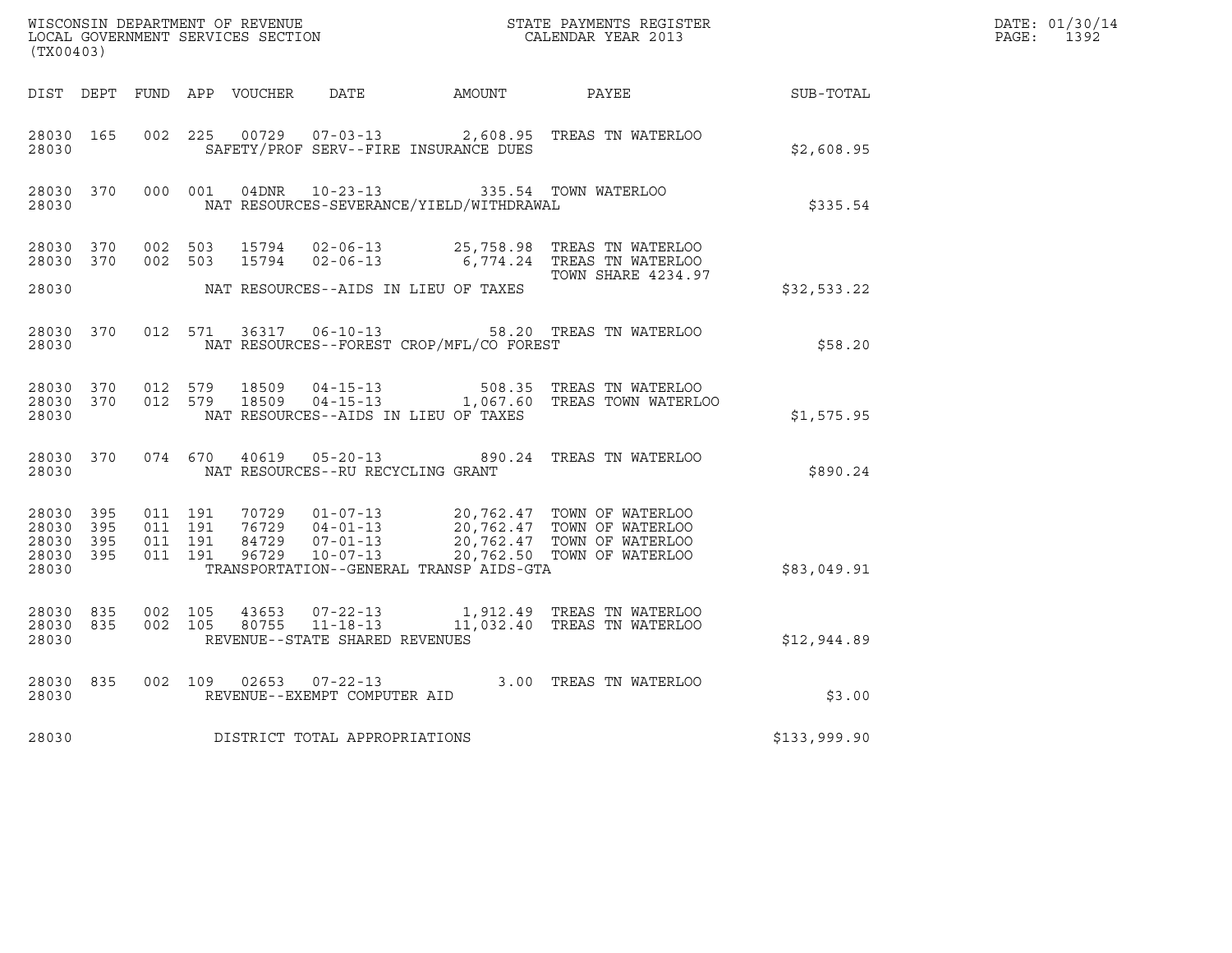| (TX00403)                                             |                        |                                          |         |                |                                                  |                                              | ${\tt WISCOONSIM\ DEPARTMENT\ OF\ REVENUE}\ {\tt NSCONSIN\ DEPARTMENT\ SERVICES\ SECTION}\ {\tt CALENDAR\ YEAR\ 2013}$                                                                           |              | DATE: 01/30/14<br>PAGE:<br>1393 |
|-------------------------------------------------------|------------------------|------------------------------------------|---------|----------------|--------------------------------------------------|----------------------------------------------|--------------------------------------------------------------------------------------------------------------------------------------------------------------------------------------------------|--------------|---------------------------------|
|                                                       |                        |                                          |         |                |                                                  | DIST DEPT FUND APP VOUCHER DATE AMOUNT PAYEE |                                                                                                                                                                                                  | SUB-TOTAL    |                                 |
| 28032 165<br>28032                                    |                        |                                          |         |                |                                                  | SAFETY/PROF SERV--FIRE INSURANCE DUES        | 002 225 00730 07-03-13 6,121.89 TREAS TN WATERTOWN                                                                                                                                               | \$6,121.89   |                                 |
| 28032                                                 | 28032 370              |                                          | 000 001 |                | 01DNR        03-13-13                            | NAT RESOURCES-SEVERANCE/YIELD/WITHDRAWAL     | 50.71 TREAS TOWN WATERTOWN                                                                                                                                                                       | \$50.71      |                                 |
| 28032 370<br>28032                                    |                        |                                          |         | 012 571 36318  |                                                  | NAT RESOURCES--FOREST CROP/MFL/CO FOREST     | 06-10-13 48.87 TREAS TN WATERTOWN                                                                                                                                                                | \$48.87      |                                 |
| 28032                                                 | 28032 370              |                                          |         |                |                                                  | NAT RESOURCES--AIDS IN LIEU OF TAXES         | 012 579 18510 04-15-13 104.87 TREAS TOWN WATERTOWN                                                                                                                                               | \$104.87     |                                 |
| 28032                                                 | 28032 370              |                                          |         |                | NAT RESOURCES--RU RECYCLING GRANT                |                                              | 074 670 40620 05-20-13 5,561.61 TREAS TN WATERTOWN                                                                                                                                               | \$5,561.61   |                                 |
| 28032 395<br>28032 395<br>28032<br>28032 395<br>28032 | 395                    | 011 191<br>011 191<br>011 191<br>011 191 |         |                |                                                  | TRANSPORTATION--GENERAL TRANSP AIDS-GTA      | 70730  01-07-13  29,786.19  TOWN OF WATERTOWN<br>76730  04-01-13  29,786.19  TOWN OF WATERTOWN<br>84730  07-01-13  29,786.19  TOWN OF WATERTOWN<br>96730  10-07-13  29,786.19  TOWN OF WATERTOWN | \$119,144.76 |                                 |
| 28032                                                 | 28032 835<br>28032 835 | 002 105                                  | 002 105 | 43654<br>80756 | $11 - 18 - 13$<br>REVENUE--STATE SHARED REVENUES |                                              | 07-22-13 52,098.56 TREAS TN WATERTOWN<br>295,981.33 TREAS TN WATERTOWN                                                                                                                           | \$348,079.89 |                                 |
| 28032 835<br>28032                                    |                        |                                          | 002 109 | 02654          | REVENUE--EXEMPT COMPUTER AID                     |                                              | 07-22-13 12.00 TREAS TN WATERTOWN                                                                                                                                                                | \$12.00      |                                 |
| 28032 835<br>28032                                    |                        |                                          |         |                | REVENUE--LOTTERY CREDIT -                        |                                              | 021 363 35676 03-25-13 1,619.36 TREAS TN WATERTOWN                                                                                                                                               | \$1,619.36   |                                 |
| 28032                                                 |                        |                                          |         |                | DISTRICT TOTAL APPROPRIATIONS                    |                                              |                                                                                                                                                                                                  | \$480,743.96 |                                 |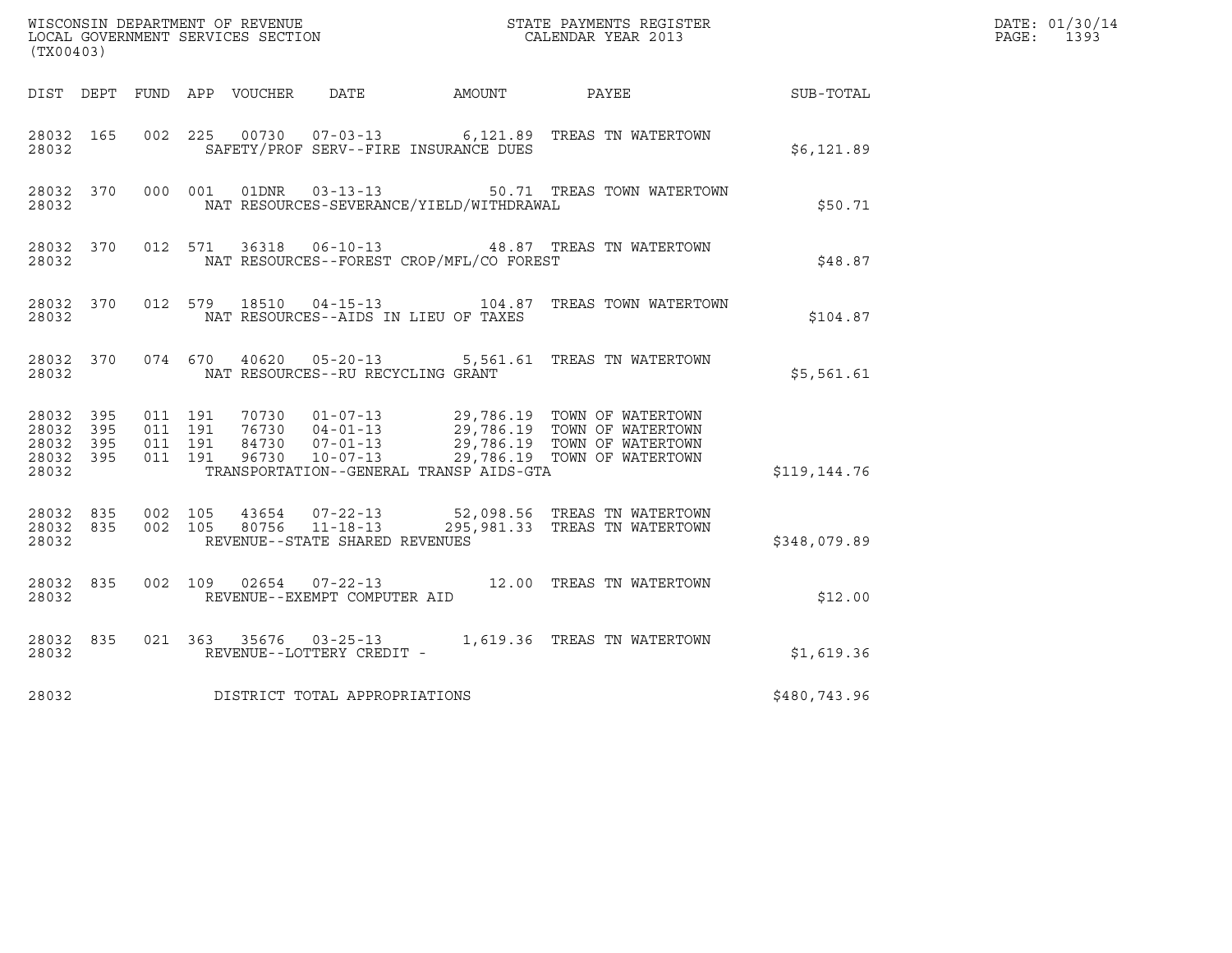| (TX00403)                                                 |                    |                |                                                                    |                                                                                                             |                                    |              | DATE: 01/30/14<br>PAGE:<br>1394 |
|-----------------------------------------------------------|--------------------|----------------|--------------------------------------------------------------------|-------------------------------------------------------------------------------------------------------------|------------------------------------|--------------|---------------------------------|
|                                                           |                    |                |                                                                    |                                                                                                             |                                    |              |                                 |
| 28141                                                     |                    |                |                                                                    | 28141 165 002 225 00731 07-03-13 9,366.57 TREAS VIL JOHNSON CREEK<br>SAFETY/PROF SERV--FIRE INSURANCE DUES  |                                    | \$9,366.57   |                                 |
| 28141                                                     |                    |                |                                                                    | 28141 370 012 587 02547 04-01-13 8,231.54 TREAS VIL JOHNSON CREEK<br>NAT RESOURCES--URBAN FORESTRY GRANTS   |                                    | \$8,231.54   |                                 |
|                                                           | 28141              |                |                                                                    | 28141 370 074 670 40621 05-20-13 5,646.35 TREAS VIL JOHNSON CREEK<br>NAT RESOURCES--RU RECYCLING GRANT      |                                    | \$5,646.35   |                                 |
|                                                           | 28141              |                |                                                                    | 28141 395 011 185 70211 04-01-13 4,000.00 TREAS VIL JOHNSON CREEK<br>TRANSPORTATION--HIGHWAY SAFETY-FEDERAL |                                    | \$4,000.00   |                                 |
| 28141 395<br>28141 395<br>28141 395<br>28141 395<br>28141 |                    |                |                                                                    | TRANSPORTATION--GENERAL TRANSP AIDS-GTA                                                                     |                                    | \$217,793.47 |                                 |
| 28141 395                                                 | 28141              |                |                                                                    | 011  278  81505  07-18-13  13,851.87  TREAS VIL JOHNSON CREEK<br>TRANSPORTATION--LRIP/TRIP/MSIP GRANTS      |                                    | \$13,851.87  |                                 |
| 28141 435<br>28141                                        |                    |                |                                                                    | 005 162 01HSD 09-03-13 4,738.12 TREAS VIL JOHNSON CREEK<br>HS--AMBULANCE FUNDING ASSISTANCE GRANTS          |                                    | \$4,738.12   |                                 |
| 28141 435<br>28141                                        |                    |                |                                                                    | 005 163 01LGS 11-18-13 2,400.00 JOHNSON CREEK COMM FIRE<br>HS--PREPAID MEDICAL TRANSPORT REIMBURSE          |                                    | \$2,400.00   |                                 |
| 28141                                                     |                    |                |                                                                    | 28141 455 002 231 00337 02-08-13 960.00 TREAS VIL JOHNSON CREEK<br>JUSTICE--LAW ENFORCEMENT TRAINING        |                                    | \$960.00     |                                 |
| 28141 835<br>28141 835<br>28141                           | 002 105<br>002 105 | 43655<br>80757 | $07 - 22 - 13$<br>$11 - 18 - 13$<br>REVENUE--STATE SHARED REVENUES | 42,542.59   TREAS VIL JOHNSON CREEK                                                                         | 222,018.09 TREAS VIL JOHNSON CREEK | \$264,560.68 |                                 |
| 28141 835<br>28141 835<br>28141                           | 002 109<br>002 109 |                | 02655 07-22-13<br>REVENUE--EXEMPT COMPUTER AID                     | 05147  07-22-13   17,975.00   TREAS VIL JOHNSON CREEK                                                       | 1,228.00 TREAS VIL JOHNSON CREEK   | \$19,203.00  |                                 |
| 28141 835<br>28141                                        |                    |                | 021 363 35677 03-25-13<br>REVENUE--LOTTERY CREDIT -                | 13,690.68 TREAS VIL JOHNSON CREEK                                                                           |                                    | \$13,690.68  |                                 |
| 28141                                                     |                    |                | DISTRICT TOTAL APPROPRIATIONS                                      |                                                                                                             |                                    | \$564,442.28 |                                 |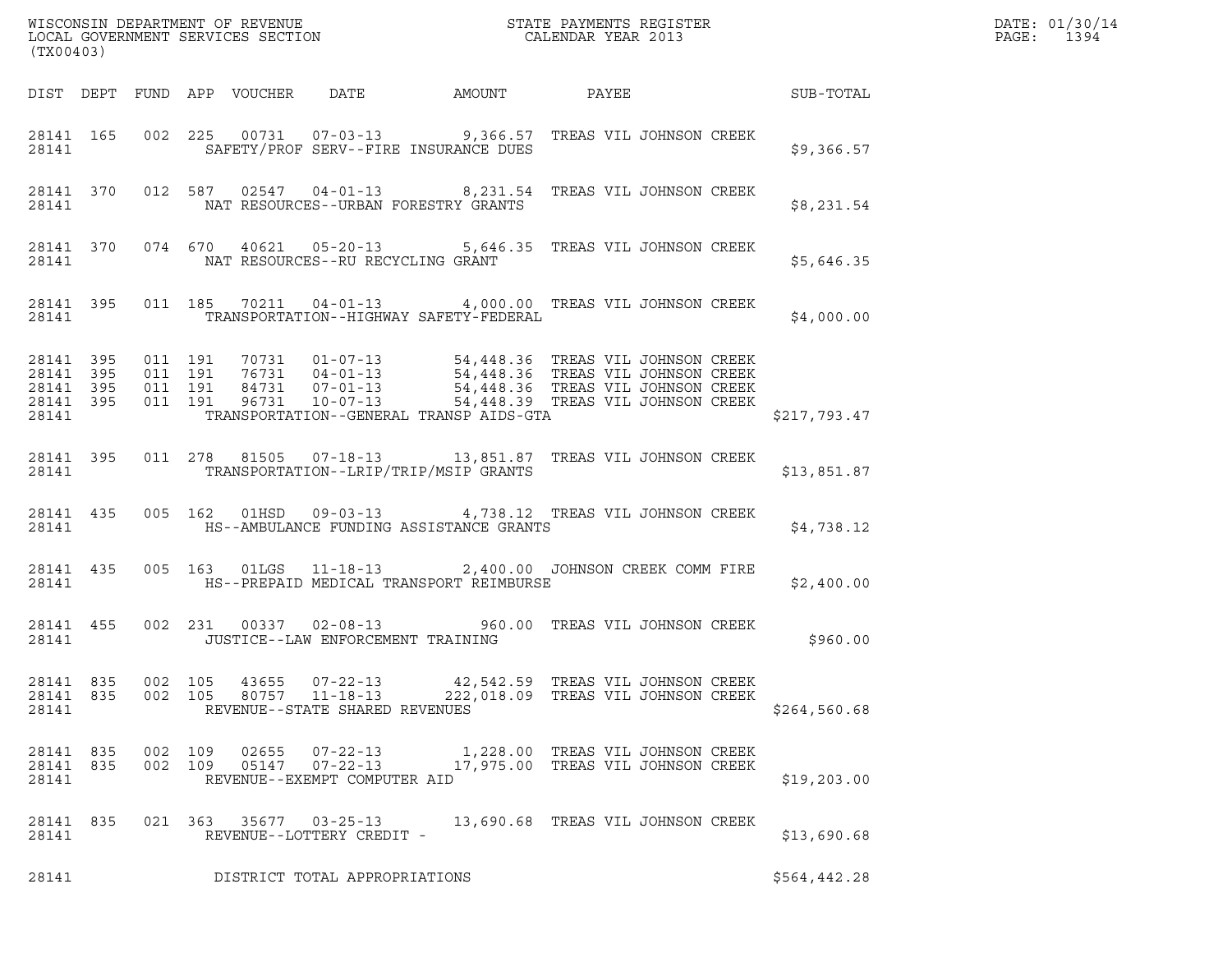| (TX00403)          |  |  |                                   |                                                                                                                                                                                                                                                                                                                                                                     |  |              | DATE: 01/30/14<br>PAGE: 1395 |
|--------------------|--|--|-----------------------------------|---------------------------------------------------------------------------------------------------------------------------------------------------------------------------------------------------------------------------------------------------------------------------------------------------------------------------------------------------------------------|--|--------------|------------------------------|
|                    |  |  |                                   | DIST DEPT FUND APP VOUCHER DATE AMOUNT PAYEE                                                                                                                                                                                                                                                                                                                        |  | SUB-TOTAL    |                              |
| 28171 165<br>28171 |  |  |                                   | 002 225 00732 07-03-13 4,366.47 TREAS VIL PALMYRA<br>SAFETY/PROF SERV--FIRE INSURANCE DUES                                                                                                                                                                                                                                                                          |  | \$4,366.47   |                              |
| 28171              |  |  | NAT RESOURCES--RU RECYCLING GRANT | 28171 370 074 670 40622 05-20-13 6,022.57 TREAS VIL PALMYRA                                                                                                                                                                                                                                                                                                         |  | \$6,022.57   |                              |
| 28171              |  |  |                                   | 28171 395 011 185 76994 06-10-13 3,864.23 TREAS VIL PALMYRA<br>TRANSPORTATION--HIGHWAY SAFETY-FEDERAL                                                                                                                                                                                                                                                               |  | \$3,864.23   |                              |
| 28171              |  |  |                                   | $\begin{array}{cccccccc} 28171 & 395 & 011 & 191 & 70732 & 01-07-13 & & 18,245.10 & \text{TREAS VIL PALMYRA} \\ 28171 & 395 & 011 & 191 & 76732 & 04-01-13 & & 18,245.10 & \text{TREAS VIL PALMYRA} \\ 28171 & 395 & 011 & 191 & 84732 & 07-01-13 & & 18,245.10 & \text{TREAS VIL PALMYRA} \\ 28171 & 395 & 011 & 191 &$<br>TRANSPORTATION--GENERAL TRANSP AIDS-GTA |  | \$72,980.43  |                              |
| 28171              |  |  |                                   | 28171 435 005 162 01HSD 09-03-13 4,627.59 TREAS VIL PALMYRA<br>HS--AMBULANCE FUNDING ASSISTANCE GRANTS                                                                                                                                                                                                                                                              |  | \$4,627.59   |                              |
| 28171              |  |  | JUSTICE--LAW ENFORCEMENT TRAINING | $\begin{array}{cccccccc} 28171 & 455 & 002 & 231 & 00085 & 11-01-13 & & & 160.00 & \text{TREAS VII} & \text{PALMYRA} \\ 28171 & 455 & 002 & 231 & 00479 & 02-13-13 & & & 320.00 & \text{TREAS VII} & \text{PALMYRA} \end{array}$                                                                                                                                    |  | \$480.00     |                              |
| 28171              |  |  | REVENUE--STATE SHARED REVENUES    | $\begin{array}{cccc} 28171 & 835 & 002 & 105 & 43656 & 07-22-13 & 59,765.06 & \text{TREAS VII PALMYRA} \\ 28171 & 835 & 002 & 105 & 80758 & 11-18-13 & 178,367.21 & \text{TREAS VII PALMYRA} \end{array}$                                                                                                                                                           |  | \$238,132.27 |                              |
| 28171              |  |  | REVENUE--EXEMPT COMPUTER AID      | 28171 835 002 109 02656 07-22-13 4,284.00 TREAS VIL PALMYRA<br>28171 835 002 109 05148 07-22-13 3,238.00 TREAS VIL PALMYRA                                                                                                                                                                                                                                          |  | \$7,522.00   |                              |
| 28171              |  |  | REVENUE--LOTTERY CREDIT -         | 28171 835 021 363 35678 03-25-13 2,782.26 TREAS VIL PALMYRA                                                                                                                                                                                                                                                                                                         |  | \$2,782.26   |                              |
| 28171              |  |  | DISTRICT TOTAL APPROPRIATIONS     |                                                                                                                                                                                                                                                                                                                                                                     |  | \$340,777.82 |                              |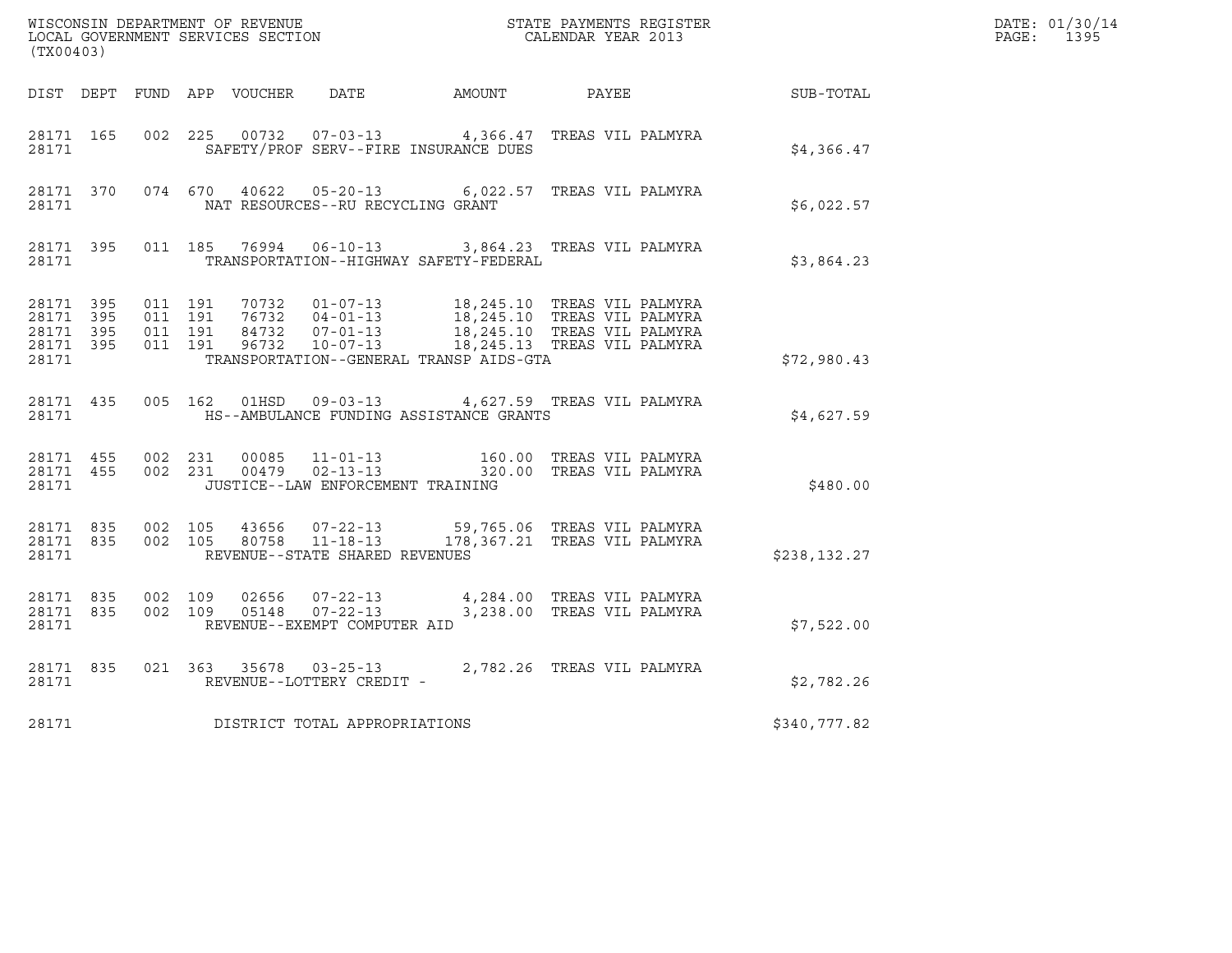| (TX00403)                                         |            |                                          |  |                                                  |                                                                                                                                                                                                      |             | DATE: 01/30/14<br>PAGE: 1396 |
|---------------------------------------------------|------------|------------------------------------------|--|--------------------------------------------------|------------------------------------------------------------------------------------------------------------------------------------------------------------------------------------------------------|-------------|------------------------------|
|                                                   |            |                                          |  | DIST DEPT FUND APP VOUCHER DATE AMOUNT           | PAYEE                                                                                                                                                                                                | SUB-TOTAL   |                              |
| 28181 165<br>28181                                |            |                                          |  | SAFETY/PROF SERV--FIRE INSURANCE DUES            | 002 225 00733 07-03-13 1,533.87 TREAS VIL SULLIVAN                                                                                                                                                   | \$1,533.87  |                              |
| 28181 370<br>28181                                |            |                                          |  | NAT RESOURCES--AIDS IN LIEU OF TAXES             | 012 579 18511 04-15-13 80.07 TREAS VIL SULLIVAN                                                                                                                                                      | \$80.07     |                              |
| 28181 370<br>28181                                |            |                                          |  | NAT RESOURCES--RECREATION RESOURCE-FED           | 012 583 02720 04-16-13 61.24 SULLIVAN VOL FIRE DEPT.                                                                                                                                                 | \$61.24     |                              |
| 28181 370<br>28181                                |            |                                          |  | NAT RESOURCES--RU RECYCLING GRANT                | 074 670 40623 05-20-13 2,180.45 TREAS VIL SULLIVAN                                                                                                                                                   | \$2,180.45  |                              |
| 28181 395<br>28181<br>28181<br>28181 395<br>28181 | 395<br>395 | 011 191<br>011 191<br>011 191<br>011 191 |  | TRANSPORTATION--GENERAL TRANSP AIDS-GTA          | 70733  01-07-13  7,996.51  VILLAGE OF SULLIVAN<br>76733  04-01-13  7,996.51  VILLAGE OF SULLIVAN<br>84733  07-01-13  7,996.51  VILLAGE OF SULLIVAN<br>96733  10-07-13  7,996.51  VILLAGE OF SULLIVAN | \$31,986.04 |                              |
| 28181 835<br>28181 835<br>28181                   |            | 002 105<br>002 105                       |  | 80759 11-18-13<br>REVENUE--STATE SHARED REVENUES | 43657  07-22-13   12,024.97   TREAS VIL SULLIVAN<br>40,794.82 TREAS VIL SULLIVAN                                                                                                                     | \$52,819.79 |                              |
| 28181 835<br>28181                                |            |                                          |  | REVENUE--EXEMPT COMPUTER AID                     | 002 109 02657 07-22-13 728.00 TREAS VIL SULLIVAN                                                                                                                                                     | \$728.00    |                              |
| 28181                                             |            |                                          |  | DISTRICT TOTAL APPROPRIATIONS                    |                                                                                                                                                                                                      | \$89,389.46 |                              |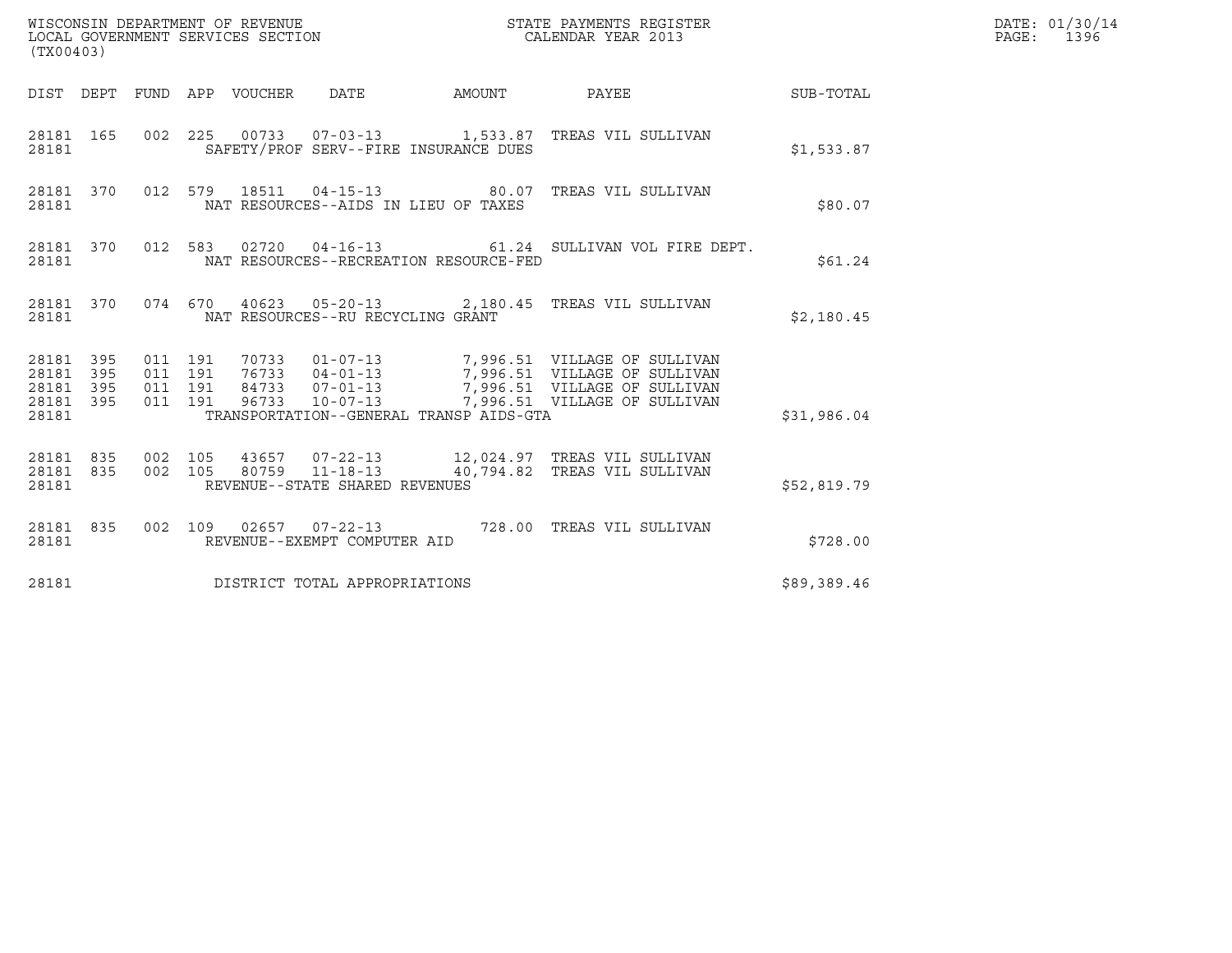| (TX00403)                                          |                                 |                                                     |         | WISCONSIN DEPARTMENT OF REVENUE<br>LOCAL GOVERNMENT SERVICES SECTION |                                                                                                                       |                                          | STATE PAYMENTS REGISTER<br>CALENDAR YEAR 2013                                                                                                                                           |                | DATE: 01/30/14<br>PAGE:<br>1397 |
|----------------------------------------------------|---------------------------------|-----------------------------------------------------|---------|----------------------------------------------------------------------|-----------------------------------------------------------------------------------------------------------------------|------------------------------------------|-----------------------------------------------------------------------------------------------------------------------------------------------------------------------------------------|----------------|---------------------------------|
|                                                    |                                 |                                                     |         | DIST DEPT FUND APP VOUCHER                                           | DATE                                                                                                                  | AMOUNT                                   | PAYEE                                                                                                                                                                                   | SUB-TOTAL      |                                 |
| 28226 165<br>28226                                 |                                 | 002                                                 | 225     | 00734                                                                | $07 - 03 - 13$                                                                                                        | SAFETY/PROF SERV--FIRE INSURANCE DUES    | 32,573.63 TREAS CITY FT ATKINSON                                                                                                                                                        | \$32,573.63    |                                 |
| 28226 370<br>28226                                 |                                 |                                                     | 074 670 | 40624                                                                | NAT RESOURCES--RU RECYCLING GRANT                                                                                     | $05 - 20 - 13$ 35, 215.86                | TREAS CITY FT ATKINSON                                                                                                                                                                  | \$35, 215.86   |                                 |
| 28226<br>28226<br>28226<br>28226<br>28226          | 395<br>395<br>395<br>395        | 011 162<br>011 162<br>011 162<br>011 162            |         | 72035<br>78035<br>86035<br>98035                                     | $01 - 07 - 13$<br>$04 - 01 - 13$<br>$07 - 01 - 13$<br>$10 - 07 - 13$                                                  | TRANSPORTATION--CONNECTING HIGHWAY AIDS  | 24,526.27 CITY OF FORT ATKINSON<br>24,526.27 CITY OF FORT ATKINSON<br>24,526.27 CITY OF FORT ATKINSON<br>24,526.29 CITY OF FORT ATKINSON                                                | \$98,105.10    |                                 |
| 28226<br>28226<br>28226<br>28226<br>28226<br>28226 | 395<br>395<br>395<br>395<br>395 | 011 177<br>011 177<br>011 177<br>011 177<br>011 177 |         | 00024<br>66065<br>80024<br>88024<br>92024                            | $12 - 30 - 13$<br>$02 - 22 - 13$<br>$06 - 14 - 13$<br>$07 - 08 - 13$<br>$09 - 30 - 13$<br>TRANSPORTATION--TRANSIT AID |                                          | 15,899.00 CITY OF FORT ATKINSON<br>25,103.00 TREAS CITY FORT ATKINSON<br>26,499.00 CITY OF FORT ATKINSON<br>26,499.00 CITY OF FORT ATKINSON<br>26,499.00 CITY OF FORT ATKINSON          | \$120,499.00   |                                 |
| 28226<br>28226<br>28226<br>28226<br>28226<br>28226 | 395<br>395<br>395<br>395<br>395 | 011 182<br>011 182<br>011 182<br>011 182<br>011 182 |         | 66065<br>66936<br>84929<br>89171<br>94101                            | $02 - 22 - 13$<br>$03 - 04 - 13$<br>$08 - 21 - 13$<br>$10 - 01 - 13$<br>$11 - 13 - 13$                                | TRANSPORTATION--TRANSIT AIDS-FEDERAL     | 811.00 TREAS CITY FORT ATKINSON<br>32,089.00 TREAS CITY FORT ATKINSON<br>29,865.00 TREAS CITY FORT ATKINSON<br>29,715.00 TREAS CITY FORT ATKINSON<br>30,518.00 TREAS CITY FORT ATKINSON | \$122,998.00   |                                 |
| 28226<br>28226<br>28226<br>28226<br>28226          | 395<br>395<br>395<br>395        | 011 191<br>011 191<br>011<br>011 191                | 191     | 70734<br>76734<br>84734<br>96734                                     | $01 - 07 - 13$<br>$04 - 01 - 13$<br>$07 - 01 - 13$<br>$10 - 07 - 13$                                                  | TRANSPORTATION--GENERAL TRANSP AIDS-GTA  | 107,603.03 CITY OF FORT ATKINSON<br>107,603.03 CITY OF FORT ATKINSON<br>107,603.03 CITY OF FORT ATKINSON<br>107,603.06 CITY OF FORT ATKINSON                                            | \$430,412.15   |                                 |
| 28226 435<br>28226                                 |                                 | 005 162                                             |         | 01HSD                                                                | $09 - 03 - 13$                                                                                                        | HS--AMBULANCE FUNDING ASSISTANCE GRANTS  | 5,677.00 CITY FORT ATKINSON                                                                                                                                                             | \$5,677.00     |                                 |
| 28226                                              |                                 |                                                     |         |                                                                      | JUSTICE--LAW ENFORCEMENT TRAINING                                                                                     |                                          | 28226 455 002 231 00274 02-08-13 2,560.00 TREAS CITY FT ATKINSON                                                                                                                        | \$2,560.00     |                                 |
| 28226                                              |                                 |                                                     |         |                                                                      |                                                                                                                       | DOA--JUSTICE-ASSISTANCE-FEDERAL ARRA FDS | 28226 505 002 650 05486 01-16-13 3,499.50 TREAS CITY FT ATKINSON                                                                                                                        | \$3,499.50     |                                 |
| 28226 835<br>28226                                 |                                 | 28226 835 002 105<br>002 105                        |         |                                                                      | REVENUE--STATE SHARED REVENUES                                                                                        |                                          | 43658  07-22-13  320,378.71  TREAS CITY FT ATKINSON<br>80760  11-18-13  813,045.10  TREAS CITY FT ATKINSON                                                                              | \$1,133,423.81 |                                 |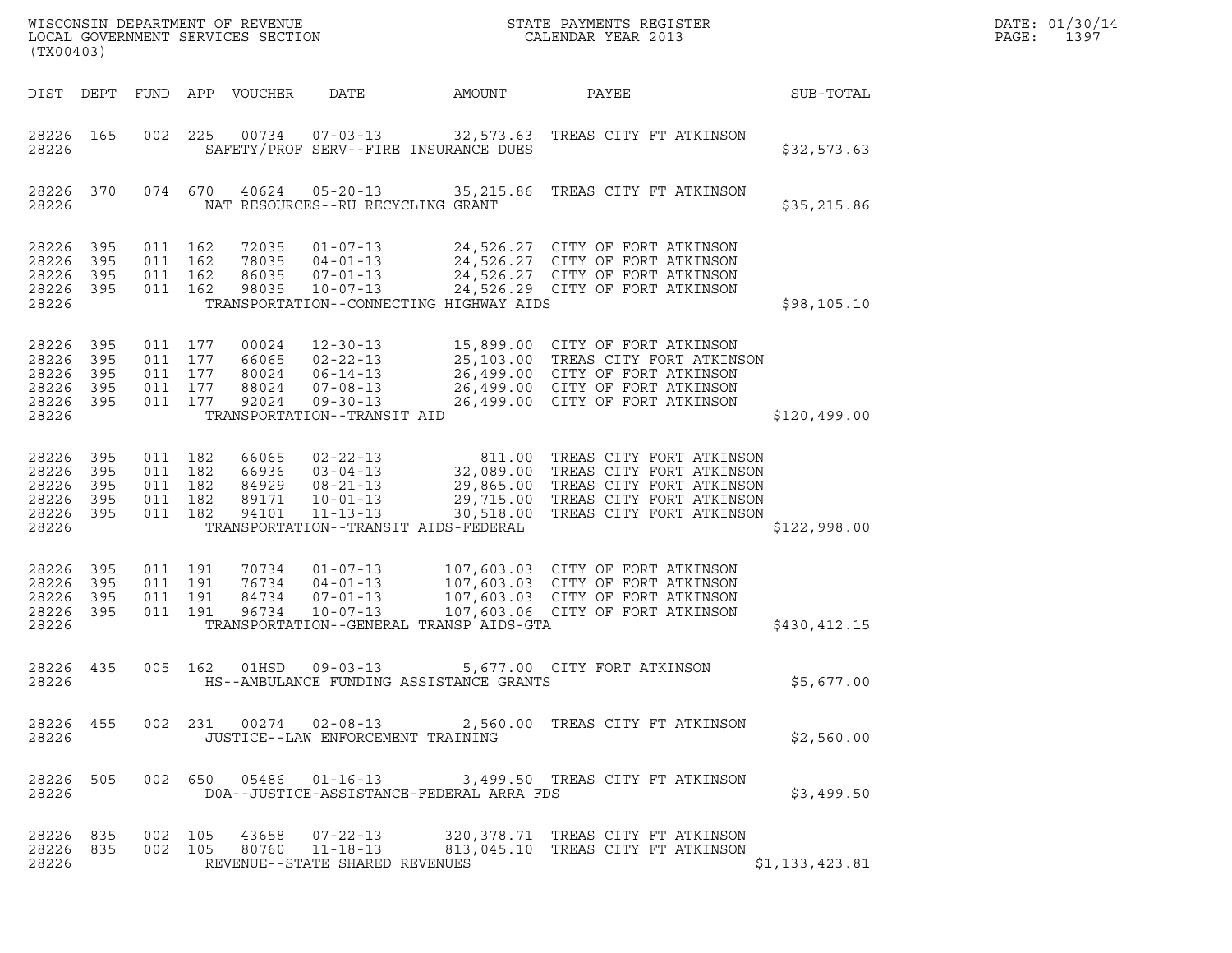| WISCONSIN DEPARTMENT OF REVENUE<br>LOCAL GOVERNMENT SERVICES SECTION<br>(TX00403) |            |            |                      |                                                                  |                        | STATE PAYMENTS REGISTER<br>CALENDAR YEAR 2013 | DATE: 01/30/14<br>1398<br>PAGE:                  |                |  |
|-----------------------------------------------------------------------------------|------------|------------|----------------------|------------------------------------------------------------------|------------------------|-----------------------------------------------|--------------------------------------------------|----------------|--|
| DIST<br>DEPT                                                                      | FUND       | APP        | <b>VOUCHER</b>       | DATE                                                             | AMOUNT                 | PAYEE                                         |                                                  | SUB-TOTAL      |  |
| 835<br>28226<br>28226<br>835<br>28226                                             | 002<br>002 | 109<br>109 | 02658<br>05149       | $07 - 22 - 13$<br>$07 - 22 - 13$<br>REVENUE--EXEMPT COMPUTER AID | 39,951.00<br>10,965.00 |                                               | TREAS CITY FT ATKINSON<br>TREAS CITY FT ATKINSON | \$50,916.00    |  |
| 835<br>28226<br>28226                                                             | 002        | 501        | 00002<br>DOA-PAYMENT | $02 - 01 - 13$<br>FOR MUNICIPAL SERVICES AID                     | 2,515.75               |                                               | TREAS CITY FT ATKINSON                           | \$2,515.75     |  |
| 28226                                                                             |            |            |                      | DISTRICT TOTAL APPROPRIATIONS                                    |                        |                                               |                                                  | \$2,038,395.80 |  |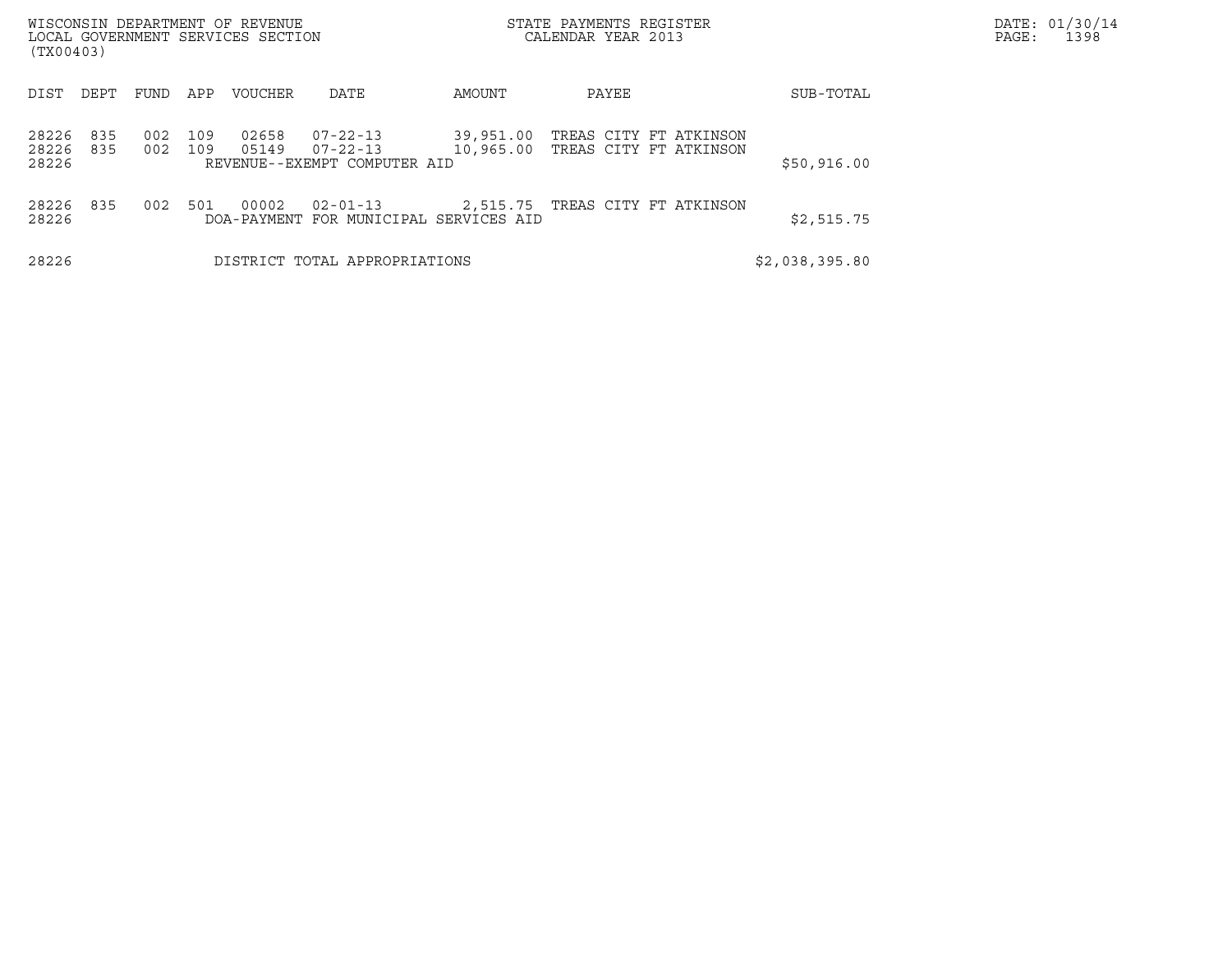| (TX00403)                                 |                          |                               | WISCONSIN DEPARTMENT OF REVENUE<br>LOCAL GOVERNMENT SERVICES SECTION |                                                                                                     |                                                                                                | STATE PAYMENTS REGISTER<br>CALENDAR YEAR 2013                                                                             |               | DATE: 01/30/14<br>PAGE:<br>1399 |
|-------------------------------------------|--------------------------|-------------------------------|----------------------------------------------------------------------|-----------------------------------------------------------------------------------------------------|------------------------------------------------------------------------------------------------|---------------------------------------------------------------------------------------------------------------------------|---------------|---------------------------------|
| DIST DEPT                                 |                          |                               | FUND APP VOUCHER                                                     | DATE                                                                                                | AMOUNT                                                                                         | PAYEE                                                                                                                     | SUB-TOTAL     |                                 |
| 28241 165<br>28241                        |                          | 002                           | 225                                                                  | 00735 07-03-13                                                                                      | SAFETY/PROF SERV--FIRE INSURANCE DUES                                                          | 19,709.90 TREAS CITY JEFFERSON                                                                                            | \$19,709.90   |                                 |
| 28241 370<br>28241                        |                          |                               | 074 670<br>40625                                                     | $05 - 20 - 13$<br>NAT RESOURCES--RU RECYCLING GRANT                                                 |                                                                                                | 23,921.57 TREAS CITY JEFFERSON                                                                                            | \$23,921.57   |                                 |
| 28241<br>28241<br>28241<br>28241<br>28241 | 395<br>395<br>395<br>395 | 011 162<br>011 162<br>011 162 | 72036<br>78036<br>86036<br>011 162<br>98036                          | $01 - 07 - 13$<br>$04 - 01 - 13$<br>$07 - 01 - 13$<br>$10 - 07 - 13$                                | TRANSPORTATION--CONNECTING HIGHWAY AIDS                                                        | 11,428.59 CITY OF JEFFERSON<br>11,428.59 CITY OF JEFFERSON<br>11,428.59 CITY OF JEFFERSON<br>11,428.59 CITY OF JEFFERSON  | \$45,714.36   |                                 |
| 28241<br>28241<br>28241<br>28241<br>28241 | 395<br>395<br>395<br>395 | 011 177<br>011 177            | 011 177<br>00025<br>80025<br>88025<br>011 177<br>92025               | $12 - 30 - 13$<br>$06 - 14 - 13$<br>$07 - 08 - 13$<br>$09 - 30 - 13$<br>TRANSPORTATION--TRANSIT AID |                                                                                                | 5,372.00 CITY OF JEFFERSON<br>8,953.00 CITY OF JEFFERSON<br>8,953.00 CITY OF JEFFERSON<br>8,953.00 CITY OF JEFFERSON      | \$32,231.00   |                                 |
| 28241<br>28241<br>28241<br>28241<br>28241 | 395<br>395<br>395<br>395 | 011 182<br>011 182<br>011 182 | 65989<br>66937<br>88129<br>011 182<br>93432                          | $02 - 22 - 13$<br>$03 - 04 - 13$<br>$09 - 23 - 13$<br>11-07-13                                      | 16,835.00<br>TRANSPORTATION--TRANSIT AIDS-FEDERAL                                              | 16,576.00 TREAS CITY JEFFERSON<br>2,828.00 TREAS CITY JEFFERSON<br>33,538.00 TREAS CITY JEFFERSON<br>TREAS CITY JEFFERSON | \$69,777.00   |                                 |
| 28241<br>28241<br>28241<br>28241<br>28241 | 395<br>395<br>395<br>395 | 011 191<br>011 191<br>011 191 | 70735<br>76735<br>84735<br>011 191<br>96735                          | 01-07-13<br>$04 - 01 - 13$<br>$07 - 01 - 13$<br>$10 - 07 - 13$                                      | TRANSPORTATION--GENERAL TRANSP AIDS-GTA                                                        | 73,779.86 CITY OF JEFFERSON<br>73,779.86 CITY OF JEFFERSON<br>73,779.86 CITY OF JEFFERSON<br>73,779.88 CITY OF JEFFERSON  | \$295, 119.46 |                                 |
| 28241 435<br>28241                        |                          |                               | 005 162<br>01HSD                                                     | 09-03-13                                                                                            | HS--AMBULANCE FUNDING ASSISTANCE GRANTS                                                        | 5,346.91 CITY JEFFERSON                                                                                                   | \$5,346.91    |                                 |
| 28241 435<br>28241                        |                          |                               |                                                                      |                                                                                                     | 005  163  01LGS  11-18-13  15,500.00  JEFFERSON EMS<br>HS--PREPAID MEDICAL TRANSPORT REIMBURSE |                                                                                                                           | \$15,500.00   |                                 |
| 28241 455<br>28241 455<br>28241           |                          |                               | 002 231<br>002 231                                                   | 00064 01-09-13<br>JUSTICE--LAW ENFORCEMENT TRAINING                                                 |                                                                                                | 160.00 TREAS CITY JEFFERSON<br>00336 02-08-13 2,400.00 TREAS CITY JEFFERSON                                               | \$2,560.00    |                                 |
| 28241 465<br>28241                        |                          |                               |                                                                      |                                                                                                     | MILITARY AFFAIRS--EMERGENCY MANAGEMENT                                                         | 072  365  00401  11-12-13  24,760.12  TREAS CITY JEFFERSON                                                                | \$24,760.12   |                                 |
| 28241 505                                 |                          |                               |                                                                      |                                                                                                     |                                                                                                | 002 745 10297 05-22-13 149,244.00 TREAS CITY JEFFERSON                                                                    |               |                                 |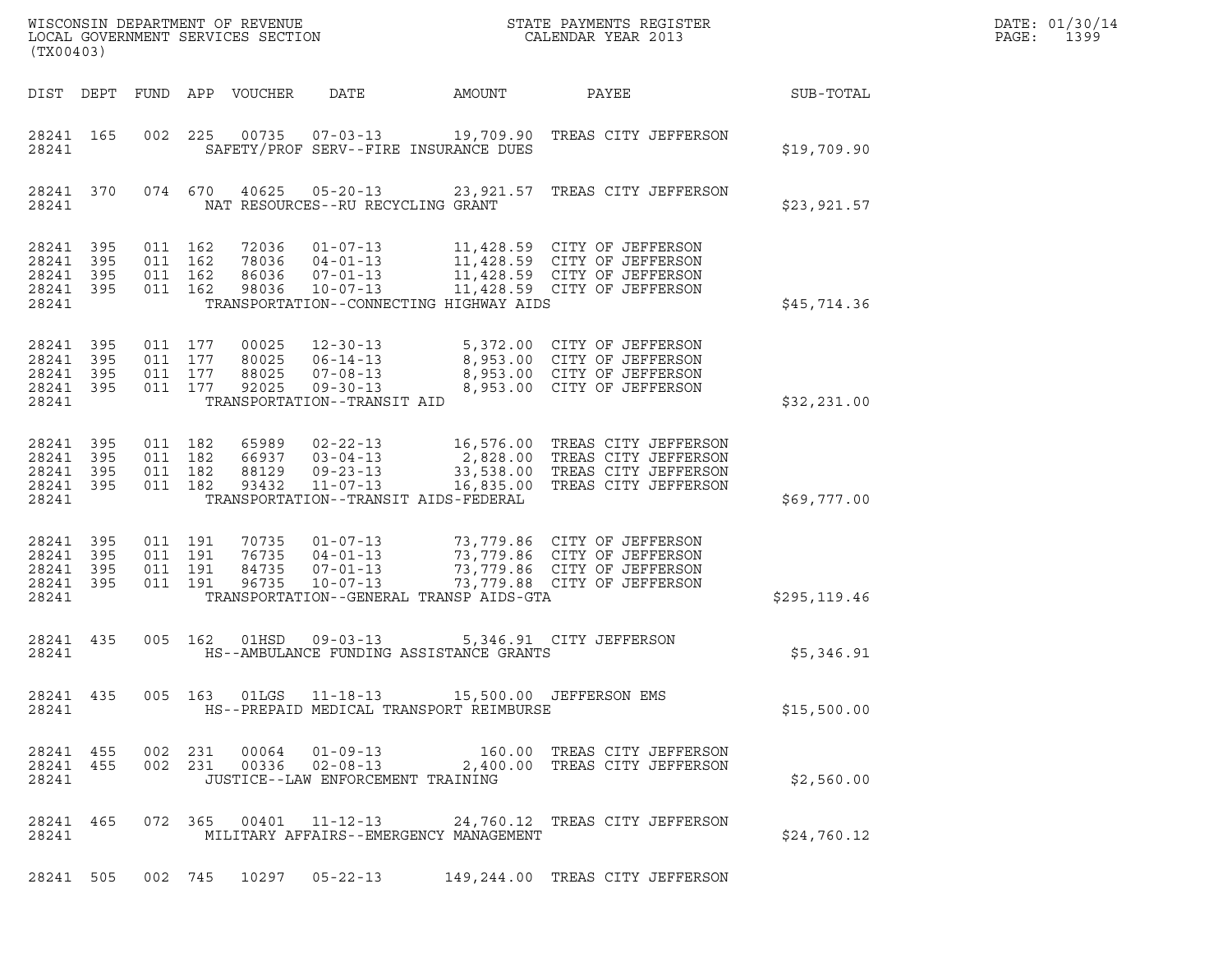| (TX00403)                             | WISCONSIN DEPARTMENT OF REVENUE<br>LOCAL GOVERNMENT SERVICES SECTION |                                                                        | STATE PAYMENTS REGISTER<br>CALENDAR YEAR 2013                      |                | DATE: 01/30/14<br>$\mathtt{PAGE}$ :<br>1400 |
|---------------------------------------|----------------------------------------------------------------------|------------------------------------------------------------------------|--------------------------------------------------------------------|----------------|---------------------------------------------|
| DIST<br>DEPT                          | FUND<br>APP<br>VOUCHER                                               | <b>DATE</b><br>AMOUNT                                                  | PAYEE                                                              | SUB-TOTAL      |                                             |
| 28241<br>505<br>28241<br>505<br>28241 | 002<br>745<br>10297<br>002<br>745<br>10297                           | $05 - 22 - 13$<br>$05 - 22 - 13$<br>DOA--HOUSING ASSISTANCE GRANTS     | 164,723.00 TREAS CITY JEFFERSON<br>33,322.00 TREAS CITY JEFFERSON  | \$347,289.00   |                                             |
| 835<br>28241<br>28241<br>835<br>28241 | 002<br>105<br>43659<br>80761<br>002<br>105                           | $07 - 22 - 13$<br>$11 - 18 - 13$<br>REVENUE--STATE SHARED REVENUES     | 199,723.71 TREAS CITY JEFFERSON<br>538,927.20 TREAS CITY JEFFERSON | \$738,650.91   |                                             |
| 28241<br>835<br>28241<br>835<br>28241 | 002<br>109<br>02659<br>002<br>109<br>05150                           | 07-22-13<br>$07 - 22 - 13$<br>3,285.00<br>REVENUE--EXEMPT COMPUTER AID | 12,051.00 TREAS CITY JEFFERSON<br>TREAS CITY JEFFERSON             | \$15,336.00    |                                             |
| 28241<br>835<br>28241                 | 35679<br>021<br>363                                                  | $03 - 25 - 13$<br>REVENUE--LOTTERY CREDIT -                            | 13,824.82 TREAS CITY JEFFERSON                                     | \$13,824.82    |                                             |
| 28241                                 |                                                                      | DISTRICT TOTAL APPROPRIATIONS                                          |                                                                    | \$1,649,741.05 |                                             |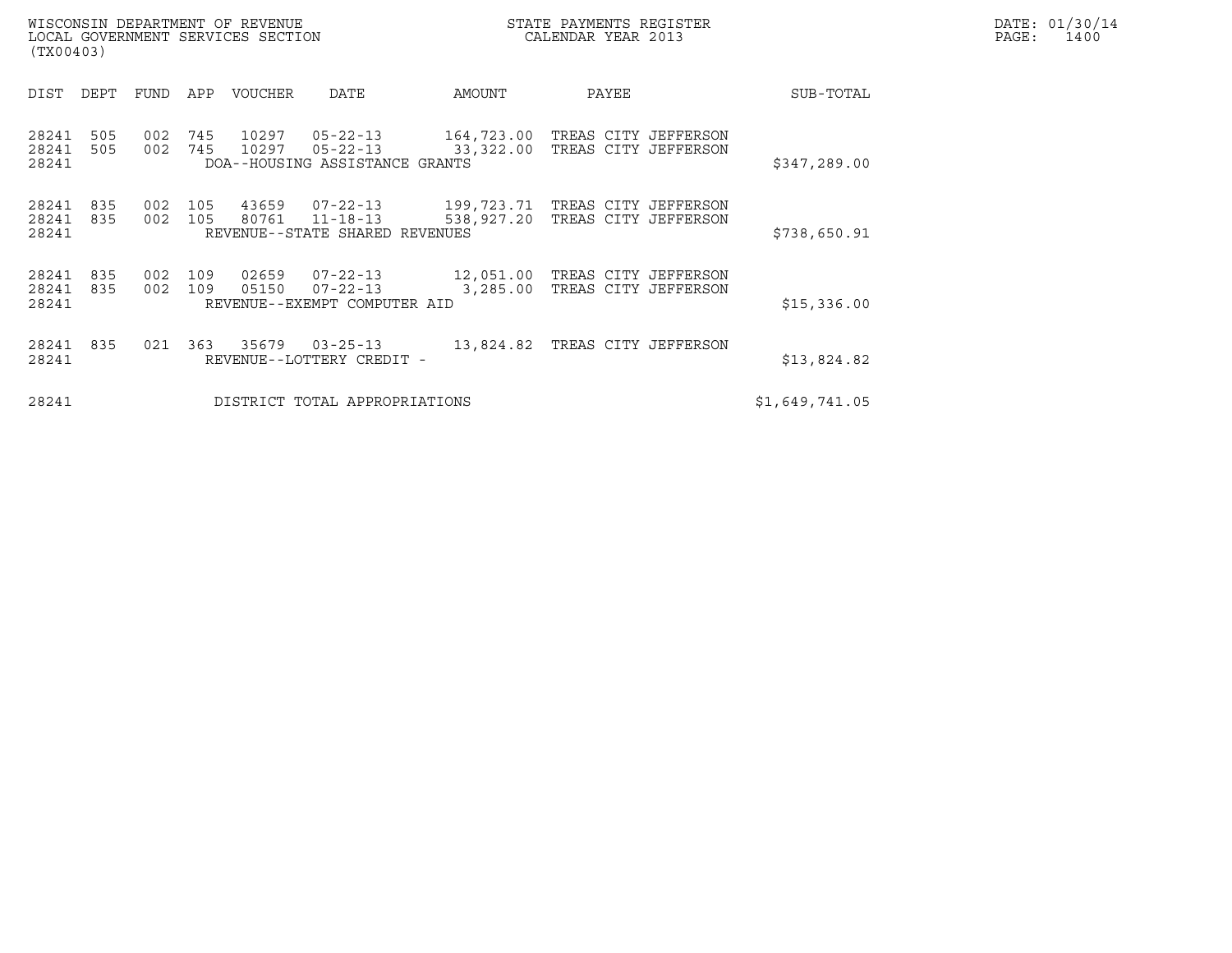|                | (TX00403)                                        |                                          |                                  |                                                                      |                                         |                                                                                                                                                                 |              | DATE: 01/30/14<br>PAGE:<br>1401 |
|----------------|--------------------------------------------------|------------------------------------------|----------------------------------|----------------------------------------------------------------------|-----------------------------------------|-----------------------------------------------------------------------------------------------------------------------------------------------------------------|--------------|---------------------------------|
|                |                                                  |                                          | DIST DEPT FUND APP VOUCHER       | DATE                                                                 | AMOUNT                                  | PAYEE SUB-TOTAL                                                                                                                                                 |              |                                 |
| 28246          | 28246 165                                        |                                          |                                  |                                                                      | SAFETY/PROF SERV--FIRE INSURANCE DUES   | 002 225 00736 07-03-13 15,211.98 TREAS CITY LAKE MILLS                                                                                                          | \$15,211.98  |                                 |
| 28246          |                                                  |                                          |                                  |                                                                      | NAT RESOURCES--AIDS IN LIEU OF TAXES    | 28246 370 002 503 15795 02-06-13 10,692.40 TREAS CITY LAKE MILLS<br><b>TOWN SHARE 3368.82</b>                                                                   | \$10,692.40  |                                 |
| 28246          | 28246 370<br>28246 370                           |                                          | 012 579 18512<br>012 579 18512   | NAT RESOURCES--AIDS IN LIEU OF TAXES                                 |                                         | 04-15-13 59.76 TREAS CITY LAKE MILLS<br>04-15-13 237.75 TREAS CITY LAKE MILLS                                                                                   | \$297.51     |                                 |
| 28246          | 28246 370                                        |                                          | 074 670 40626                    | NAT RESOURCES--RU RECYCLING GRANT                                    |                                         | 05-20-13 19,772.14 TREAS CITY LAKE MILLS                                                                                                                        | \$19,772.14  |                                 |
| 28246<br>28246 | 28246 395<br>395<br>28246 395<br>28246 395       | 011 162<br>011 162<br>011 162<br>011 162 | 72037<br>78037<br>86037<br>98037 | $01 - 07 - 13$                                                       | TRANSPORTATION--CONNECTING HIGHWAY AIDS | 5,339.13 CITY OF LAKE MILLS<br>04-01-13<br>07-01-13 5,339.13 CITY OF LAKE MILLS<br>07-01-13 5,339.13 CITY OF LAKE MILLS<br>10-07-13 5,339.14 CITY OF LAKE MILLS | \$21,356.53  |                                 |
| 28246          | 28246 395<br>28246 395<br>28246 395<br>28246 395 | 011 177<br>011 177<br>011 177<br>011 177 | 00026<br>80026<br>88026<br>92026 | TRANSPORTATION--TRANSIT AID                                          |                                         | 12-30-13 2,503.00 CITY OF LAKE MILLS<br>06-14-13 4,171.00 CITY OF LAKE MILLS<br>07-08-13 4,171.00 CITY OF LAKE MILLS<br>09-30-13 4,171.00 CITY OF LAKE MILLS    | \$15,016.00  |                                 |
| 28246<br>28246 | 28246 395<br>395<br>28246 395                    | 011 182<br>011 182<br>011 182            | 65542<br>84930<br>93254          | TRANSPORTATION--TRANSIT AIDS-FEDERAL                                 |                                         |                                                                                                                                                                 | \$32,736.00  |                                 |
| 28246          | 28246 395<br>28246 395<br>28246 395<br>28246 395 | 011 191<br>011 191<br>011 191<br>011 191 | 70736<br>76736<br>84736<br>96736 | $01 - 07 - 13$<br>$04 - 01 - 13$<br>$07 - 01 - 13$<br>$10 - 07 - 13$ | TRANSPORTATION--GENERAL TRANSP AIDS-GTA | 63, 677.44 CITY OF LAKE MILLS<br>63,677.44 CITY OF LAKE MILLS<br>63,677.44 CITY OF LAKE MILLS<br>63,677.46 CITY OF LAKE MILLS                                   | \$254,709.78 |                                 |
| 28246          | 28246 395                                        |                                          |                                  |                                                                      | TRANSPORTATION--LRIP/TRIP/MSIP GRANTS   | 011 278 63937 02-01-13 26,573.86 TREAS CITY LAKE MILLS                                                                                                          | \$26,573.86  |                                 |
| 28246          | 28246 455                                        |                                          |                                  | JUSTICE--LAW ENFORCEMENT TRAINING                                    |                                         | 002 231 00363 02-11-13 1,440.00 TREAS CITY LAKE MILLS                                                                                                           | \$1,440.00   |                                 |
|                | 28246 505                                        |                                          | 002 650 06412                    | $01 - 28 - 13$                                                       |                                         | 4,041.50 TREAS CITY LAKE MILLS                                                                                                                                  |              |                                 |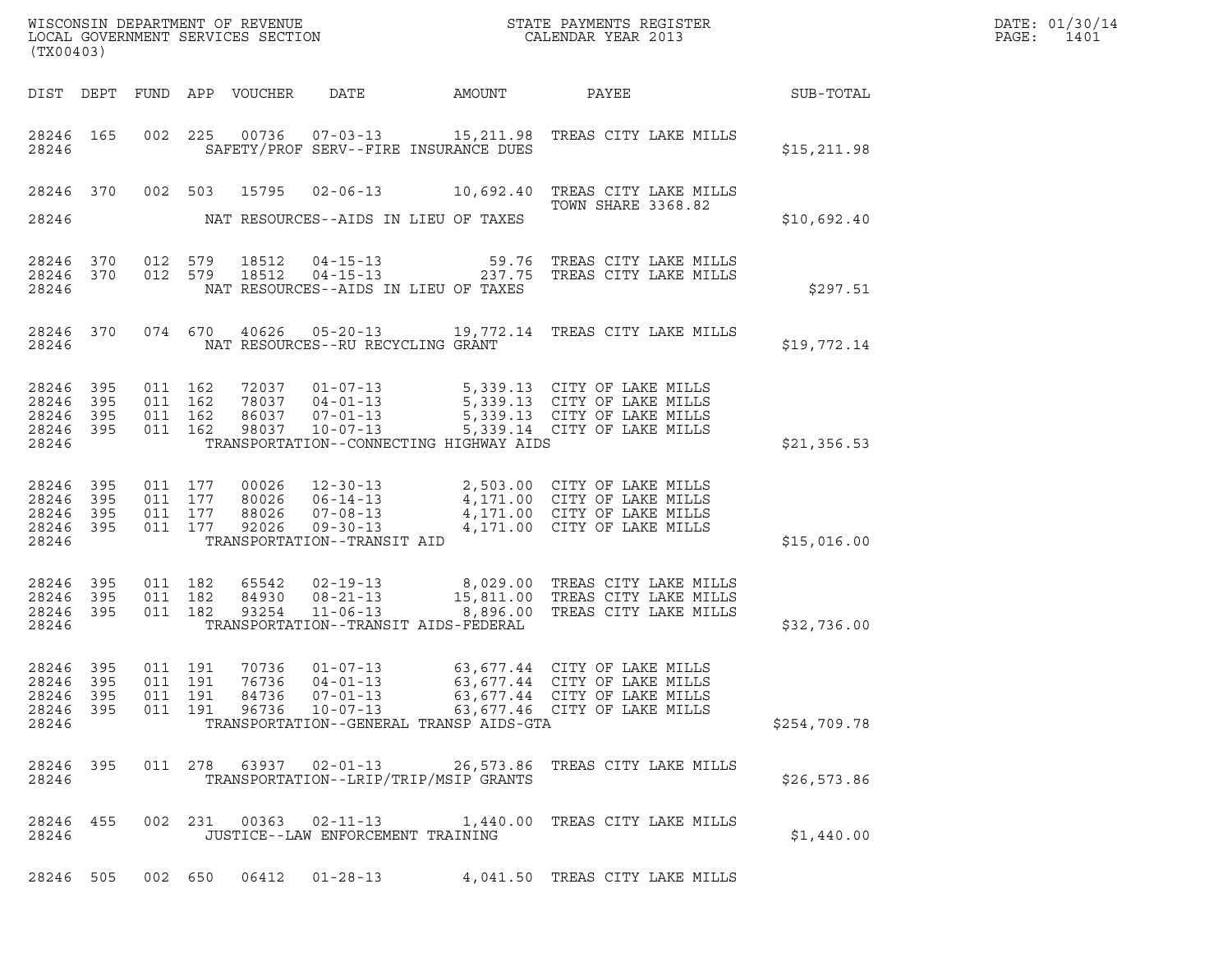| WISCONSIN DEPARTMENT OF REVENUE   | STATE PAYMENTS REGISTER | DATE: 01/30/14 |
|-----------------------------------|-------------------------|----------------|
| LOCAL GOVERNMENT SERVICES SECTION | CALENDAR YEAR 2013      | PAGE :<br>1402 |

| WISCONSIN DEPARTMENT OF REVENUE<br>LOCAL GOVERNMENT SERVICES SECTION<br>(TX00403) |            |            |                |                |                                                                                            |                       | STATE PAYMENTS REGISTER<br>CALENDAR YEAR 2013  | DATE: 01/30/14<br>PAGE: 1402 |  |
|-----------------------------------------------------------------------------------|------------|------------|----------------|----------------|--------------------------------------------------------------------------------------------|-----------------------|------------------------------------------------|------------------------------|--|
| DIST                                                                              | DEPT       | FUND       | APP            | VOUCHER        | DATE                                                                                       | AMOUNT                | PAYEE                                          | SUB-TOTAL                    |  |
| 28246                                                                             |            |            |                |                | DOA--JUSTICE-ASSISTANCE-FEDERAL ARRA FDS                                                   |                       |                                                | \$4,041.50                   |  |
| 28246<br>28246<br>28246                                                           | 835<br>835 | 002        | 105<br>002 105 |                | 43660  07-22-13  149,680.59<br>80762 11-18-13 296,291.16<br>REVENUE--STATE SHARED REVENUES |                       | TREAS CITY LAKE MILLS<br>TREAS CITY LAKE MILLS | \$445,971.75                 |  |
| 28246<br>28246<br>28246                                                           | 835<br>835 | 002<br>002 | 109<br>109     | 02660<br>05151 | $07 - 22 - 13$<br>$07 - 22 - 13$<br>REVENUE--EXEMPT COMPUTER AID                           | 6,192.00<br>14,963.00 | TREAS CITY LAKE MILLS<br>TREAS CITY LAKE MILLS | \$21,155.00                  |  |
| 28246 835<br>28246                                                                |            |            |                | 002 501 00002  | $02 - 01 - 13$<br>DOA-PAYMENT FOR MUNICIPAL SERVICES AID                                   |                       | 2,677.98 TREAS CITY LAKE MILLS                 | \$2,677.98                   |  |
| 28246<br>28246                                                                    | 835        | 021        | 363            | 35680          | $03 - 25 - 13$<br>REVENUE--LOTTERY CREDIT -                                                |                       | 9,501.89 TREAS CITY LAKE MILLS                 | \$9,501.89                   |  |
| 28246                                                                             |            |            |                |                | DISTRICT TOTAL APPROPRIATIONS                                                              |                       |                                                | \$881,154.32                 |  |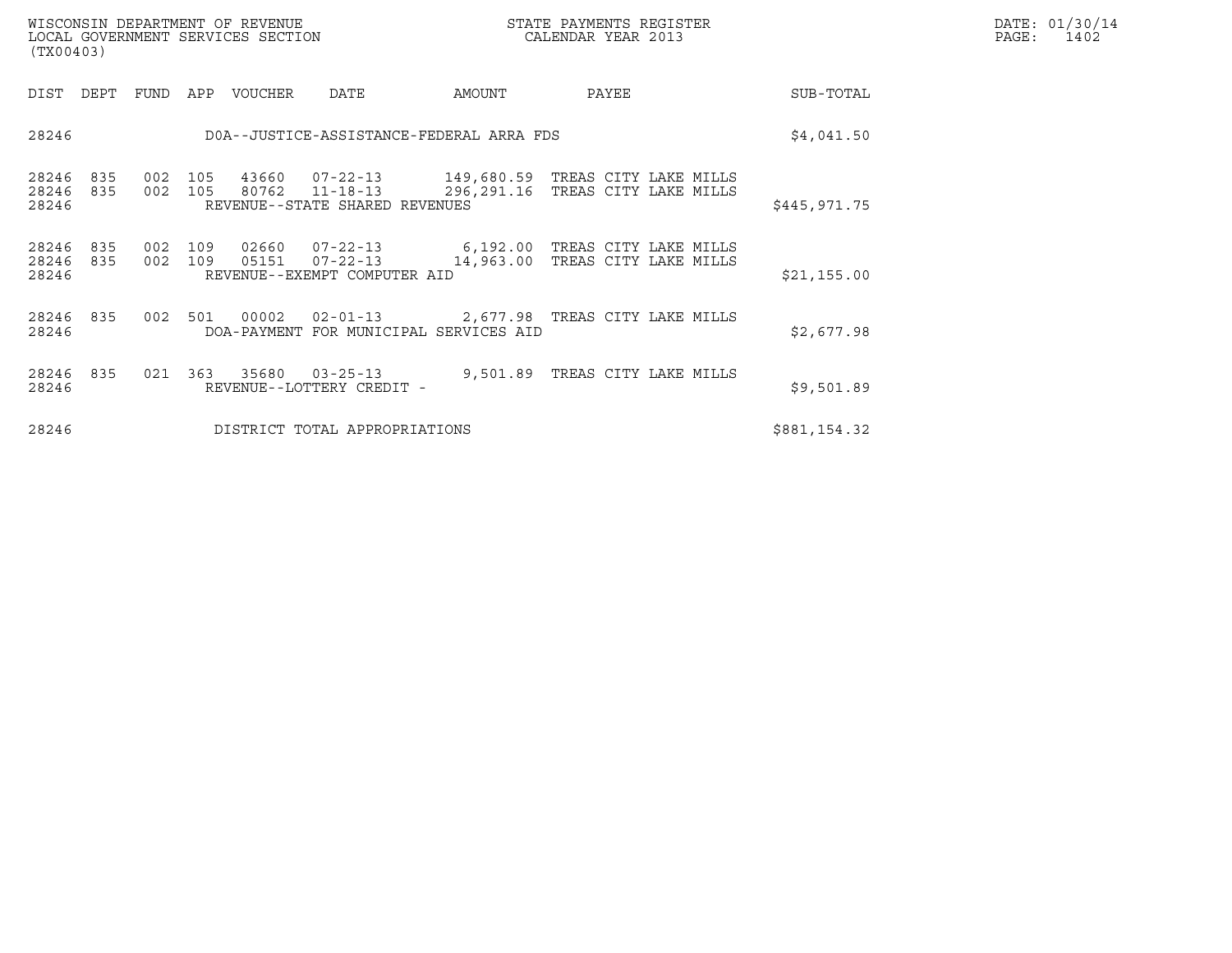| (TX00403)                        |                   |  |                                  |  |                                                     |                                          |                                                                                                                                                                                                                            |              | DATE: 01/30/14<br>PAGE: 1403 |
|----------------------------------|-------------------|--|----------------------------------|--|-----------------------------------------------------|------------------------------------------|----------------------------------------------------------------------------------------------------------------------------------------------------------------------------------------------------------------------------|--------------|------------------------------|
|                                  |                   |  | DIST DEPT FUND APP VOUCHER  DATE |  |                                                     | AMOUNT PAYEE                             |                                                                                                                                                                                                                            | SUB-TOTAL    |                              |
| 28290                            |                   |  |                                  |  |                                                     | SAFETY/PROF SERV--FIRE INSURANCE DUES    | 28290 165 002 225 00737 07-03-13 7,592.44 TREAS CITY WATERLOO                                                                                                                                                              | \$7,592.44   |                              |
| 28290                            |                   |  |                                  |  | NAT RESOURCES--RU RECYCLING GRANT                   |                                          | 28290 370 074 670 40627 05-20-13 12,420.55 TREAS CITY WATERLOO                                                                                                                                                             | \$12,420.55  |                              |
| 28290<br>28290<br>28290<br>28290 | 395<br>395<br>395 |  |                                  |  |                                                     | TRANSPORTATION--GENERAL TRANSP AIDS-GTA  | 28290 395 011 191 70737 01-07-13 55,620.26 CITY OF WATERLOO<br>011 191 76737 04-01-13 55,620.26 CITY OF WATERLOO<br>011 191 84737 07-01-13 55,620.26 CITY OF WATERLOO<br>011 191 96737 10-07-13 55,620.26 CITY OF WATERLOO | \$222,481.04 |                              |
| 28290                            |                   |  |                                  |  |                                                     | HS--AMBULANCE FUNDING ASSISTANCE GRANTS  | 28290 435 005 162 01HSD 09-03-13 4,751.30 CITY WATERLOO                                                                                                                                                                    | \$4,751.30   |                              |
| 28290                            |                   |  |                                  |  |                                                     | HS--PREPAID MEDICAL TRANSPORT REIMBURSE  | 28290 435 005 163 01LGS 11-18-13 2,800.00 WATERLOO FIRE DEPT                                                                                                                                                               | \$2,800.00   |                              |
| 28290 455<br>28290 455<br>28290  |                   |  |                                  |  | JUSTICE--LAW ENFORCEMENT TRAINING                   |                                          | 002 231 00101 11-01-13 320.00 TREAS CITY WATERLOO<br>002 231 00624 02-19-13 960.00 TREAS CITY WATERLOO                                                                                                                     | \$1,280.00   |                              |
| 28290                            |                   |  |                                  |  |                                                     | DOA--JUSTICE-ASSISTANCE-FEDERAL ARRA FDS | 28290 505 002 650 06384 01-29-13 4,877.00 TREAS CITY WATERLOO                                                                                                                                                              | \$4,877.00   |                              |
| 28290                            |                   |  |                                  |  | REVENUE--STATE SHARED REVENUES                      |                                          | 28290 835 002 105 43661 07-22-13 136,490.11 TREAS CITY WATERLOO<br>28290 835 002 105 80763 11-18-13 334,878.18 TREAS CITY WATERLOO                                                                                         | \$471,368.29 |                              |
| 28290 835<br>28290 835<br>28290  |                   |  |                                  |  | REVENUE--EXEMPT COMPUTER AID                        |                                          | 002 109 02661 07-22-13 962.00 TREAS CITY WATERLOO<br>002 109 05152 07-22-13 151,395.00 TREAS CITY WATERLOO                                                                                                                 | \$152,357.00 |                              |
| 28290 835<br>28290               |                   |  |                                  |  | 021 363 35681 03-25-13<br>REVENUE--LOTTERY CREDIT - |                                          | 6,535.90 TREAS CITY WATERLOO                                                                                                                                                                                               | \$6,535.90   |                              |
| 28290                            |                   |  |                                  |  | DISTRICT TOTAL APPROPRIATIONS                       |                                          |                                                                                                                                                                                                                            | \$886,463.52 |                              |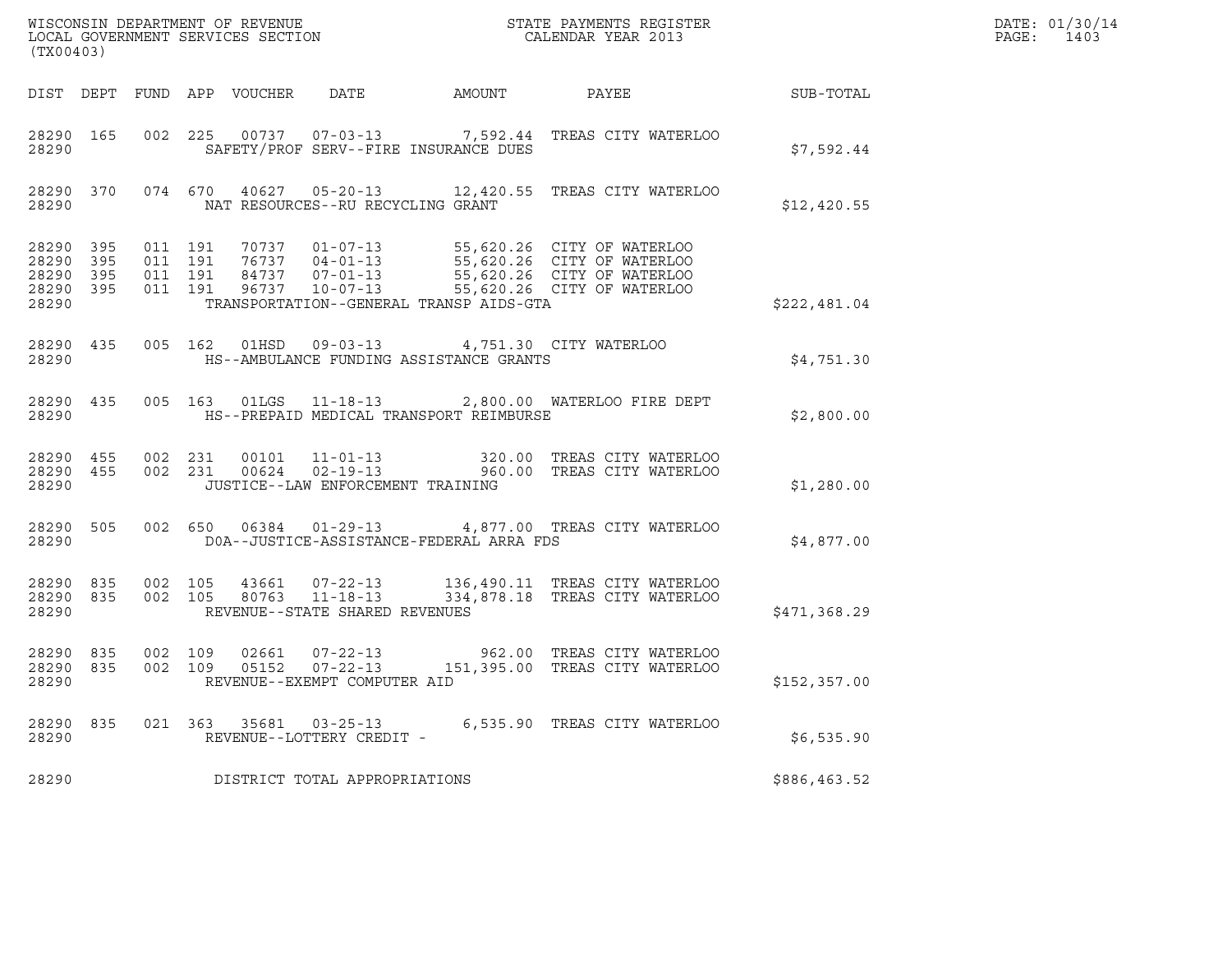| (TX00403)                                             |                       |                                          |         |                                  |                                                                      | WISCONSIN DEPARTMENT OF REVENUE<br>LOCAL GOVERNMENT SERVICES SECTION                                                                           | STATE PAYMENTS REGISTER<br>CALENDAR YEAR 2013                                                         |                | DATE: 01/30/14<br>PAGE:<br>1404 |
|-------------------------------------------------------|-----------------------|------------------------------------------|---------|----------------------------------|----------------------------------------------------------------------|------------------------------------------------------------------------------------------------------------------------------------------------|-------------------------------------------------------------------------------------------------------|----------------|---------------------------------|
|                                                       |                       |                                          |         | DIST DEPT FUND APP VOUCHER       | DATE                                                                 | AMOUNT                                                                                                                                         | PAYEE                                                                                                 | SUB-TOTAL      |                                 |
| 28291 165<br>28291                                    |                       |                                          | 002 225 |                                  |                                                                      | 00738  07-03-13  44,031.55  TREAS CITY WATERTOWN<br>SAFETY/PROF SERV--FIRE INSURANCE DUES                                                      |                                                                                                       | \$44,031.55    |                                 |
| 28291                                                 | 28291 370             |                                          | 012 587 |                                  |                                                                      | 00628  09-30-13  4,296.00 TREAS CITY WATERTOWN<br>NAT RESOURCES--URBAN FORESTRY GRANTS                                                         |                                                                                                       | \$4,296.00     |                                 |
| 28291                                                 | 28291 370             |                                          | 074 658 |                                  |                                                                      | 03499   06-28-13   43,087.24   TREAS CITY WATERTOWN<br>NAT RESOURCES--URBAN NON-POINT GRANTS                                                   |                                                                                                       | \$43,087.24    |                                 |
| 28291                                                 | 28291 370             |                                          | 074 670 |                                  |                                                                      | 40628  05-20-13  99,674.91  TREAS CITY WATERTOWN<br>NAT RESOURCES--RU RECYCLING GRANT                                                          |                                                                                                       | \$99,674.91    |                                 |
| 28291                                                 | 28291 370             |                                          | 074 673 |                                  |                                                                      | 40628  05-20-13  6,263.63  TREAS CITY WATERTOWN<br>NAT RESOURCES--RU CONSOLIDATED GRANT                                                        |                                                                                                       | \$6, 263.63    |                                 |
| 28291                                                 | 28291 370             |                                          | 095 519 |                                  |                                                                      | 03499   06-28-13   36,657.67   TREAS CITY WATERTOWN<br>NAT RESOURCES--URBAN NON-POINT GRANTS                                                   |                                                                                                       | \$36,657.67    |                                 |
| 28291 395<br>28291<br>28291 395<br>28291 395<br>28291 | 395                   | 011 162<br>011 162<br>011 162<br>011 162 |         | 98038                            | 86038 07-01-13<br>10-07-13                                           | 72038  01-07-13  27,528.46  TREAS CITY WATERTOWN<br>78038  04-01-13  27,528.46 TREAS CITY WATERTOWN<br>TRANSPORTATION--CONNECTING HIGHWAY AIDS | 27,528.46 TREAS CITY WATERTOWN<br>27,528.48 TREAS CITY WATERTOWN                                      | \$110, 113.86  |                                 |
| 28291 395<br>28291 395<br>28291<br>28291 395<br>28291 | 395                   | 011 177<br>011 177<br>011 177<br>011 177 |         | 00027<br>80027<br>88027<br>92027 | TRANSPORTATION--TRANSIT AID                                          | 12-30-13 29,972.00 TREAS CITY WATERTOWN<br>06-14-13 49,953.00 TREAS CITY WATERTOWN                                                             |                                                                                                       | \$179,831.00   |                                 |
| 28291 395<br>28291 395<br>28291 395<br>28291          |                       | 011 182<br>011 182<br>011 182            |         | 65541<br>84921<br>94771          | $02 - 19 - 13$<br>$08 - 21 - 13$<br>$11 - 19 - 13$                   | 111,783.00<br>54,389.00<br>TRANSPORTATION--TRANSIT AIDS-FEDERAL                                                                                | 58,560.00 TREAS CITY WATERTOWN<br>TREAS CITY WATERTOWN<br>TREAS CITY WATERTOWN                        | \$224,732.00   |                                 |
| 28291 395<br>28291                                    |                       |                                          | 011 185 | 96419                            | $12 - 09 - 13$                                                       | TRANSPORTATION--HIGHWAY SAFETY-FEDERAL                                                                                                         | 6,375.00 TREAS CITY WATERTOWN                                                                         | \$6,375.00     |                                 |
| 28291 395<br>28291<br>28291<br>28291<br>28291         | 395<br>- 395<br>- 395 | 011 191<br>011 191<br>011 191<br>011 191 |         | 70738<br>76738<br>84738<br>96738 | $01 - 07 - 13$<br>$04 - 01 - 13$<br>$07 - 01 - 13$<br>$10 - 07 - 13$ | 289,070.42 TREAS CITY WATERTOWN<br>TRANSPORTATION--GENERAL TRANSP AIDS-GTA                                                                     | 289,070.42 TREAS CITY WATERTOWN<br>289,070.42 TREAS CITY WATERTOWN<br>289,070.45 TREAS CITY WATERTOWN | \$1,156,281.71 |                                 |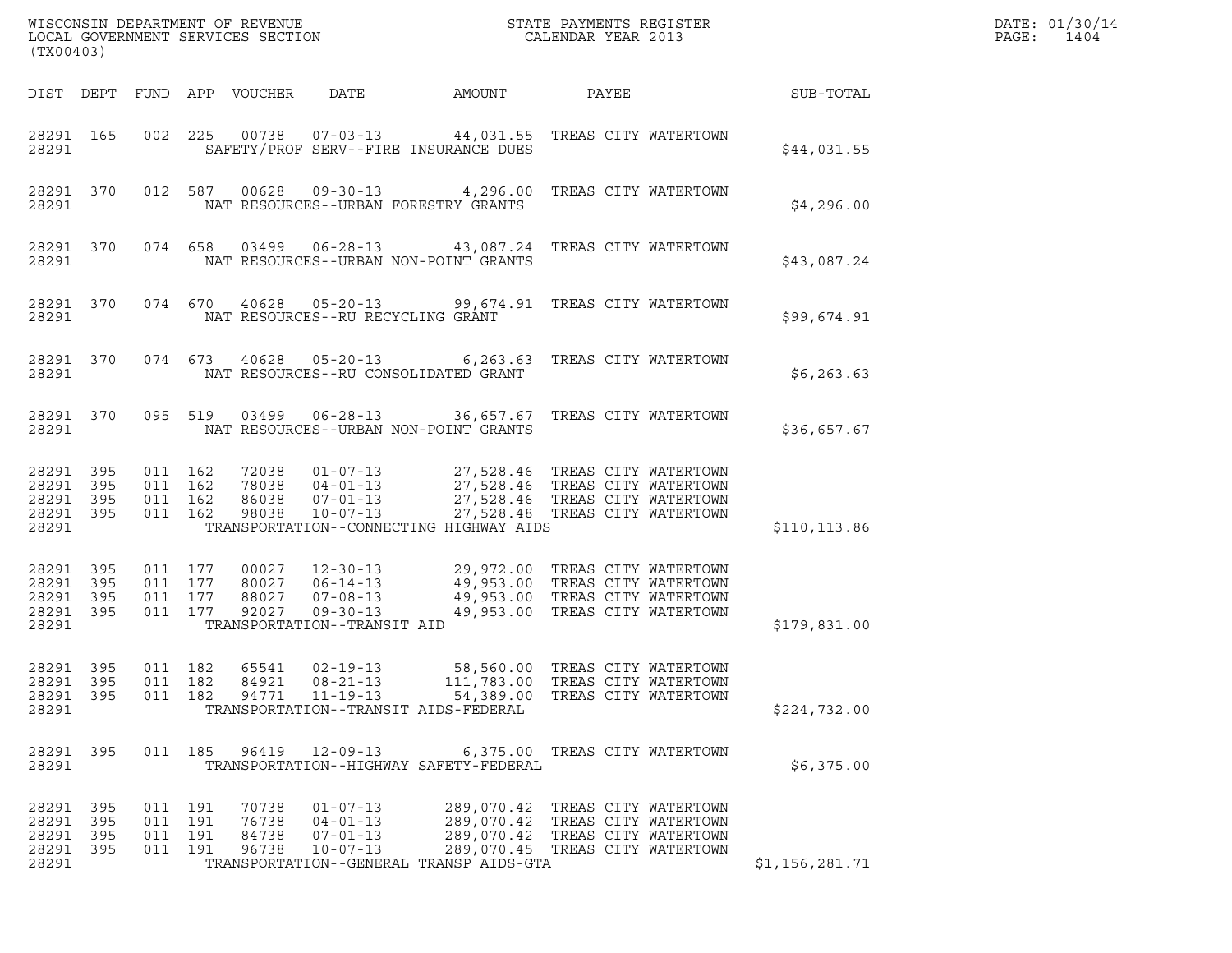| (TX00403)                                                                              |                                                             |                                                             |                                                             |                                                                               |                                                                                                                                                                                                   |                                                                                                                                                                                        |                                                                                                                                              |       |                |  |
|----------------------------------------------------------------------------------------|-------------------------------------------------------------|-------------------------------------------------------------|-------------------------------------------------------------|-------------------------------------------------------------------------------|---------------------------------------------------------------------------------------------------------------------------------------------------------------------------------------------------|----------------------------------------------------------------------------------------------------------------------------------------------------------------------------------------|----------------------------------------------------------------------------------------------------------------------------------------------|-------|----------------|--|
| DIST                                                                                   | DEPT                                                        | FUND                                                        | APP                                                         | VOUCHER                                                                       | DATE                                                                                                                                                                                              | AMOUNT                                                                                                                                                                                 |                                                                                                                                              | PAYEE | SUB-TOTAL      |  |
| 28291<br>28291<br>28291<br>28291<br>28291<br>28291<br>28291<br>28291<br>28291<br>28291 | 435<br>435<br>435<br>435<br>435<br>435<br>435<br>435<br>435 | 005<br>005<br>005<br>005<br>005<br>005<br>005<br>005<br>005 | 000<br>000<br>000<br>000<br>000<br>000<br>000<br>000<br>000 | 90310<br>90314<br>90318<br>90325<br>90400<br>90403<br>90406<br>90408<br>90411 | $01 - 01 - 13$<br>$02 - 01 - 13$<br>$03 - 01 - 13$<br>$06 - 01 - 13$<br>$07 - 01 - 13$<br>$09 - 01 - 13$<br>$10 - 01 - 13$<br>$11 - 01 - 13$<br>$12 - 01 - 13$<br>HEALTH SERVICES--STATE/FED AIDS | 1,181.00<br>4,046.00<br>17,781.00<br>20,606.00<br>3,305.00<br>13,683.00<br>8,663.00 TREAS CITY WATERTOWN<br>2,496.00 TREAS CITY WATERTOWN<br>9,728.00 TREAS CITY WATERTOWN             | TREAS CITY WATERTOWN<br>TREAS CITY WATERTOWN<br>TREAS CITY WATERTOWN<br>TREAS CITY WATERTOWN<br>TREAS CITY WATERTOWN<br>TREAS CITY WATERTOWN |       | \$81,489.00    |  |
| 28291<br>28291                                                                         | 435                                                         | 005                                                         | 162                                                         | 01HSD                                                                         | $09 - 03 - 13$                                                                                                                                                                                    | HS--AMBULANCE FUNDING ASSISTANCE GRANTS                                                                                                                                                | 6,445.66 TREAS CITY WATERTOWN                                                                                                                |       | \$6,445.66     |  |
| 28291<br>28291                                                                         | 435                                                         | 005                                                         | 163                                                         | 01LGS                                                                         |                                                                                                                                                                                                   | 11-18-13 15,700.00 TREAS CITY WATERTOWN<br>HS--PREPAID MEDICAL TRANSPORT REIMBURSE                                                                                                     |                                                                                                                                              |       | \$15,700.00    |  |
| 28291<br>28291<br>28291                                                                | 455<br>455                                                  | 002<br>002                                                  | 231<br>231                                                  | 00102<br>00625                                                                | $02 - 19 - 13$<br>JUSTICE--LAW ENFORCEMENT TRAINING                                                                                                                                               | 11-01-13 320.00<br>02-19-13 5,440.00<br>5,440.00                                                                                                                                       | TREAS CITY WATERTOWN<br>TREAS CITY WATERTOWN                                                                                                 |       | \$5,760.00     |  |
| 28291<br>28291<br>28291                                                                | 835<br>835                                                  | 002<br>002                                                  | 105<br>105                                                  |                                                                               | 43662 07-22-13<br>80764 11-18-13<br>REVENUE--STATE SHARED REVENUES                                                                                                                                | 769,505.97 TREAS CITY WATERTOWN<br>2,208,207.92 TREAS CITY WATERTOWN                                                                                                                   |                                                                                                                                              |       | \$2,977,713.89 |  |
| 28291<br>28291<br>28291<br>28291                                                       | 835<br>835<br>835                                           | 002<br>002<br>002                                           | 109<br>109<br>109                                           | 02382<br>02662<br>05153                                                       | 07-22-13<br>$07 - 22 - 13$<br>$07 - 22 - 13$<br>REVENUE--EXEMPT COMPUTER AID                                                                                                                      | 14,220.00 TREAS CITY WATERTOWN<br>21,458.00 TREAS CITY WATERTOWN<br>35,042.00 TREAS CITY WATERTOWN                                                                                     |                                                                                                                                              |       | \$70,720.00    |  |
| 28291<br>28291<br>28291<br>28291<br>28291                                              | 835<br>835<br>835<br>835                                    | 002<br>002<br>002<br>002                                    | 302<br>302<br>302<br>302                                    | 10022<br>10039<br>11022<br>11039                                              | $07 - 22 - 13$<br>$07 - 22 - 13$<br>$07 - 22 - 13$<br>$07 - 22 - 13$                                                                                                                              | 685,786.94 TREAS CITY WATERTOWN<br>1,280,624.85 TREAS CITY WATERTOWN<br>171,930.64 TREAS CITY WATERTOWN<br>307,513.60 TREAS CITY WATERTOWN<br>REVENUE-FIRST DOLLAR/SCHOOL LEVY CREDITS |                                                                                                                                              |       | \$2,445,856.03 |  |
| 28291<br>28291                                                                         | 835                                                         | 002                                                         | 501                                                         | 00002                                                                         | $02 - 01 - 13$                                                                                                                                                                                    | 2,382.60<br>DOA-PAYMENT FOR MUNICIPAL SERVICES AID                                                                                                                                     | TREAS CITY WATERTOWN                                                                                                                         |       | \$2,382.60     |  |
| 28291 835<br>28291 835<br>28291                                                        |                                                             | 021                                                         |                                                             |                                                                               | 021 363 37161 03-25-13<br>363 37178 03-25-13<br>REVENUE--LOTTERY CREDIT -                                                                                                                         | 195,791.04 TREAS CITY WATERTOWN<br>297,494.64 TREAS CITY WATERTOWN                                                                                                                     |                                                                                                                                              |       | \$493,285.68   |  |
| 28291                                                                                  |                                                             |                                                             |                                                             |                                                                               | DISTRICT TOTAL APPROPRIATIONS                                                                                                                                                                     |                                                                                                                                                                                        |                                                                                                                                              |       | \$8,010,697.43 |  |